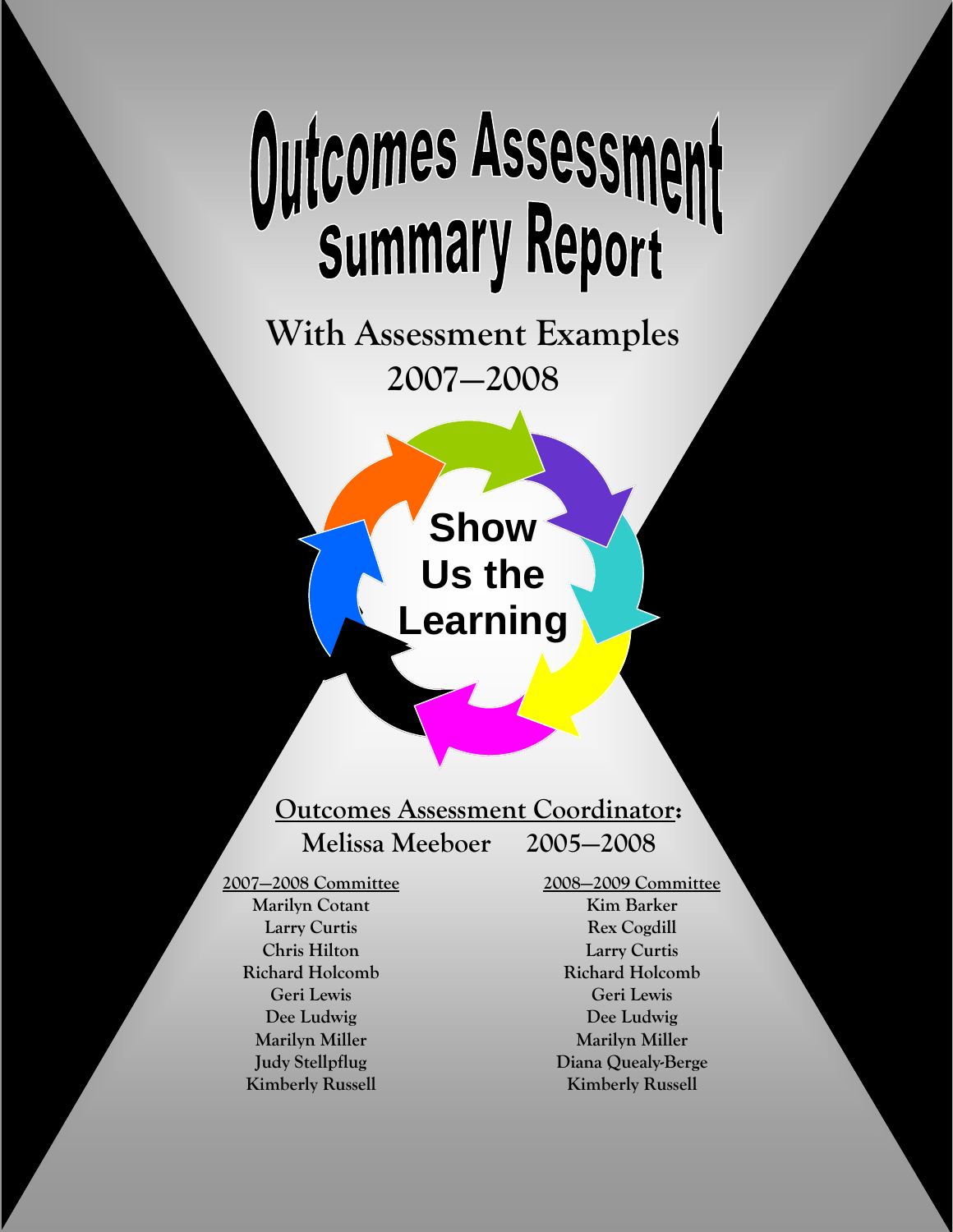# **TABLE OF CONTENTS**

| Academic Achievement of New Transfer Students by Hours Transferred - |  |
|----------------------------------------------------------------------|--|
|                                                                      |  |
|                                                                      |  |
|                                                                      |  |
|                                                                      |  |
|                                                                      |  |
|                                                                      |  |
|                                                                      |  |
|                                                                      |  |
|                                                                      |  |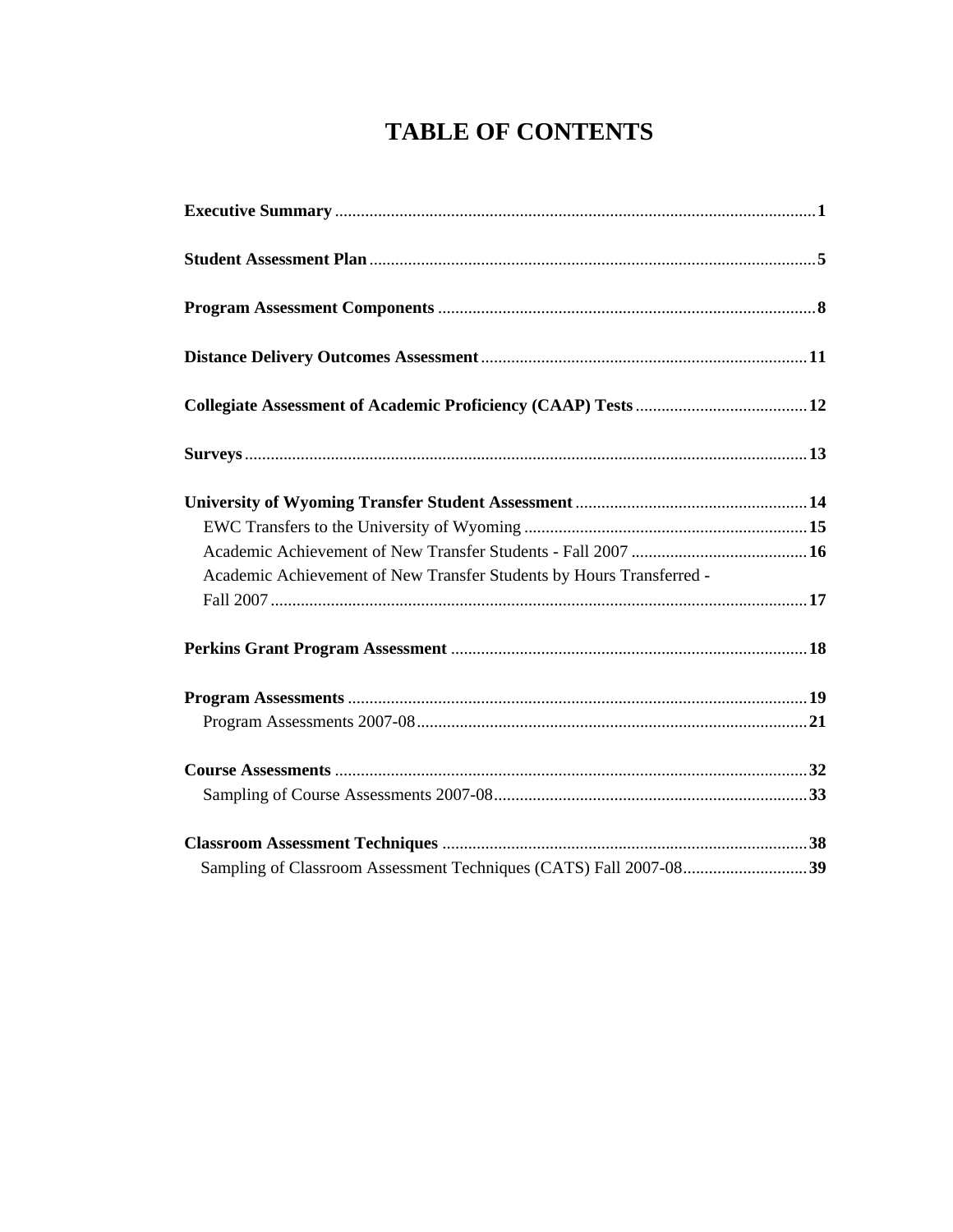## **Executive Summary**

The Outcomes and Distance Learning Assessment Plans for Eastern Wyoming College include a variety of activities at many different levels. The following report, submitted by the Outcomes Assessment Committee, summarizes the results of those activities.

## **Quality Improvement**

In Spring 2008, EWC applied to be admitted to the AQIP (Academic Quality Improvement Plan) program of accreditation. EWC was not admitted to the process, primarily because of timing issues, but the application provided the impetus for a move to be included in the Foundations of Excellence (FOE) program to study the first year experience of students at EWC. The FOE study will be included in next year's assessment report. Other quality improvement projects will be identified through the new strategic planning process.

The report is divided into sections that include the following areas: **Plan of Assessment** including the Student Assessment Plan, the Program Assessment Plan, and the Distance Delivery Assessment Plan

## **General Education Requirement Assessments for AA and AS students: CAAP Test Recommendations/findings:**

All areas tested including writing skills, math, reading, critical thinking, and science resulted in scores above the national average. It is recommended that we continue to work on improvement in all areas and maintain levels above the national average.

## **Surveys**

## **Community College Survey of Student Engagement (CCSSE) Recommendations/findings:**

The results of the 2007 Community College Survey of Student Engagement (CCSSE) will be used as a baseline for institutional guidance. The CCSSE will be administered again in Spring 2009. It is recommended that survey results be disseminated to student services and to division chairs to more effectively utilize them for improvement of the institution.

## **Graduate and transfer student surveys Recommendations/findings:**

The respondent rate of transfer student surveys was too small to offer significant information. The graduate student survey respondents overall were please with their EWC experience. It is recommended that we obtain survey information from students attending major transfer institutions including University of Wyoming, Chadron State College, and Black Hills State University. It is also recommended that other ways be explored to increase the response rate on all surveys.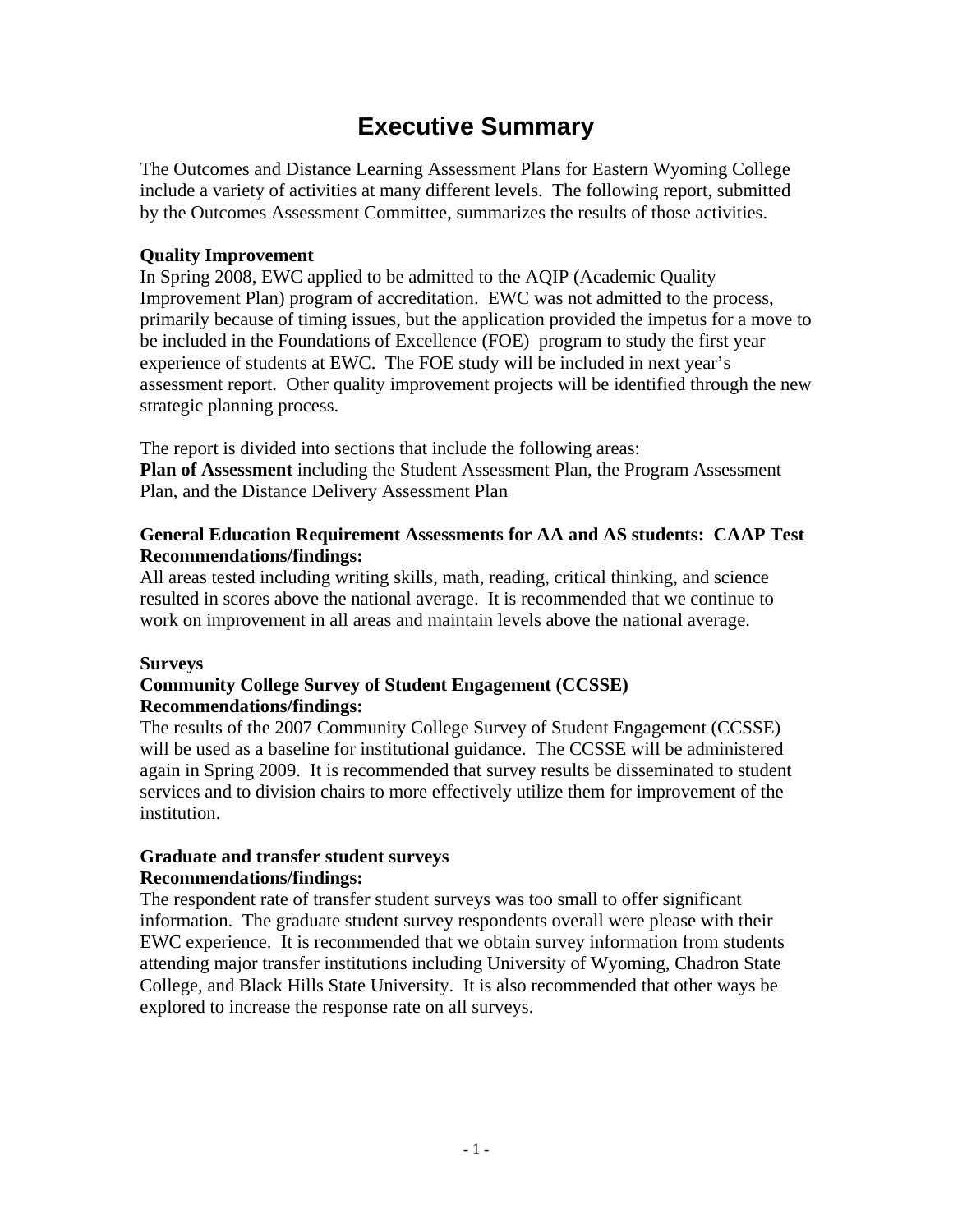## **Information about University of Wyoming transfer students** UW Transfer Student statistics.

## **Recommendations/findings:**

EWC students are achieving a higher first semester grade point average than other transfer students. The more credits transferred, the better the first semester UW GPA. Over a five year period, the number of students transferring from EWC to UW has decreased. We need more information on all transfer students. It is recommended that we use National Student Clearinghouse to obtain relevant data.

## **Perkins Grant Program Assessment**

## **Recommendations/findings:**

The goal of the Perkins Grant is to provide increased opportunities for technical faculty to obtain professional development and provide students with experiences in all aspects of an industry. Allocations included the following:

- new equipment for our Criminal Justice Lab
- improved conditions for our Cosmetology students
- added equipment to the Cisco Networking Lab
- equipment for our Veterinary Technician programs to enable hands on experience

A five-year strategic plan for the project has been developed. The plan includes the following targets:

- LPN Program at our Douglas, WY campus
- Criminal Justice program improvements
- Development of an Entrepreneurship program
- Development of a Web Design and Graphics program

**Program Assessments** include results from evaluating how students perform on the various required program assessment activities on campus and through distance delivery **Recommendations/findings:** 

- Veterinary Technology: Needs to continue to provide a strong academic/hands on program
- Cosmetology: Space for additional students will be an ongoing area of concern for the department
- Education: Creation of mechanism to coordinate the Outcomes Assessment activities for both on-campus and off-campus graduates of EWC's education programs
- Business Office Technology and Business Administration AAS: increase the number of short writing exercises with multiple revisions
- Welding: Students need more Gen. Eds. The program will be revised Fall 2008
- Computer Technology: CNET Certificate will no longer be offered. The ITSS Certificate, CIS AAS, and Business Web Certificate have all undergone curriculum adjustment
- ACCT Douglas: A new course, Empowerment, has been developed to enhance communication skills; a new course for critical thinking will be proposed
- Math: Secondary Math Education students should have more practice in expressing major ideas orally to the class or to the instructors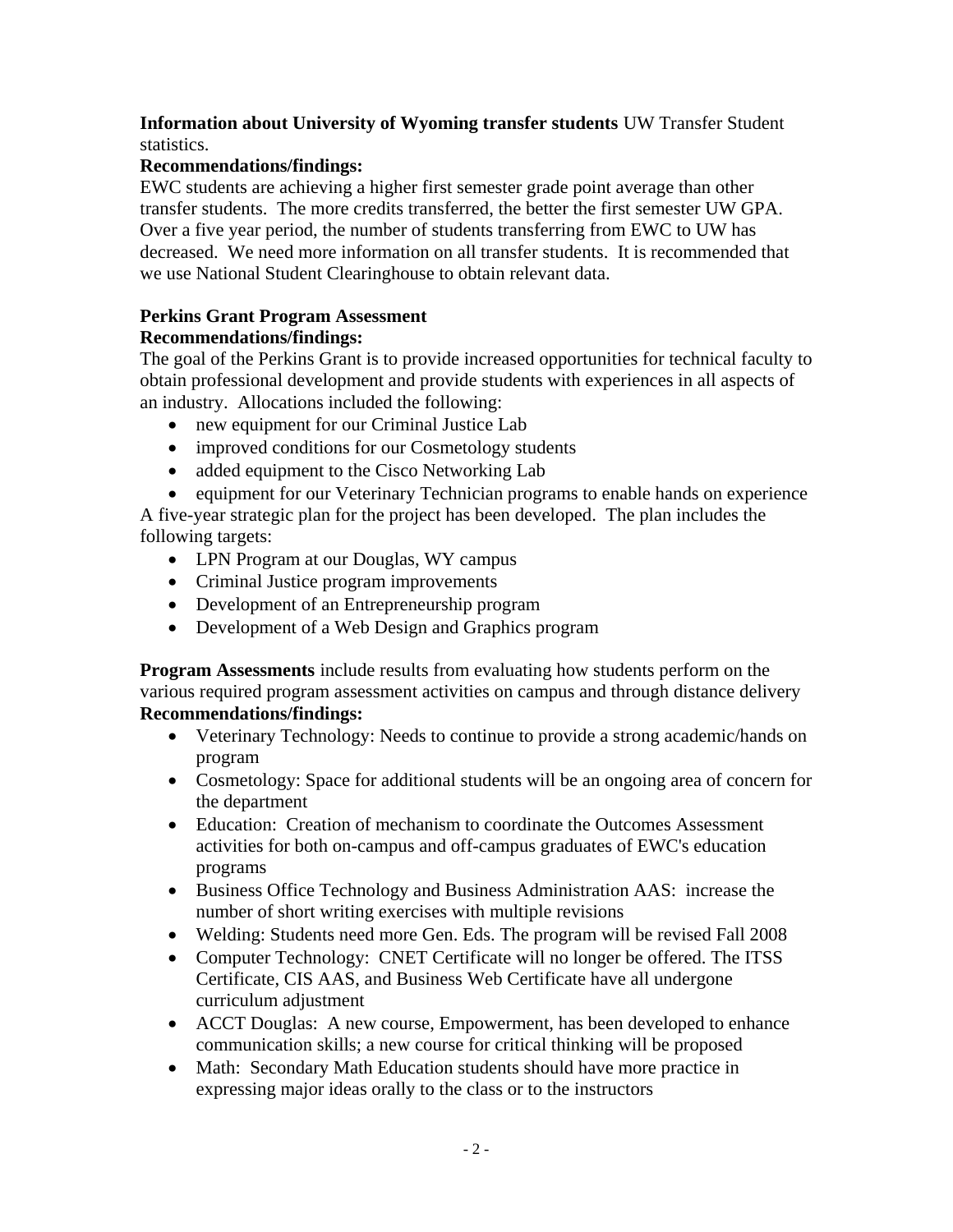- Beef Certificate: Add a cow herd, eliminate Biology as a prerequisite for range, change range management to ranch orientation, not government, wildlife based
- Biology: Additional cooperation with Park Service, Forest Service, or State Game and Fish is needed in order to help students succeed. Additional instruction is needed in the areas of Physics and Geology, and course scheduling conflicts need to be resolved to increase graduation rates
- Farm/Ranch Management, Agricultural Business, Agriculture, Animal Science: Make the course a two semester course with the first semester having a small 'practice' business plan project and include required course reviews once per week during the two semesters, culminating in a comprehensive test system for each of the Agricultural majors
- Criminal Justice: Course/capstone project needs revision
- Psychology: Explore additional methods to improve writing and rewriting skills
- Communication: Add more Journalism courses to the communication program
- Accounting and Business AS: Newly formed business team will meet to redefine program learning outcomes, map the curriculum more effectively, and produce a more appropriate set of measures. Replace COSC 1200 with IMGT 2400, delete second lab requirement
- Pre-Professional: Emphasize information literacy skills and continue to track preprofessional placements even when student completes with Interdisciplinary Studies degree

The Outcomes Assessment Committee will follow up on the achievement of these recommendations in the 2008-2009 year.

**Course Assessments** include results from instructors evaluating their courses to show that course objectives address the program goals and objectives and overall college general education requirements

## **Recommendations/findings:**

The results of the course assessments are showing an increasing awareness by all faculty of the importance of linking student learning to a defined set of goals and objectives. Many courses have been re-designed based on these assessments and emphasis on the core competencies is playing an increasingly important role in courses across all programs.

**Classroom Assessments** include results from instructors using various instruments to assess student learning in the classroom.

## **Recommendations/findings:**

According to the reports submitted, faculty, in general, are finding many implications for student learning as they assess course-related knowledge and skills; learner attitudes, values, and self-awareness; or learner reactions to instruction. The reports indicate clear changes needed in learner outcomes for courses, methodology of instruction, and/or affirmation of learning theory. It is also evident that many faculty members are working to develop assessments more closely tied to the defined outcomes of the course, program, and core competencies.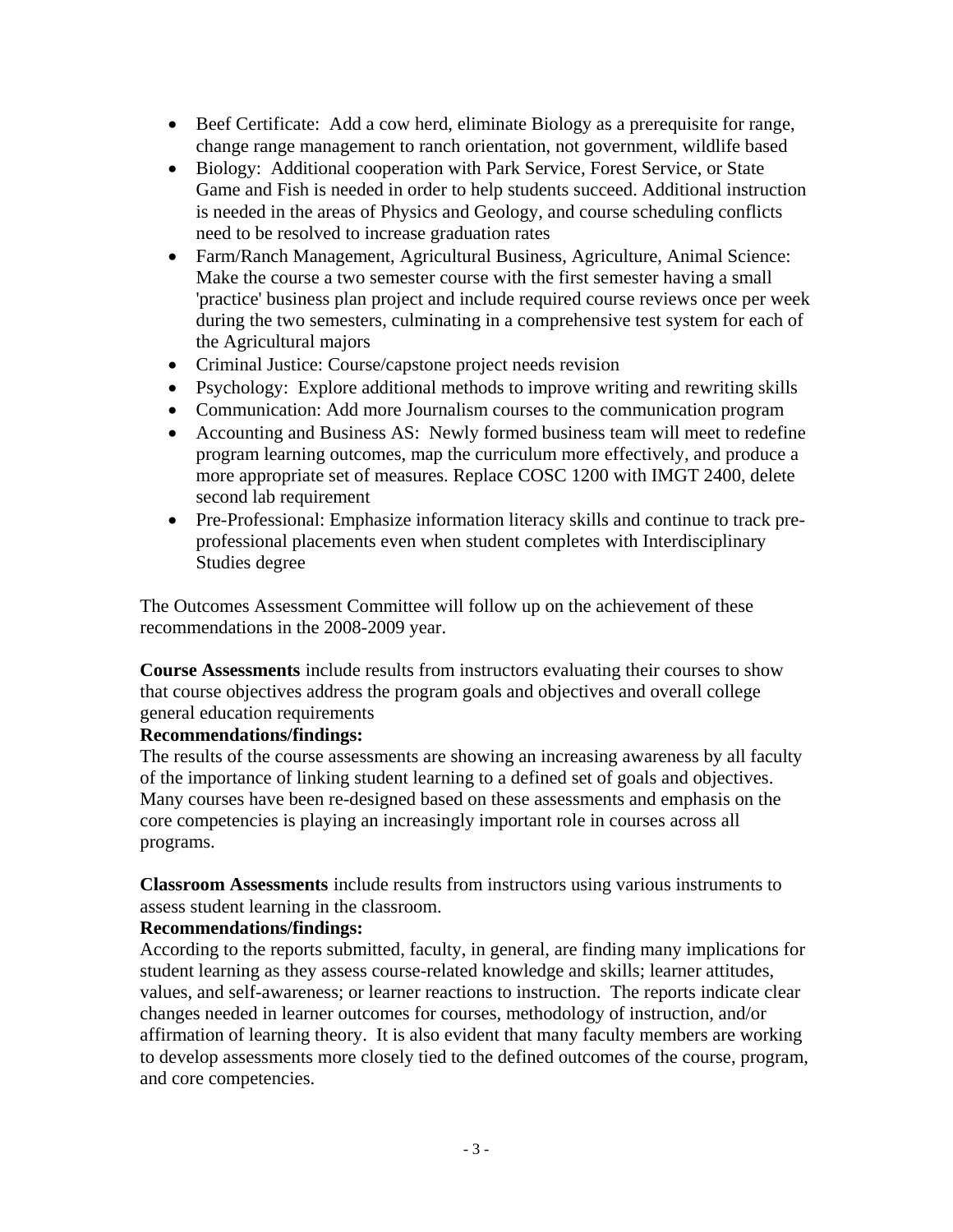#### **Conclusions**

The report demonstrates that assessment activities at EWC are an important part of the educational process. Assessment is tied to the institution's mission and goals. Assessment consists of multiple measures including both direct and indirect activities. The assessment plan is updated annually by the Outcomes Assessment Committee and can be found online at http://ewc.wy.edu/administration/ir/outcomes/ The plan, as well as the distance learning assessment plan, is included in this report.

Eastern Wyoming College's assessment program is a learning paradigm (measuring student learning). Success under this approach documents achievement of identified goals for learning and student success outcomes. Assessment activities are designed to measure such achievement. As such, assessment activities are reviewed, results are reviewed, and changes are being made in the classrooms, in programs, in the budgeting process, and in the overall college based on these assessment results.

The Assessment Cycle is a continuous process of analysis of mission, development of goals and objectives, identification of measures of learning outcomes, assessing, collecting and interpreting data, disseminating useful information, proposing changes, and instituting, monitoring, and evaluating those changes.

The accomplishment of the goals and objectives of the Assessment Committee for the 2007-2008 academic year were discussed at the last meeting of the Spring semester in April 2008.

- The Fall and Spring inservice activities did not allow time for the planned faculty in-service because of the new administrative personnel changes, which included a new strategic planning process implementation. However, Fall 2008 included a faculty inservice during which faculty redefined program goals and objectives.
- The Assessment Summary Report for the prior year (2006-2007) was completed and discussed at all division meetings. It was made available on the EWC web site and submitted and discussed by the EWC Board of Trustees.
- Program reviews were not performed during the 2007-2008 period because of new administrative personnel changes. This goal will be addressed in the next year by the Vice President of Learning.
- Available informational literacy tutorials were reviewed by the committee. The decision for implementation and dissemination is postponed until all of the tutorials are available.

 The committee made tremendous progress this year in the administration of the college assessment efforts.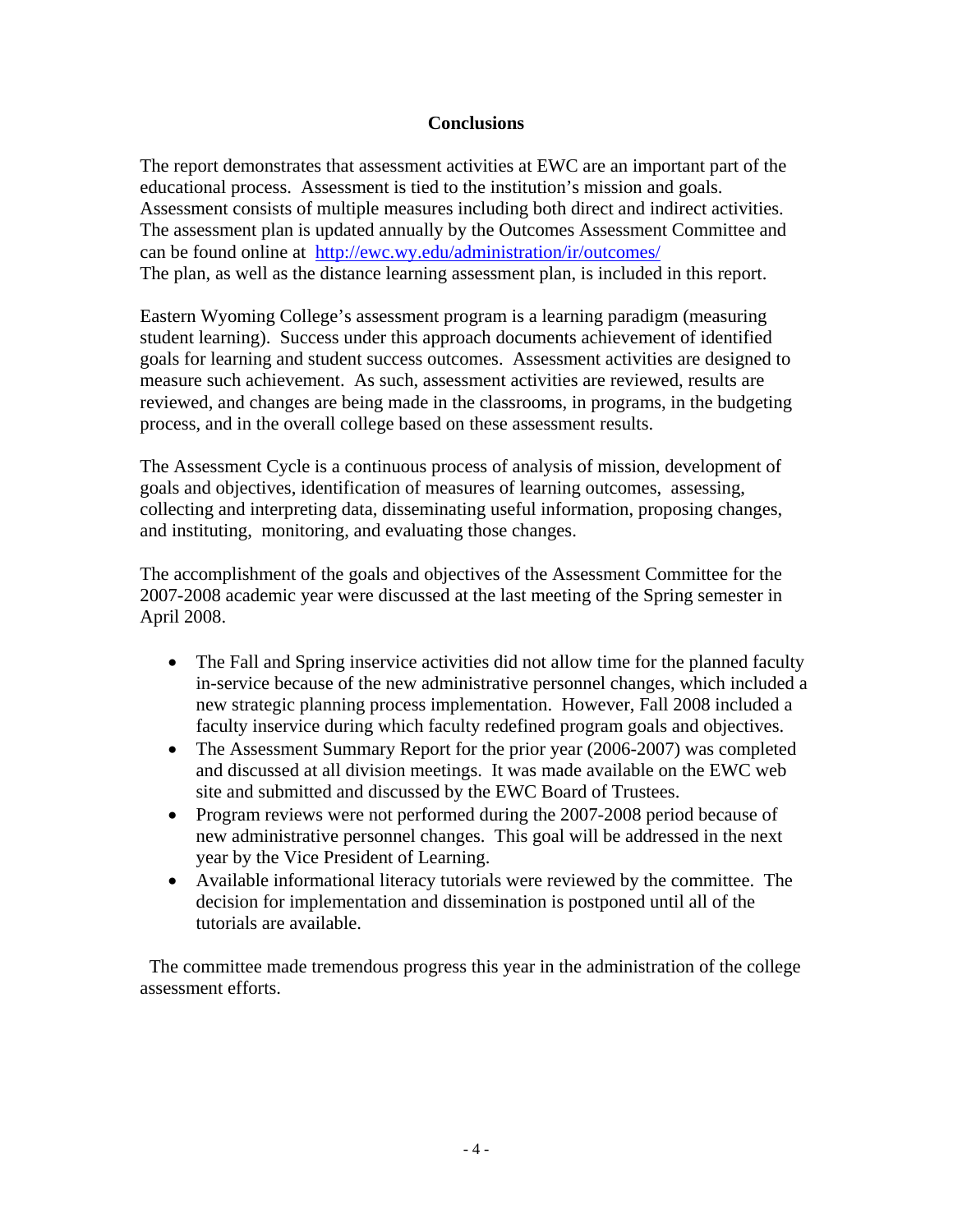## **Student Assessments**

Results from each of the components listed below are distributed to:

- Outcomes Assessment Committee
- President's Advisory Council/Leadership Team
- Instructional Advisory Council/Faculty Council
- Division Chairs
- Board of Trustees
- EWC Website

| Component                                                                           | Responsibility*                                                                                                  | <b>Time Schedule</b>                | <b>Population/Program</b>                                                                                                                                                                                | <b>Use of Results</b>                                                                                                |
|-------------------------------------------------------------------------------------|------------------------------------------------------------------------------------------------------------------|-------------------------------------|----------------------------------------------------------------------------------------------------------------------------------------------------------------------------------------------------------|----------------------------------------------------------------------------------------------------------------------|
| <b>COMPASS Placement</b><br>Tests (Math, English,<br>and Reading)                   | Testing/Counseling Center-Debbie<br>Ochsner, Director & Angie Babcock,<br>Coordinator, and Outreach Coordinators | Prior to<br>students'<br>enrollment | All associate degree<br>seeking students<br>Certificate and non-<br>degree seeking students<br>enrolling in math and<br>English<br><b>Prior college credit or</b><br>$ ACT$ scores may exempt<br>testing | To appropriately place students<br>in math, reading, and English<br>courses, and to correlate with<br><b>CAAP</b>    |
| <b>Withdrawing Student</b><br>Survey                                                | Dean of Students, Marilyn Cotant,<br>tabulation of withdrawal cards.                                             | Yearly                              | Students who elect to<br>withdraw from EWC                                                                                                                                                               | To determine number of<br>students withdrawing and<br>reasons for withdrawal from<br>EWC.                            |
| Report on Transferring Holcomb<br><b>Students from</b><br><b>Community Colleges</b> | University of Wyoming Vice President for Learning, Richard                                                       | Fall Deans<br>Meeting,<br>September | All past EWC students<br>transferring to Univ. of<br>Wyoming and still in<br>attendance                                                                                                                  | Cumulatively to be used as a<br>part-measure of institutional<br>effectiveness at preparing<br>students for transfer |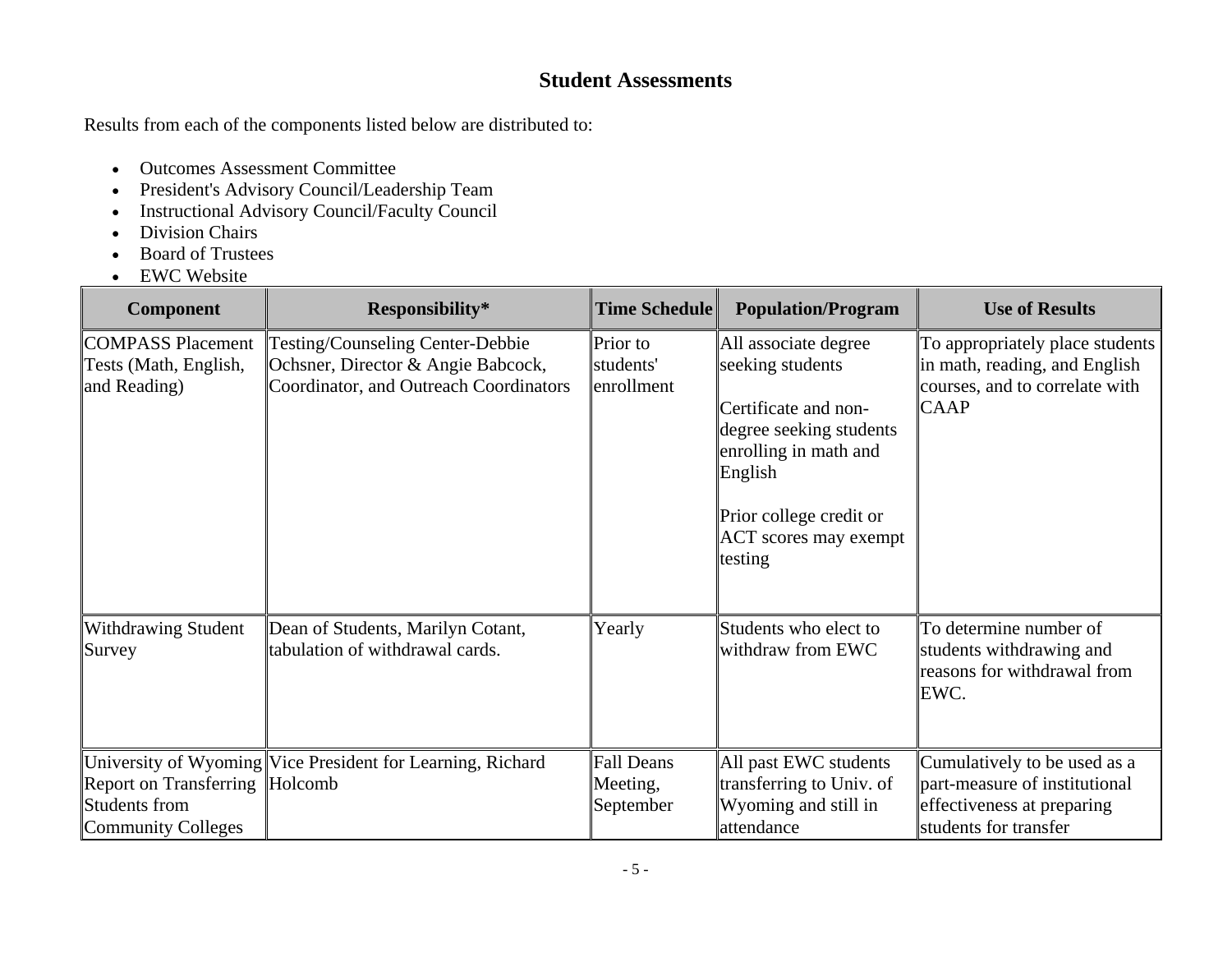| Component                                               | <b>Responsibility</b>                                                                                                                                                                                                                                                                                                                                                                                                                                     | <b>Time Schedule</b>                                | <b>Population/Program</b>                                              | <b>Use of Results</b>                                                                                                                                           |
|---------------------------------------------------------|-----------------------------------------------------------------------------------------------------------------------------------------------------------------------------------------------------------------------------------------------------------------------------------------------------------------------------------------------------------------------------------------------------------------------------------------------------------|-----------------------------------------------------|------------------------------------------------------------------------|-----------------------------------------------------------------------------------------------------------------------------------------------------------------|
| <b>CAAP</b> Exit Test for all<br>AA and AS students     | Dean of Students, Marilyn Cotant:<br>identifying and notifying students to be<br>tested<br>Career/Testing Center: Debbie Ochsner,<br>Director and Angie Babcock, Coordinator,<br>and outreach coordinators<br>Vice President of Instruction, Richard<br>Holcomb; Division Chairs, Patti Sue<br>Peterson, Janet Martindale, Wayne Deahl;<br>faculty as assigned: assessment of data                                                                        | $\beta$ -4 weeks prior (graduates)<br>to graduation | Spring semester $AA \& AS$ majors                                      | To assess effectiveness of<br>student learning in the general<br>education and core competency<br>areas.                                                        |
| <b>Graduate Survey</b>                                  | Director of Institutional Research,<br><b>Kimberly Russell</b>                                                                                                                                                                                                                                                                                                                                                                                            | Odd years in<br>December                            | the previous year                                                      | All EWC graduates from $\parallel$ Assess student satisfaction with<br><b>EWC</b>                                                                               |
| Perkin's Grant<br><b>Evaluation</b> and<br>Assessment   | Dean of Instruction: Outreach & Lifelong<br>Learning-Dee Ludwig: disseminate results<br>$\&$ prepare final report for WDE and WCC<br><b>Vocational/Technical Program Faculty</b><br>Members, Special Populations<br>Coordinator: Anne Hilton: coordinate<br>assessment process.<br>Vice President of Instruction, Richard<br>Holcomb; Division Chairs, Patti Sue<br>Peterson, Wayne Deahl, Janet Martindale,<br>and faculty: assessment of composite data |                                                     | Spring semester Students enrolled in all<br>vocational programs        | To assess vocational-technical<br>program effectiveness for<br>vocational programs-also<br>fulfills U.S. and Wyoming<br>Department of Education<br>requirements |
| UW Principal-<br><b>Counselor Student</b><br>Conference | Dean of Students, Marilyn Cotant;<br>Recruiting Coordinator, Mell Cooper                                                                                                                                                                                                                                                                                                                                                                                  | Every Spring                                        | <b>EWC</b> transfer students<br>attending the University<br>of Wyoming | To examine former EWC<br>students' attitudes about how<br>well EWC prepared them for<br>university studies                                                      |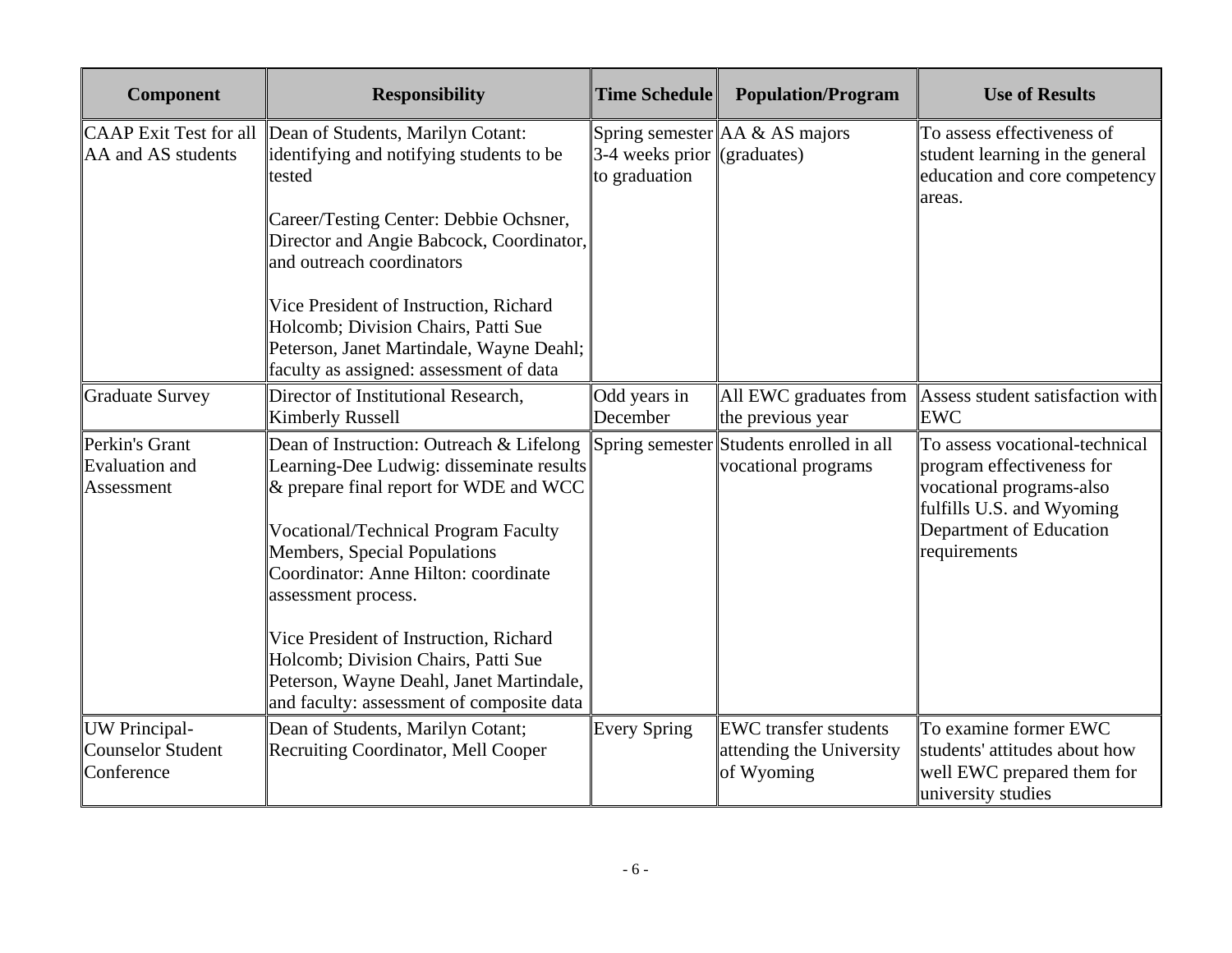| Component                                                                  | <b>Responsibility</b>                                                            | Time Schedule                  | <b>Population/Program</b>                                               | <b>Use of Results</b>                                                                                                                              |
|----------------------------------------------------------------------------|----------------------------------------------------------------------------------|--------------------------------|-------------------------------------------------------------------------|----------------------------------------------------------------------------------------------------------------------------------------------------|
| <b>UW Transfer Student</b><br>Survey                                       | Director of Institutional Research,<br><b>Kimberly Russell</b>                   | Odd years in<br>the Fall       | Students who transfer to<br><b>UW</b>                                   | Transfer success, articulation<br>meetings, curriculum<br>improvement                                                                              |
| <b>Community College</b><br><b>Survey of Student</b><br>Engagement (CCSSE) | Director of Institutional Research,<br>Kimberly Russell                          | <b>Odd Spring</b><br>semesters | Random Sample of<br>students and faculty                                | Measure student assessment<br>against CCSSE benchmarks<br>for successful engagement<br>strategies                                                  |
| <b>Classroom Assessment</b><br>Techniques (CATs)                           | EWC instructors, adjunct, and concurrent Each semester<br>enrollment instructors |                                | Students taking classes<br>from EWC or through<br>concurrent enrollment | Examine how learning is<br>taking place in the classroom<br>and confirming current<br>activities or encouraging a<br>change in teaching strategies |
| <b>Course Assessment</b>                                                   | <b>EWC</b> instructors                                                           | Each year                      | One course chosen by<br>instructor either semester                      | Examine how courses are<br>fulfilling program goals and<br>college goals                                                                           |
| <b>Program Assessment</b>                                                  | <b>EWC</b> instructors                                                           | Each year                      | Graduates participation in<br>designated program<br>activity            | Examine needed program<br>changes based on results of<br>activity                                                                                  |

\*Individuals list above are responsible for component reporting for the 2007-2008 year.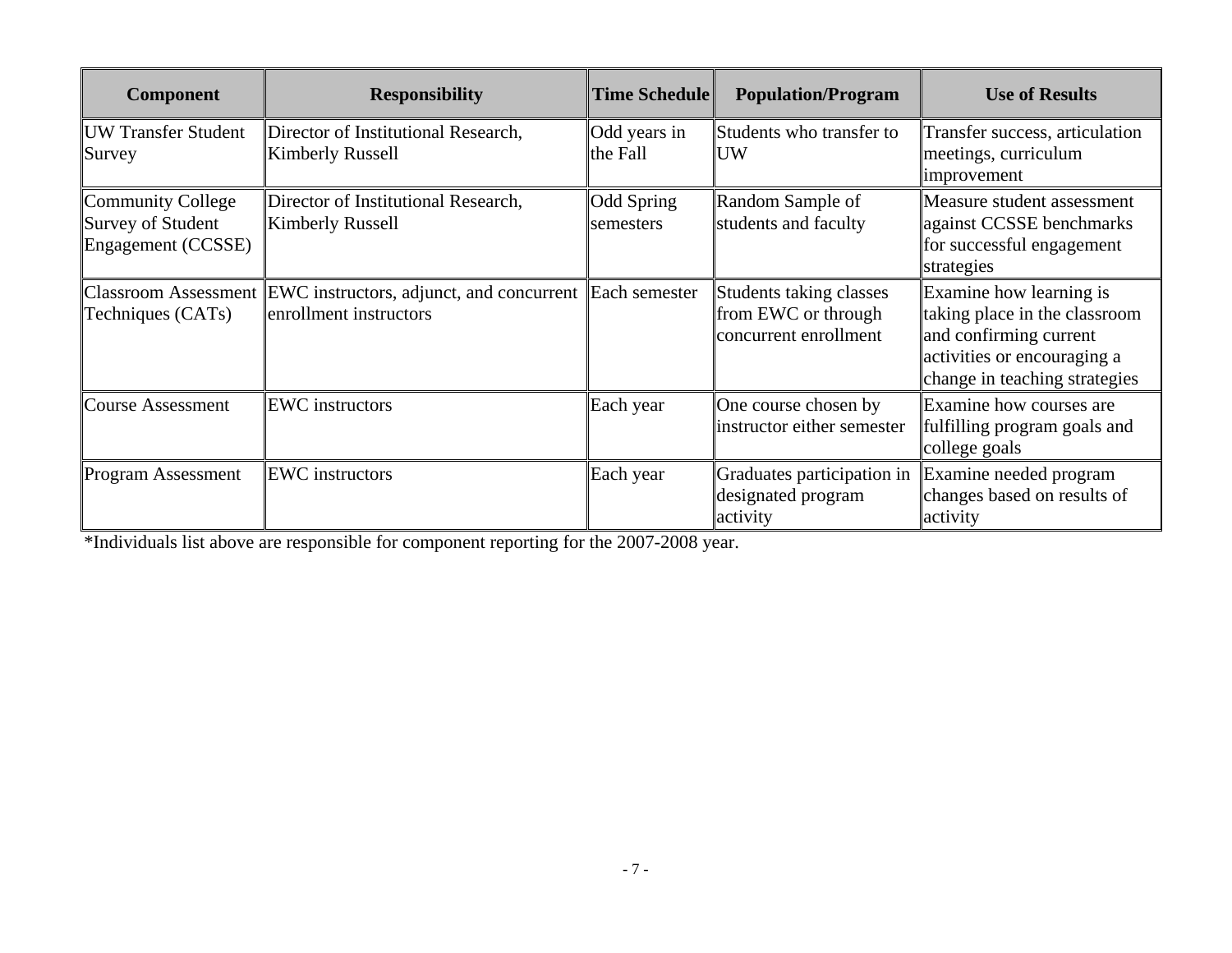## **Program Assessment Components**

The following assessment components are taken by all graduating majors during the semester of graduation.

Results from each of the components listed below are distributed to:

- Outcomes Assessment Committee
- Instructional Advisory Council/Faculty Council
- Program advisory committees

Results are used for:

- Documentation of Student Learning
- Curriculum Improvement
- Program Review
- Strategic Planning

| Program                                                                  | <b>Degree</b> | Component                  | *Responsibility                            |
|--------------------------------------------------------------------------|---------------|----------------------------|--------------------------------------------|
| Accounting (ACCT)                                                        | AS            | Departmental Exam          | Melissa Meeboer                            |
| <b>Agriculture: Beef Production (AGBP)</b>                               | CD            | <b>Exit Interview</b>      | <b>Monte Stokes</b>                        |
| Agriculture: Business (AGBUS)                                            | <b>AS</b>     |                            | Tim Walter                                 |
| Agriculture: Farm/Ranch Mgt. (FRCH)                                      | <b>AAS</b>    |                            |                                            |
| Agriculture: General (GAGR)                                              | <b>AS</b>     | Capstone Course: AGEC 2395 | <b>Tim Walter</b>                          |
| Agriculture: Economics (AGEC)                                            | AS            |                            | <b>Rick Vonburg</b>                        |
| Agriculture: Education (AGED)                                            | <b>AS</b>     | Student Portfolio          | <b>Tim Walter</b><br><b>Rick Vonburg</b>   |
| Agriculture: Rangeland Ecology and<br><b>Watershed Management (REWM)</b> | <b>AS</b>     | Capstone: HMDV 2000        | Dee Ludwig<br>Connie Woehl<br>Chris Wenzel |
| Animal Science (ANSC)                                                    | <b>AS</b>     | Capstone Course: AGEC 2395 | Tim Walter                                 |
| Art (ART)                                                                | AA            | Show/Demonstration         | Daniel Fielder                             |
| <b>Biology (BIOL)</b><br><b>Environmental Science (ENVR)</b>             | AS            | Departmental Exam          | Chris Wenzel<br><b>Tina Christinck</b>     |
| <b>Business Administration (BADM)</b>                                    | AS            | Departmental Exam          | Melissa Meeboer<br>Dennis Misurell         |
| <b>Business Administration (BSAD)</b>                                    | AAS           |                            |                                            |
| <b>Business Education (BSED)</b>                                         | AA            | Portfolio                  | <b>Janet Martindale</b><br>Melissa Meeboer |
| <b>Business Office Technology (BOTK)</b>                                 | <b>AAS</b>    |                            | Robbi Marvel                               |
| <b>Business Office Technology (BOFTK)</b>                                | CD            |                            |                                            |
| Communication (COMM)                                                     | AA            | Capstone Course: CO/M 2395 | <b>Wayne Deahl</b>                         |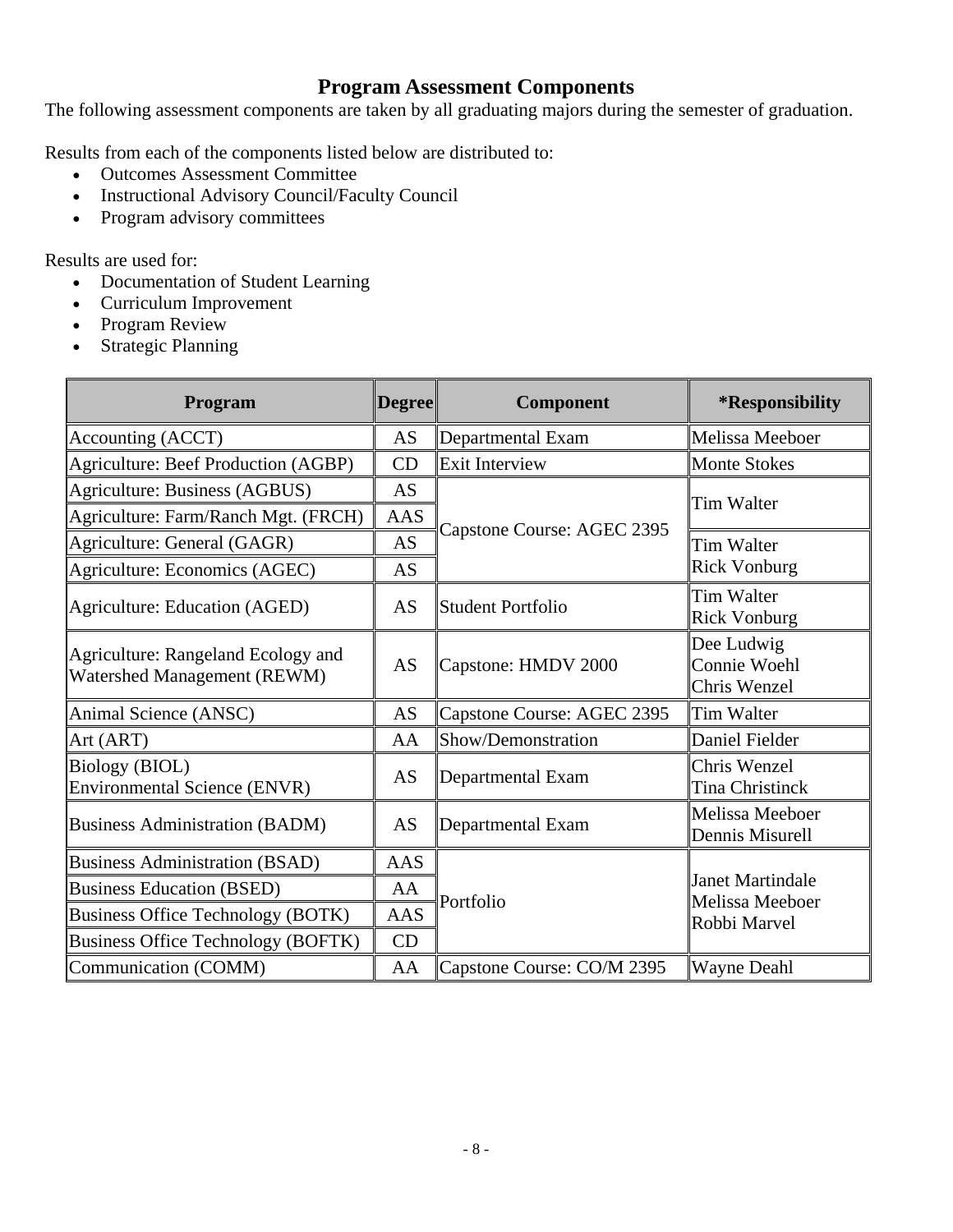| <b>Program</b>                                             | <b>Degree</b>  | Component                                                                          | <b>Responsibility</b>                                                               |  |  |
|------------------------------------------------------------|----------------|------------------------------------------------------------------------------------|-------------------------------------------------------------------------------------|--|--|
| <b>Management Information Systems</b><br>(MIS)             | AS             | Departmental Exam                                                                  |                                                                                     |  |  |
| <b>Computer Networking (CNET)</b>                          | CD             | Departmental Exam                                                                  |                                                                                     |  |  |
| <b>Information Support Specialist (ITSS)</b>               | CD             | Choice of two Microsoft Office<br>Specialist Exams or Comp TIA<br>A+ Exam          | John Gibson                                                                         |  |  |
| Web Design (BWEB)                                          | CD             | Capstone Web Page                                                                  |                                                                                     |  |  |
| Cosmetology (CSMO)                                         | AAS            |                                                                                    |                                                                                     |  |  |
| Nail Technician (CSNT)                                     | $\mathsf{C}$   |                                                                                    | <b>Bill Schmidt</b>                                                                 |  |  |
| Skin Technician (CSST)                                     | $\overline{C}$ | <b>State Board Exams</b>                                                           | Donna Charron<br>Judy Stellpflug                                                    |  |  |
| Hair Technician (CSHT)                                     | CD             |                                                                                    |                                                                                     |  |  |
| <b>Criminal Justice Law Enforcement</b><br>Emphasis (CJLE) | AA             | Capstone Course: CRMJ 2895                                                         |                                                                                     |  |  |
| <b>Criminal Justice Corrections Emphasis</b><br>(CJCR)     | AA             | Capstone Course: CRMJ 2895                                                         | <b>Richard Patterson</b><br><b>Larry Curtis</b>                                     |  |  |
| Criminal Justice Corrections (CJCC)                        | CD             | Written Project: CRMJ 2380                                                         |                                                                                     |  |  |
| Criminal Justice (CMJT)                                    | AAS            | Capstone Course: CRMJ 2895                                                         |                                                                                     |  |  |
| <b>Construction Technology (CNTK)</b>                      | CD             | Construction Journal                                                               | John Ely                                                                            |  |  |
| Economics (ECON)                                           | AS             | Departmental Paper                                                                 | <b>Rick Vonburg</b><br>Dennis Misurell                                              |  |  |
| <b>Education: Elementary Education</b><br>(ELED)           | AA             | <b>Student Portfolio</b>                                                           | Janan McCreery                                                                      |  |  |
| <b>Education: Secondary Education</b><br>(SCED)            | AA             | <b>Student Portfolio</b>                                                           | Janan McCreery                                                                      |  |  |
| Early Childhood Education (EDEC)                           | AA             | <b>Student Portfolio</b>                                                           | <b>Catherine Steinbock</b>                                                          |  |  |
| Early Childhood Education (EDCC)                           | CD             | Student Portfolio                                                                  | Catherine Steinbock                                                                 |  |  |
| English (ENGL)                                             | AA             | Choice of Research Project,<br>Journal, or Essay                                   | Wayne Deahl<br>Chris Hilton<br>John Nesbitt                                         |  |  |
| History (HIST)                                             | AA             | Choice of Research Project,<br>Journal, or Essay                                   | Jeff Bruening                                                                       |  |  |
| Interdisciplinary Studies (INST/INSTU)                     |                | Capstone Course: HMDV 2000<br>$AA/AS$ or Assessment Activity in<br>Designated Area | Dee Ludwig<br>Connie Woehl<br>Instructor in<br>Designated<br><b>Assessment Area</b> |  |  |
| Language (Foreign) (LANG)                                  | AA             | Choice of Research Project,<br>Journal or Essay                                    | John Nesbitt                                                                        |  |  |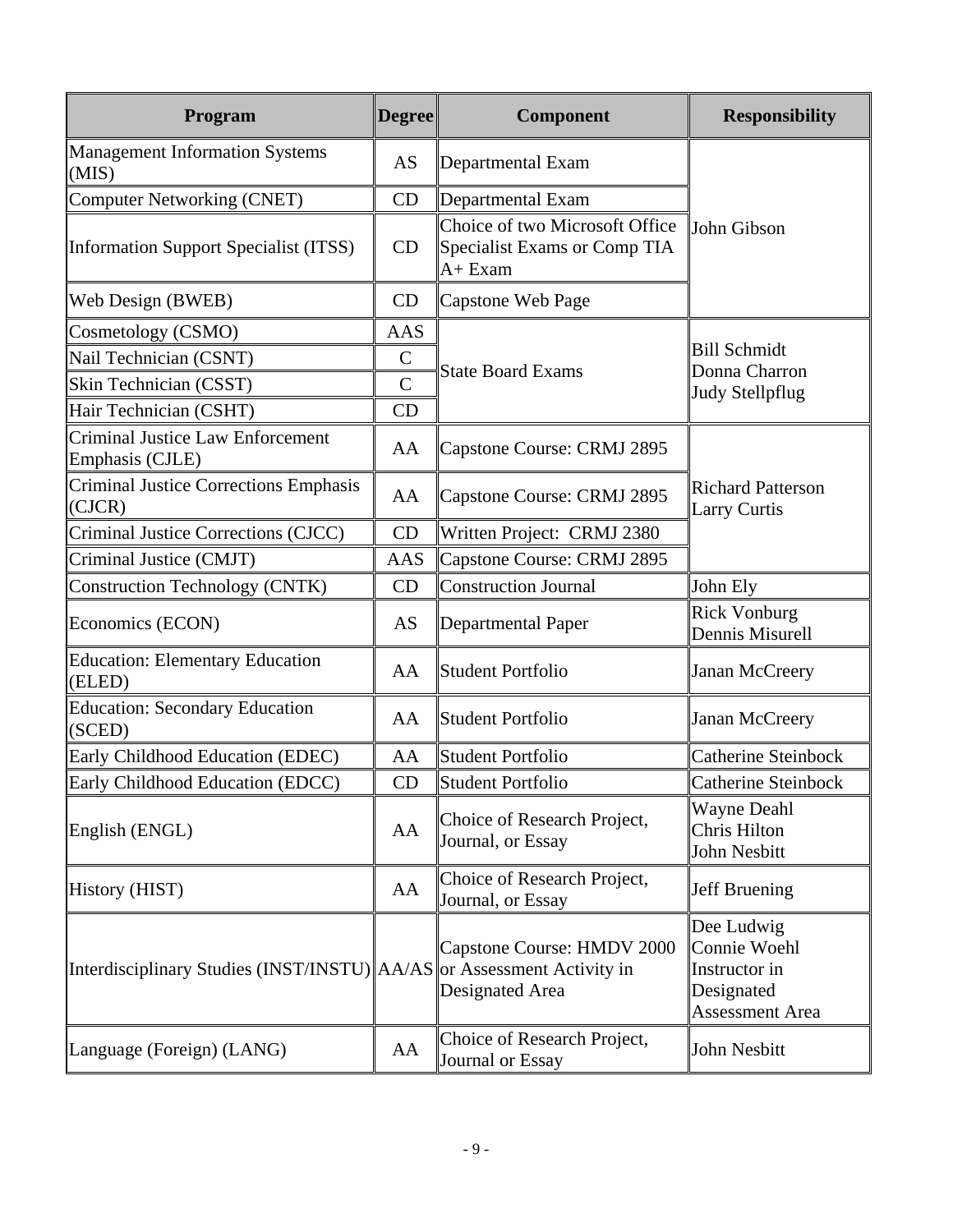| Program                                                                                                                                                                                                            | <b>Degree</b> | <b>Component</b>                                                   | <b>Responsibility</b>                                                                                      |
|--------------------------------------------------------------------------------------------------------------------------------------------------------------------------------------------------------------------|---------------|--------------------------------------------------------------------|------------------------------------------------------------------------------------------------------------|
| Mathematics: Arts & Science (MATH)<br><b>Mathematics: Secondary Education</b><br>(MTED)                                                                                                                            | AS            | Departmental Oral Exam                                             | Mary Nielsen<br>Cheryl Raboin<br><b>Bob Creagar</b>                                                        |
| Music: Applied Music (MUSC)                                                                                                                                                                                        | AA            | Performance Recital with<br>Outside Critique                       | Dan Fullerton                                                                                              |
| Music: Music Education (MUSED)                                                                                                                                                                                     |               | Performance Recital with<br><b>Outside Critique and Portfolio</b>  |                                                                                                            |
| Physical Education, Health &<br>Recreation (PEAC)                                                                                                                                                                  | AA            | Capstone Course: PEPR 2395                                         | Verl Petsch<br>Jan Lilletvedt                                                                              |
| Political Science (POLS)                                                                                                                                                                                           | AA            | Choice of Research Project,<br>Journal or Essay                    | Jeff Bruening                                                                                              |
| Preprofessional: Pre-Veterinary<br>Medicine (PVET)                                                                                                                                                                 | AS            | <b>Rubrics Analysis</b>                                            | Ed Bittner, Susan<br>Walker, Monte Stokes                                                                  |
| Preprofessional: Pre-Dentistry (PDEN)<br>Preprofessional: Pre-Medicine (PMED)<br>Preprofessional: Pre-Medical<br>Technology (MEDTK)<br>Preprofessional: Pre-Nursing (PNSG)<br>Preprofessional: Pre-Pharmacy (PHAR) | AS            | Portfolio/Rubrics Analysis                                         | Peggy Knittel, Bob<br>Creagar, Lorna Stickel,<br>Chris Wenzel                                              |
| Psychology (PSYC)                                                                                                                                                                                                  | AA            | Departmental Essays                                                | Heidi Smith                                                                                                |
| Sociology (SOC)                                                                                                                                                                                                    | AA            | Departmental Essays                                                | Diane Quealy-Berge                                                                                         |
| <b>Statistics (STAT)</b>                                                                                                                                                                                           | AS            | Departmental Exam                                                  | <b>Rick Vonburg</b>                                                                                        |
| Veterinary Technology (VTTK)                                                                                                                                                                                       | AAS           | Capstone Course: VTTK 2750<br>& Written and Oral<br>Comprehensives | Susan Walker, Ed<br>Bittner, Patti Sue<br>Peterson, Viqi Jansing,<br>Peggy Knittel, Monte<br><b>Stokes</b> |
| Welding & Joining Technology<br>(WJTK)                                                                                                                                                                             | CD<br>AAS     | <b>National Competency Test</b>                                    | <b>Leland Vetter</b><br><b>Russell Pontarolo</b><br><b>Grant Harpstreith</b>                               |
| Machine Tool Technology (MTT)                                                                                                                                                                                      | CD            | Project                                                            | <b>Leland Vetter</b><br><b>Russell Pontarolo</b><br><b>Grant Harpstreith</b>                               |
| Wildlife & Fisheries Biology $\&$<br>Management (WILD)                                                                                                                                                             | AS            | Departmental Exam                                                  | Chris Wenzel                                                                                               |

\*This table lists faculty responsible for reporting the 2007-2008 year program findings.

## **Degree Codes**

 $C =$  Certificate, less than 1-year  $CD =$  Certificate, 1-year

 $AA =$  Associate of Arts  $AS =$  Associate of Science  $AAS =$  Associate of Applied Science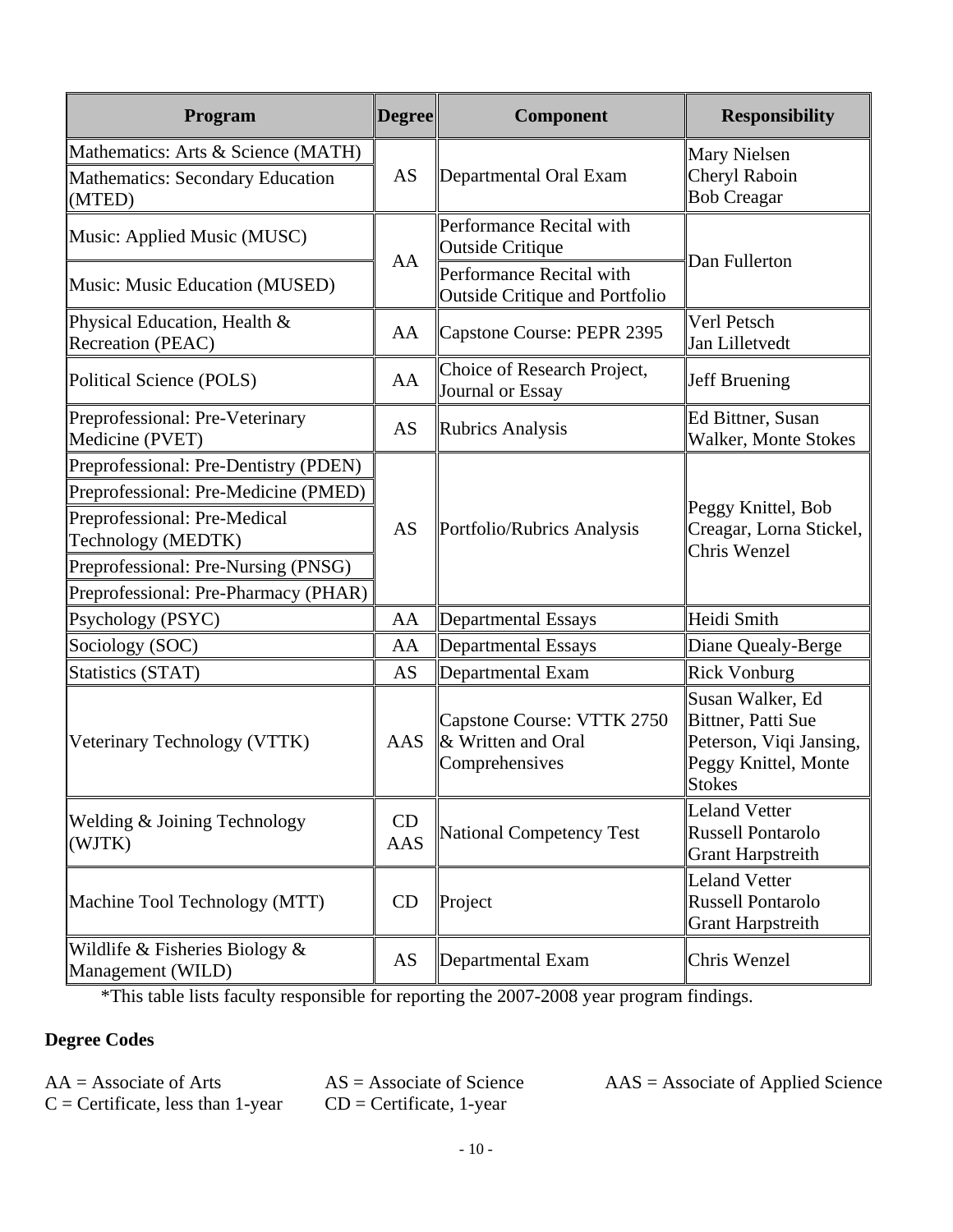## **Distance Delivery Outcomes Assessment**

**Student Assessments** that are completed on campus will also be completed for the Programs offered by Distance Delivery. These assessments include the following:

- COMPASS Placement Tests (Math, English, and Reading)
- Withdrawing Student Survey
- University of Wyoming Report on Transferring Students from Community Colleges
- CAAP Exit Test for all AA and AS students
- Graduate Survey
- Transfer Student Survey
- Classroom Assessment Techniques (CATs)
- Course Assessment
- Program Assessment

Summary of results from each of the components listed above are distributed to the following users:

- Outcomes Assessment Committee
- Instructional Advisory Council (Faculty Council in coming years)
- Distance Learning Committee
- Program advisory committees
- Faculty

Results are used for:

- Documentation of Student Learning
- Curriculum Improvement
- Program Review
- Strategic Planning

## **Program Assessment Activities for Distance Delivery**

Individual program assessment components are taken by all graduating majors during the semester of graduation.

- Business Administration AAS—Portfolio Development in Capstone Course
- Criminal Justice AA-Capstone Course
- Interdisciplinary Studies, AA—Capstone Course
- Interdisciplinary Studies, AS—Capstone Course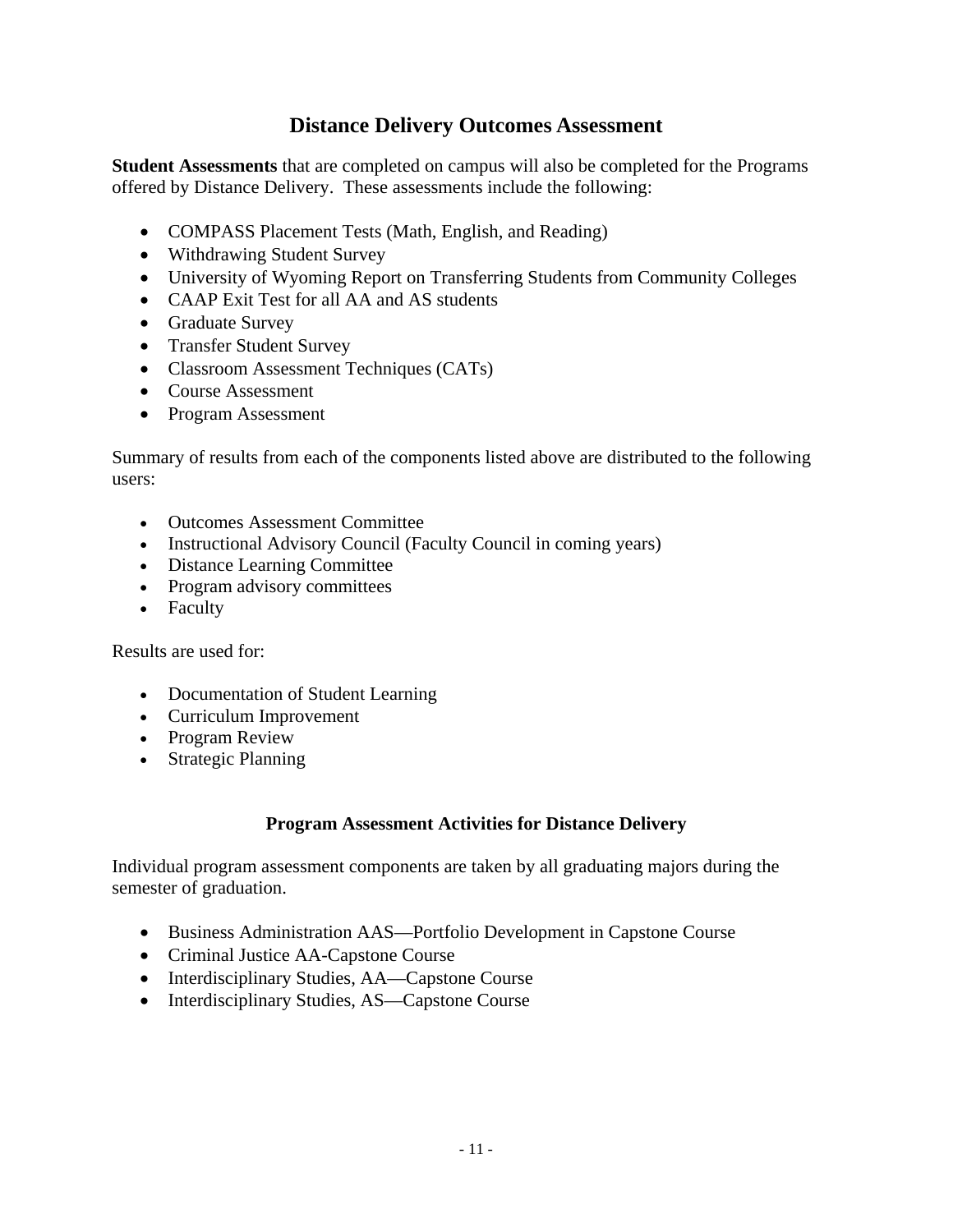## **Collegiate Assessment of Academic Proficiency (CAAP) Tests**

The average of Eastern Wyoming College's 42 AA and AS Spring 2008 graduates was higher than the national average on the CAAP Test in all subject areas which includes: writing skills, mathematics, reading, science and critical thinking. There were 37 out of the 42 students (88% of those tested) from the Spring 2008 graduates who scored higher than the national mean in one or more of the above-named subject areas. In Spring of 2007 that percent was 91%, Spring of 2006 it was 86%, Spring 2005 it was 89%, and in the Spring of 2004 it was 78% of those tested who scored higher than the national mean in one or more of the subject areas.











## Recommendations

It is recommended that we continue to work on improvement in all areas and maintain levels above the national average.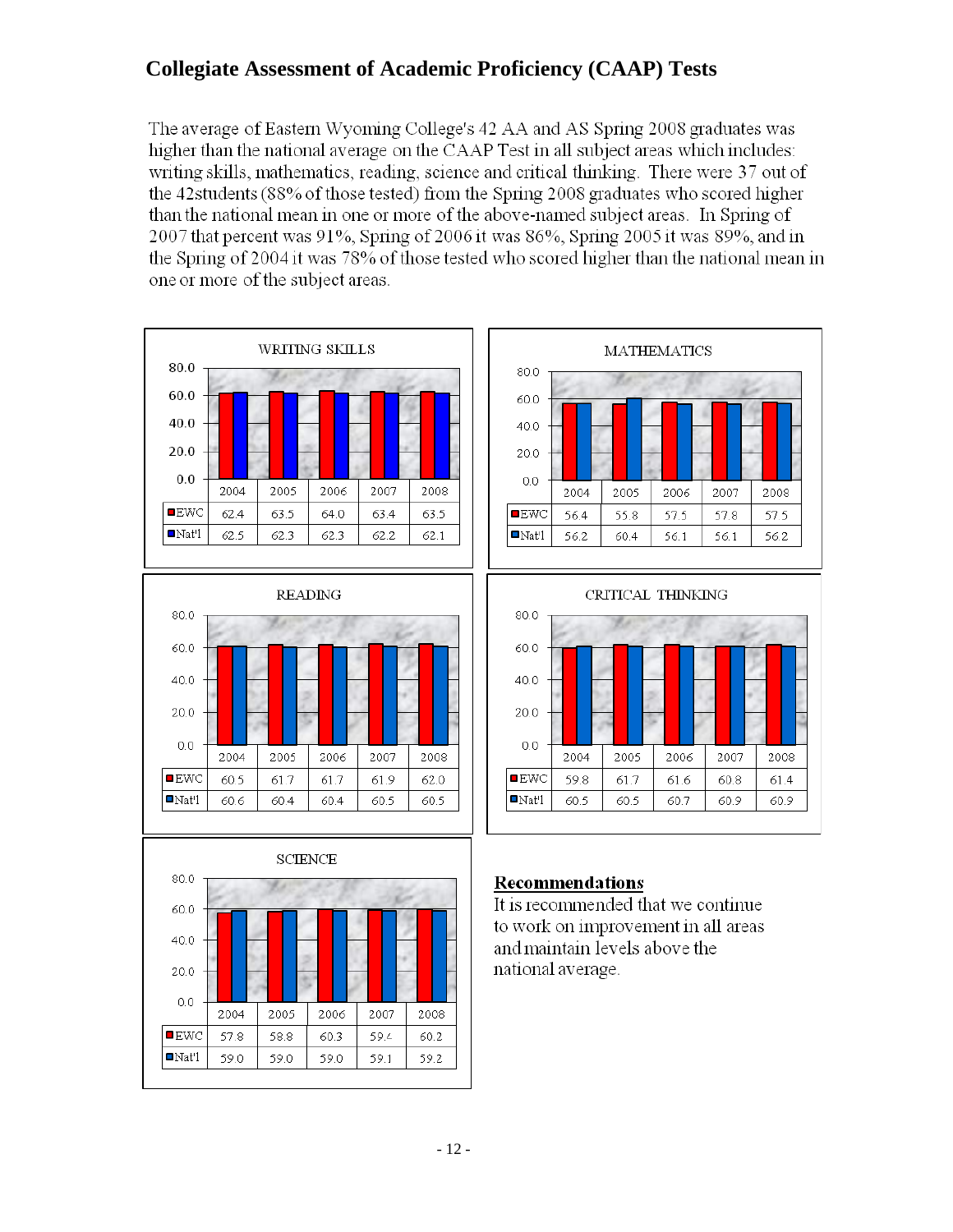## **Surveys**

The seven Wyoming community colleges distribute three common surveys to students including the Community College Survey of Student Engagement (CCSSE), transfer student survey and graduate student survey. The transfer and graduate surveys are administered in the fall of odd years. The CCSSE is administered in the spring of odd years

The 2007-08 Graduate Survey was mailed to117 graduates in fall, 2007. The college received 14 survey responses (response rate of 12%) from 2007-08 graduate survey. In addition, there were 33 transfer surveys mailed to students that transferred to the University of Wyoming. The college received 2 transfer survey responses (6.1% response rate).

Graduates and transfer students indicated they were well prepared for further study at a four-year institution. Graduate respondents thought EWC did an excellent job of preparing them for further study at a four-year institution; four said strongly agree and 8 said agree.

As a whole, the graduates and transfer students indicated they experienced the most improvement in general knowledge and intellectual curiosity in a variety of subject areas; computer literacy; written communication skills; recognizing, accessing and retrieving information from a variety of sources; and understanding the importance of mental and physical wellness. The highest ratings for the importance of skill/abilities were computer literacy; synthesizing, analyzing and evaluating information; written communication skills; and understanding the importance of mental and physical wellness.

Overall, respondents on both surveys were glad they attended EWC, found it to be a friendly place, and would recommend EWC to family and friends. They were mostly satisfied to very satisfied with the instructional aspects of the college. Respondents from the Graduate and Transfer Surveys were most satisfied with the class size; helpfulness of instructors; and overall academic experience.

The survey results indicate that students are satisfied with the education and services provided by EWC. Most of the written comments were extremely positive. The majority of the comments related to EWC being a great small college and having great instructors that students can get to know.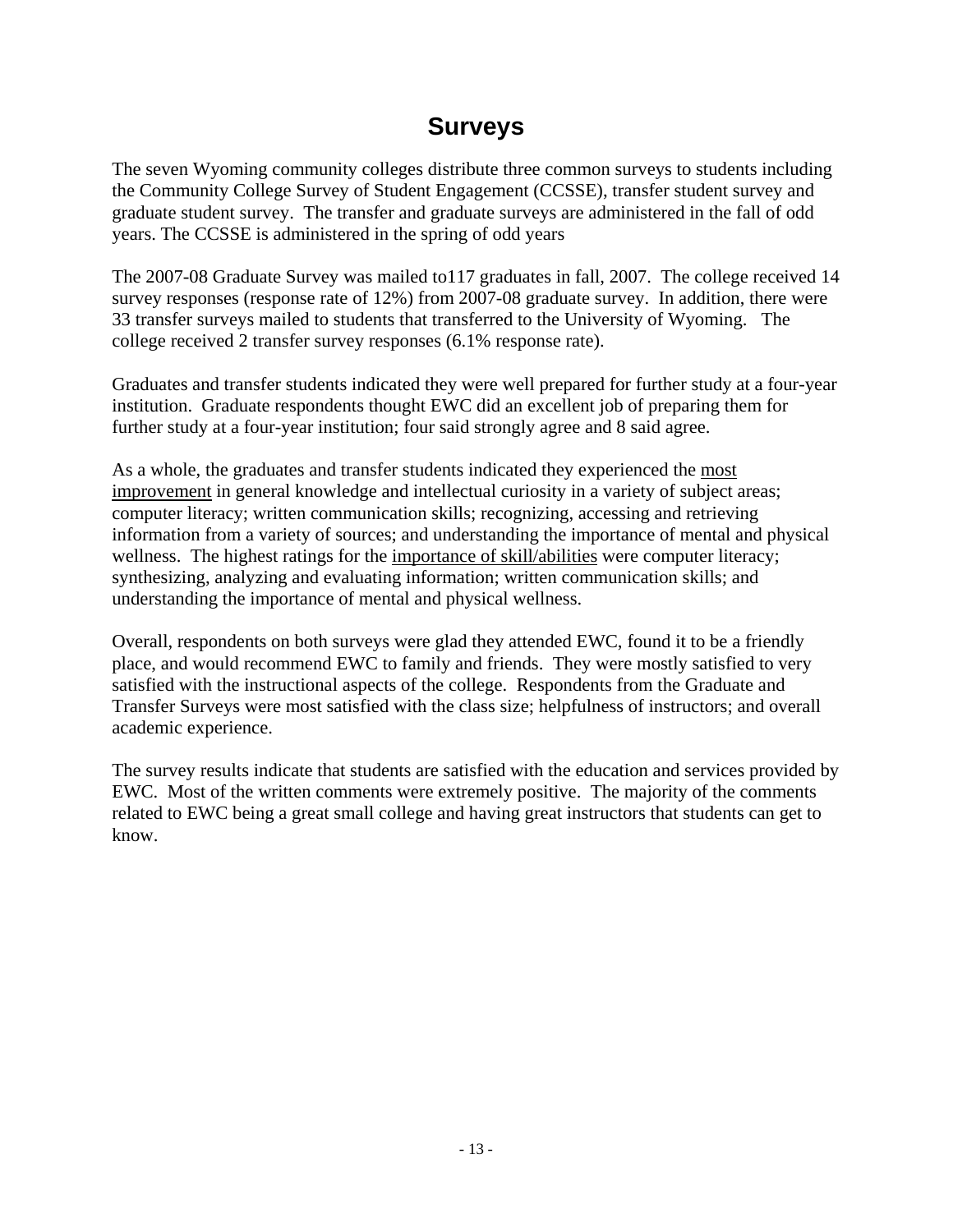## **University of Wyoming Transfer Student Assessment**

Our transfer student assessment shows positive results. Our students are achieving a higher first semester grade point average at the University than other transfer students. The first semester UW GPA was greatly affected by the number of credits transferred to UW. Data shows that the more credits the student transfers, the better the first semester GPA at UW. The overall GPA for EWC (3.25) is higher than all Wyoming Community College transfer students (2.84), all transfer students (2.79), and UW students (2.88).

Over a five year period, the number of students transferring from EWC to UW has decreased.

Indications are that EWC is providing a solid background for transfer students and articulation agreements ensure maximum success for transferring.

We need more information on all transfer students. It is recommended that we use National Student Clearinghouse to obtain relevant data.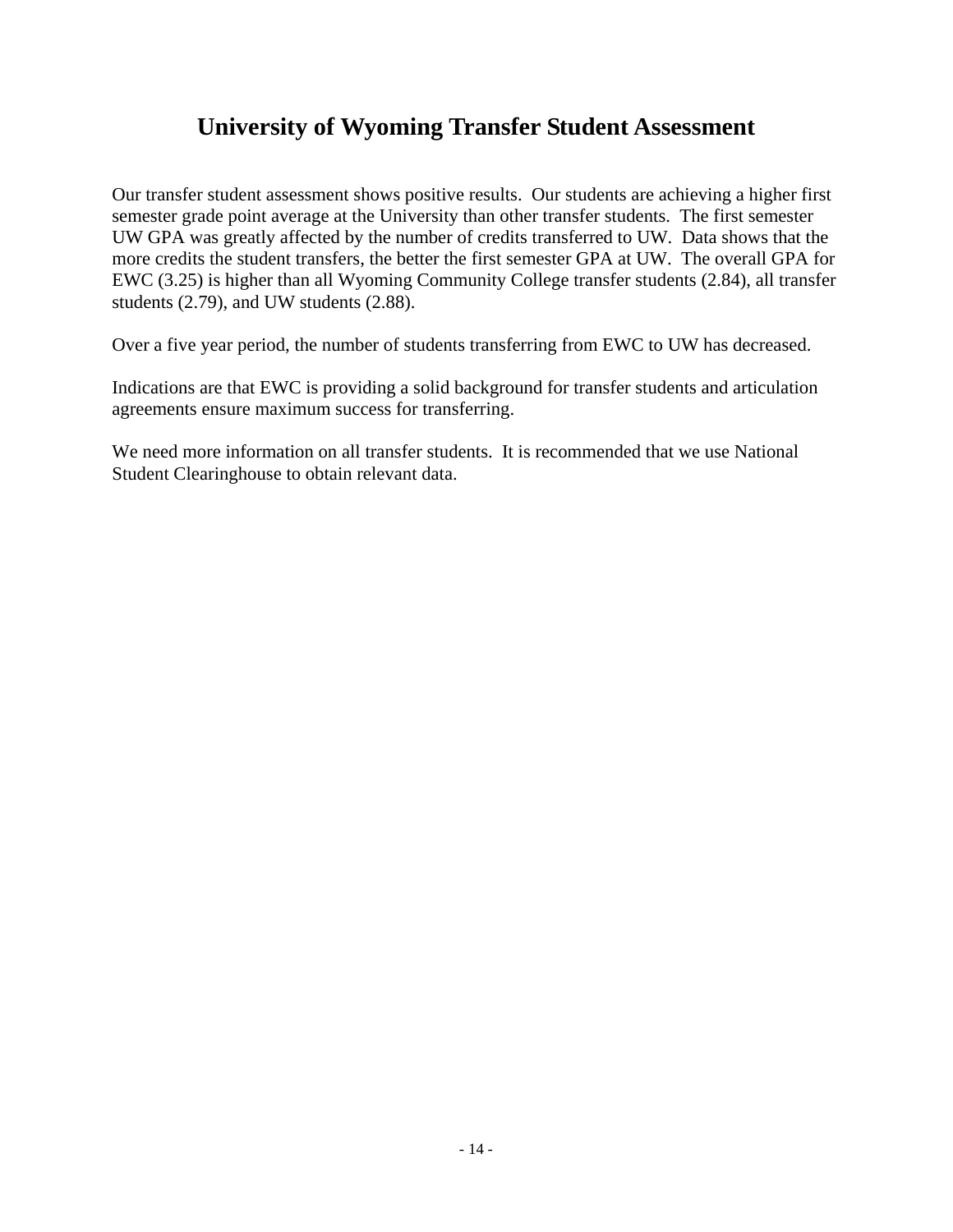## **Eastern Wyoming College Transfers to UW Colleges Fall Semesters\* 2003 – 2007**



| <b>UW</b>                  | Fall | Fall | Fall | Fall | Fall | 5 Year    |
|----------------------------|------|------|------|------|------|-----------|
| College                    | 2003 | 2004 | 2005 | 2006 | 2007 | % Change  |
| Agriculture                |      |      |      |      |      | $-100.0%$ |
| <b>Arts &amp; Sciences</b> |      |      |      |      |      | $-54.5%$  |
| <b>Business</b>            |      |      |      |      |      | $-66.7%$  |
| <b>Education</b>           |      |      |      |      |      | $-33.3%$  |
| Engineering & App. Sci.    |      |      |      |      |      | ---       |
| <b>Health Sciences</b>     |      |      |      |      |      | $-33.3%$  |
| Undeclared                 |      |      |      |      |      | $-100.0%$ |
| <b>Total Transfers</b>     | 33   | 33   |      | 23   |      | $-60.6%$  |

\*Fall includes students who began in the summer and continued in the fall at all UW Sites.

Thirteen EWC students transferred to UW for Fall 2007. An additional 4 students transferred in the Spring 2008 semester. The majority of students transferred to the College of Arts & Sciences and the College of Education.

Source: Fall 2007 - 2008 New Transfer Students Report, University of Wyoming Office of Institutional Analysis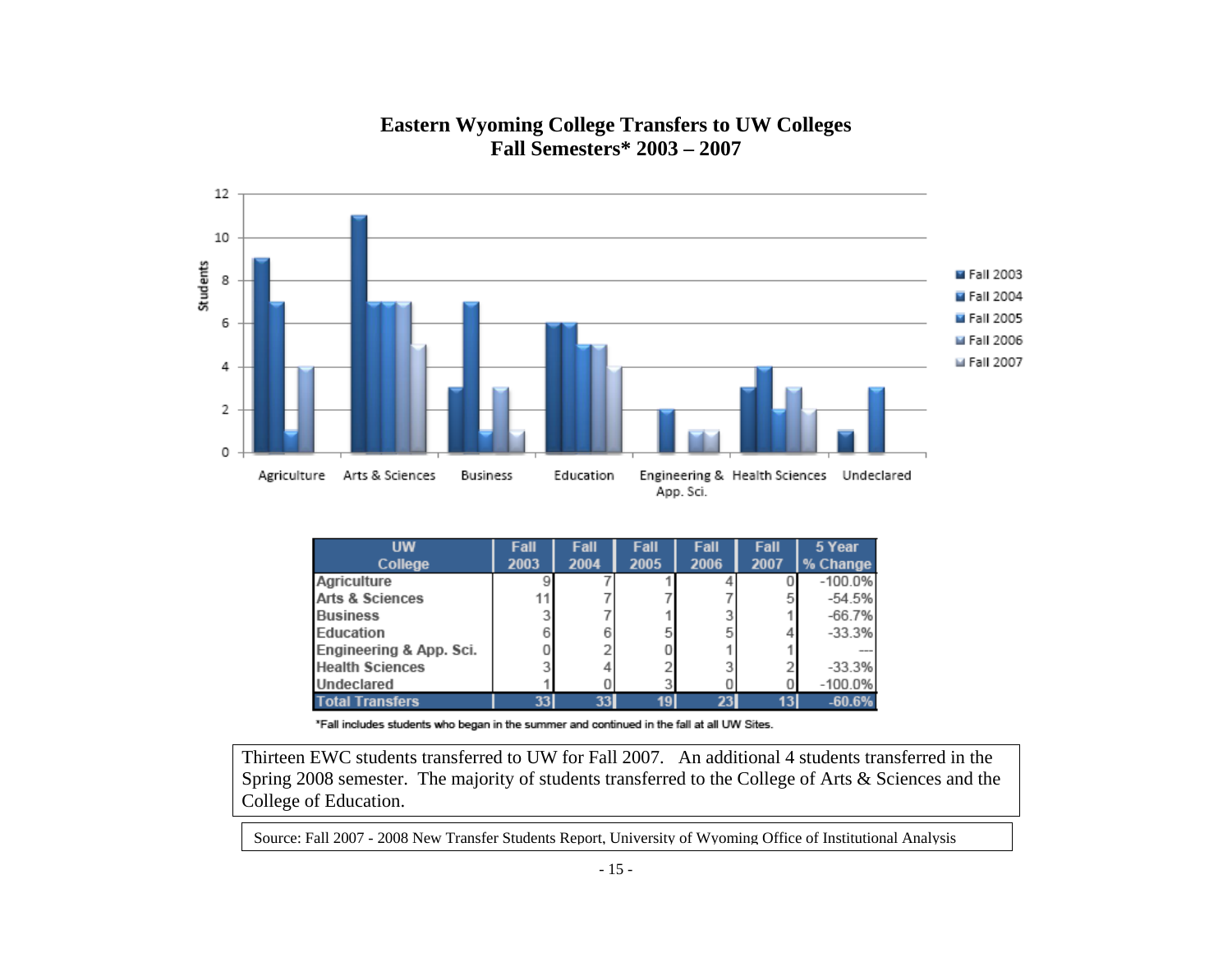## **Academic Achievement of New Transfer Students\* - Fall 2007 Grade Point Averages and Enrollments in University of Wyoming Colleges**

## *Eastern Wyoming College*

|                                                                  | <b>Freshmen</b> |       | Sophomores |         | <b>Juniors</b> |          | <b>Seniors</b> |         | Second<br><b>Bachelors</b> |         | Non-degree<br><b>Undergrads</b> |                                                       | <b>Total Eastern</b><br><b>Wyoming</b><br><b>College Transfer</b><br><b>Students</b> |               |
|------------------------------------------------------------------|-----------------|-------|------------|---------|----------------|----------|----------------|---------|----------------------------|---------|---------------------------------|-------------------------------------------------------|--------------------------------------------------------------------------------------|---------------|
| <b>UW College</b>                                                |                 |       |            |         |                |          |                |         |                            |         |                                 | # UW GPA # UW GPA # UW GPA # UW GPA # UW GPA # UW GPA | #                                                                                    | <b>UW GPA</b> |
| Agriculture                                                      | 0               | ---   |            | $- - -$ | 0              | $\cdots$ |                | $- - -$ | 0                          | $---$   |                                 | $- - -$                                               | 0                                                                                    | $--$          |
| Arts & Sciences                                                  |                 | 1.45  |            | $- - -$ | 4              | 3.25     |                | ---     | 0                          | $- - -$ |                                 | ---                                                   | 5                                                                                    | 2.69          |
| <b>Business</b>                                                  | 0               | $---$ |            | $- - -$ |                | 3.60     |                | ---     | 0                          | ---     |                                 | ---                                                   |                                                                                      | 3.60          |
| Education                                                        | 0               | ---   |            | 3.00    |                | 3.56     |                | $- - -$ | 0                          | $- - -$ |                                 | ---                                                   |                                                                                      | 3.51          |
| Engineering & App. Sci.                                          |                 | 2.67  |            | $- - -$ | 0              | $---$    |                | $- - -$ |                            | $---$   |                                 | $\cdots$                                              |                                                                                      | 2.67          |
| <b>Health Sciences</b>                                           |                 | 4.00  |            | $- - -$ |                | 3.81     |                | $---$   | 0                          | ---     |                                 | ---                                                   |                                                                                      | 3.89          |
| Undeclared                                                       | 0               | ---   |            | $- - -$ | 0              | $---$    |                | $- - -$ | O                          | ---     |                                 | $\cdots$                                              |                                                                                      | $--$          |
| <b>Total Eastern Wyoming</b><br><b>College Transfer Students</b> | $\mathbf{3}$    | 2.56  |            | 3.00    | 9              | 3.50     | o              | ---     | 0                          |         | O                               |                                                       | 13                                                                                   | 3.25          |

\*Fall includes students who began in the summer and continued in the fall at all UW Sites.

EWC students who transfer to UW have been well prepared for the ensuing coursework. The first semester grade point average (GPA) of EWC transfer students is 3.25. Further, the later the student transfers in their academic career, the better their first semester GPA.

Source: Fall 2007 – 2008 New Transfer Students Report, University of Wyoming Office of Institutional Analysis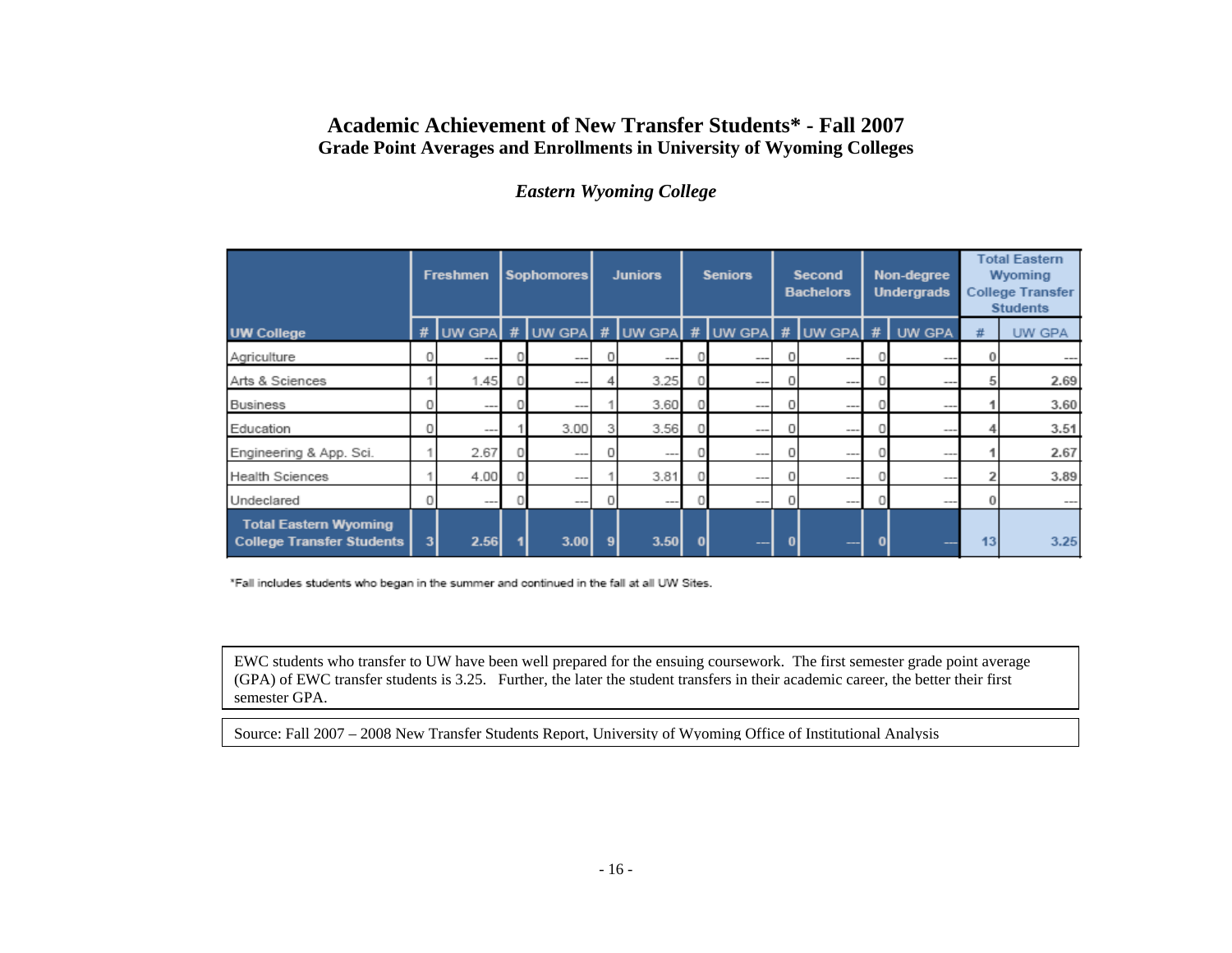#### **Academic Achievement of New Transfer Students by Hours Transferred - Fall 2007 Comparison of Community College and UW Grade Point Averages**

|                           |    | <b>Eastern Wyoming College</b> |                      |     |                          | All Wyoming Community College |     |                              | All UW                |       |                     |
|---------------------------|----|--------------------------------|----------------------|-----|--------------------------|-------------------------------|-----|------------------------------|-----------------------|-------|---------------------|
|                           |    | <b>Transfer Students</b>       |                      |     | <b>Transfer Students</b> |                               |     | <b>All Transfer Students</b> | <b>Undergraduates</b> |       |                     |
| Transferred               |    | <b>Community</b>               | <b>UW First Fall</b> |     | Community                | <b>UW First Fall</b>          |     | Community                    | <b>UW First Fall</b>  |       | <b>UW Fall</b>      |
| Credit Hours*             | 菇  | <b>College GPA*</b>            | Semester GPA         | #   | College GPA              | Semester GPA                  | #   | <b>College GPA</b>           | <b>Semester GPA</b>   | #     | <b>Semester GPA</b> |
| $0 \le$ Hours < 30        |    | 3.12                           | 2.56                 | 79  | 2.93                     | 2.26                          | 203 | 3.04                         | 2.47                  | 3,523 | 2.69                |
| $30 \le$ Hours $\le 60$   |    | 3.46                           | 3.00                 | 111 | 3.19                     | 2.50                          | 228 | 3.15                         | 2.57                  | 2,375 | 2.87                |
| $60 \leq$ Hours $\leq 90$ |    | 3.48                           | 3.50                 | 281 | 3.35                     | 3.04                          | 368 | 3.31                         | 3.01                  | 1,616 | 2.94                |
| $90 \leq$ Hours           |    | $- -$                          | $-1$                 | 78  | 3.35                     | 3.16                          | 130 | 3.30                         | 3.08                  | 1,978 | 3.13                |
| Totals                    | 13 | 3.46                           | 3.25                 | 549 | 3.31                     | 2.84                          | 929 | 3.26                         | 2.79                  | 9,492 | 2.88                |

#### *Eastern Wyoming College*

\*Transferred credit hours and community college GPA are totaled from all transfer work, not only transfer work from individual community college. Only hours for grade are included.

The first semester UW GPA was greatly affected by the number of credits transferred to UW. The more credits transferred the better the first semester at UW GPA. The overall GPA for EWC (3.25) is higher than all Wyoming Community College transfer students (2.84), all transfer students (2.79), and UW students (2.88).

Source: Fall 2007 – 2008 New Transfer Students Report, University of Wyoming Office of Institutional Analysis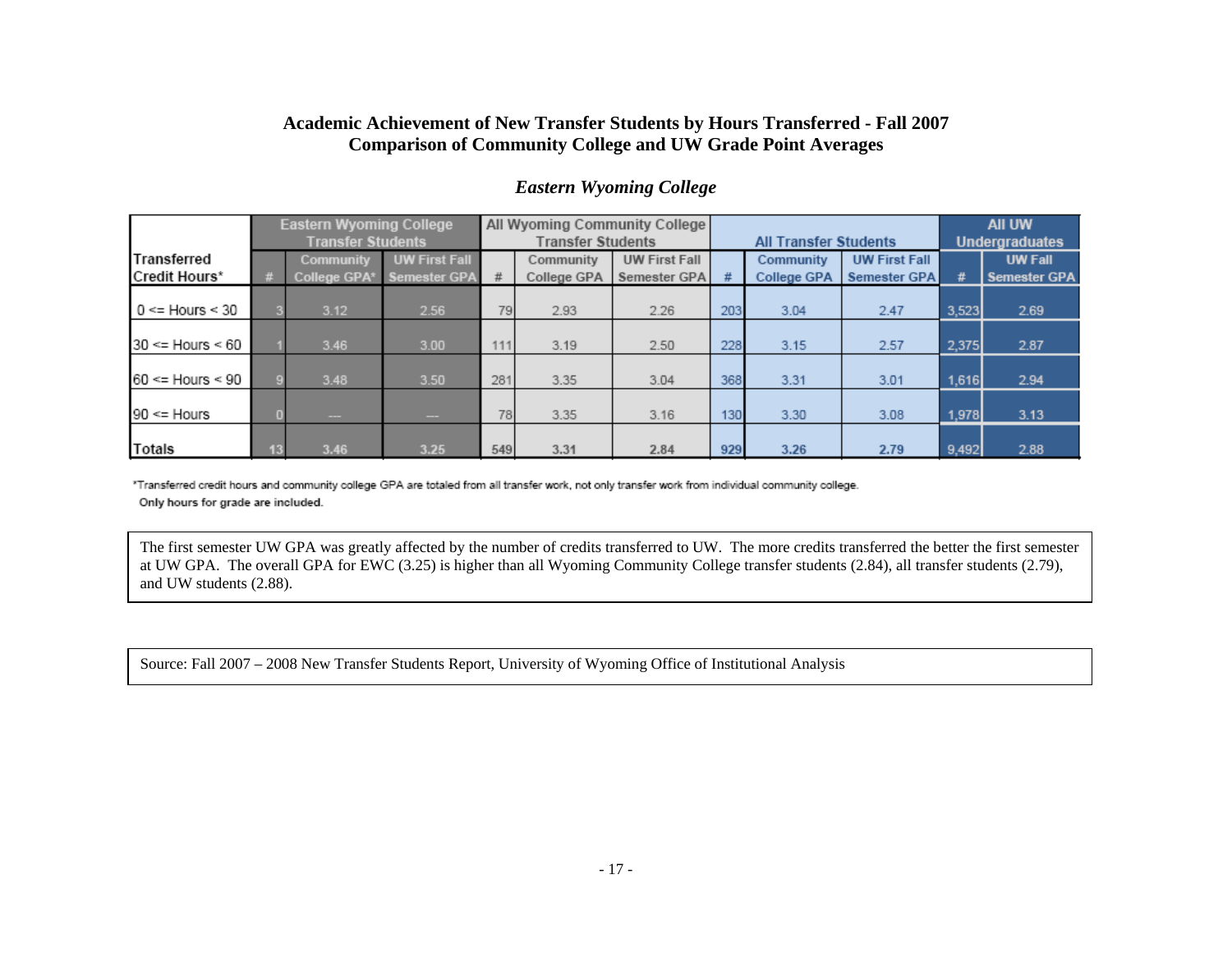#### **Perkins Grant Program Assessment**

Individual program advisory groups meet regularly to discuss the specific needs of programs covered under the Perkins Grant program. Each Perkins program at EWC has an advisory group. Advisory groups include Agriculture, Welding/Machine Tooling, Veterinary Technology, Business and Technology, Cosmetology, Criminal Justice, Construction Technology, Health Technology, and Early Childhood Education. Advisory members consist of EWC faculty, industry representatives, and experts in the field. Member recommendations guide program updates, changes, and enhancements based on community and industry requirements.

This year the Perkins funds were used to update and improve curriculum and student access to relevant technologies in their fields. Below we have described the expenditures and improvements made to each technical program:

**Welding** – Funds were used to purchase additional equipment to keep the lab current with American Welding Society's standards to insure our standing as a premier provider of Welding and Joining Technology curriculum.

**Cosmetology** – As part of a campus initiative to improve this department we provided classroom equipment that was specific to the students needs. This included facial tables that replaced out of date equipment that had fallen into disrepair.

**Veterinary Technology** – We focused on giving the students the ability to get hands on in their studies. The equipment we purchased included Rat Models and Canine Heads which allowed students access to learning that wasn't available in the past.

**Criminal Justice** – The department is continuing to enhance their laboratory and ability to bring investigative techniques to the students. The grant provided digital cameras for crime scene and accident investigation techniques, courses on video and an Intoxilyzer for simulating DUI stops.

**Agriculture** – Purchased components to update the equipment to bring it up to date and significantly enhance the course offerings.

**Computer Networking** – Updated the labs hardware and software capabilities to offer current and relevant technology curriculum.

**Construction Technology** – We added a backhoe attachment to our 420 Skid Steer for demonstrating and teaching techniques in foundation digs and landscaping techniques. In addition, we added a drill press and band saw for housing project.

**Early Childhood Development** – Updated and enhanced the curriculum by purchasing educational video sets. The video catalogs purchased were in the areas of Stages of Labor and Child Birth, Childhood Injuries and Nutrition, Theories of Human Development and Autism Spectrum Disorders.

The faculty and students in these programs indicate that all of these purchases and equipment upgrades have improved the curriculum and the hands-on experiences for the students.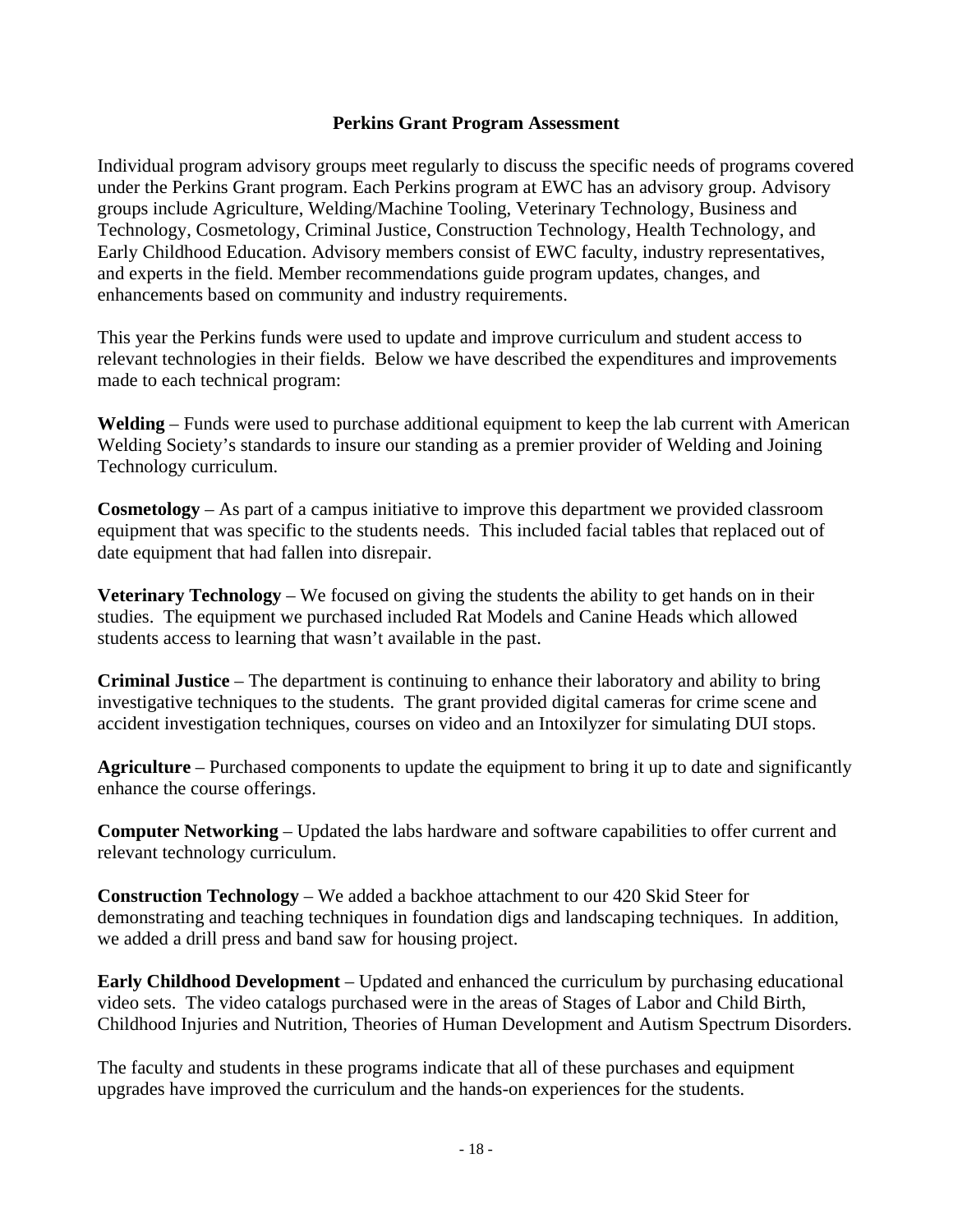## **Program Assessments 2007-2008**

All programs are designed to meet the mission, goals, and objectives of Eastern Wyoming College. Faculty members, in consultation with the outcomes assessment committee, are responsible for designing program goals and objectives which will lead to the accomplishment of the college mission.

As students graduate from EWC, they complete an outcome assessment activity designed to measure achievement of the program goals and objectives, as well as defined student learning outcomes. These activities vary among the programs and include such items as written exams, capstone courses, portfolios, and interviews. All are an attempt to measure student learning. Faculty use the results add to, affirm, or alter their programs and courses based on those discoveries.

The program assessment report begins with results and comments relative to the 5 core competencies of communication skills, analytical and quantitative reasoning, technology skills, social awareness, and information literacy. These areas emphasize skills and knowledge reflective of a college education, regardless of the major area of study and are known as the colleges general education requirements.

The program assessment then reports results and comments relative to the program specific requirements.

Finally, program recommendations such as program changes, budget needs, indication of change in assessment activity, or implications for operational planning changes are presented.

This instrument is also used in the preparation of a program review every third year. In 2007-2008 the program review process was under revision and no program reviews were conducted.

## **Reporting instrument**

Faculty members are asked to respond to the following items.

- 1. Name of program
- 2. Names of EWC Faculty/Staff who participated
- 3. Name, Description, and Objective of Activity
- 4. Dates of Activity (please include the year)
- 5. Names of Students who participated

6 Results and comments relative to the 5 core competencies (Communication Skills, Analytical and

Quantitative Reasoning, Technology Skills, Social Awareness, and Information Literacy)

7. Results and comments relative to program requirements.

8. Program recommendations (may include needed program changes, budget needs, indication of change in assessment activity, or implications for strategic plan changes).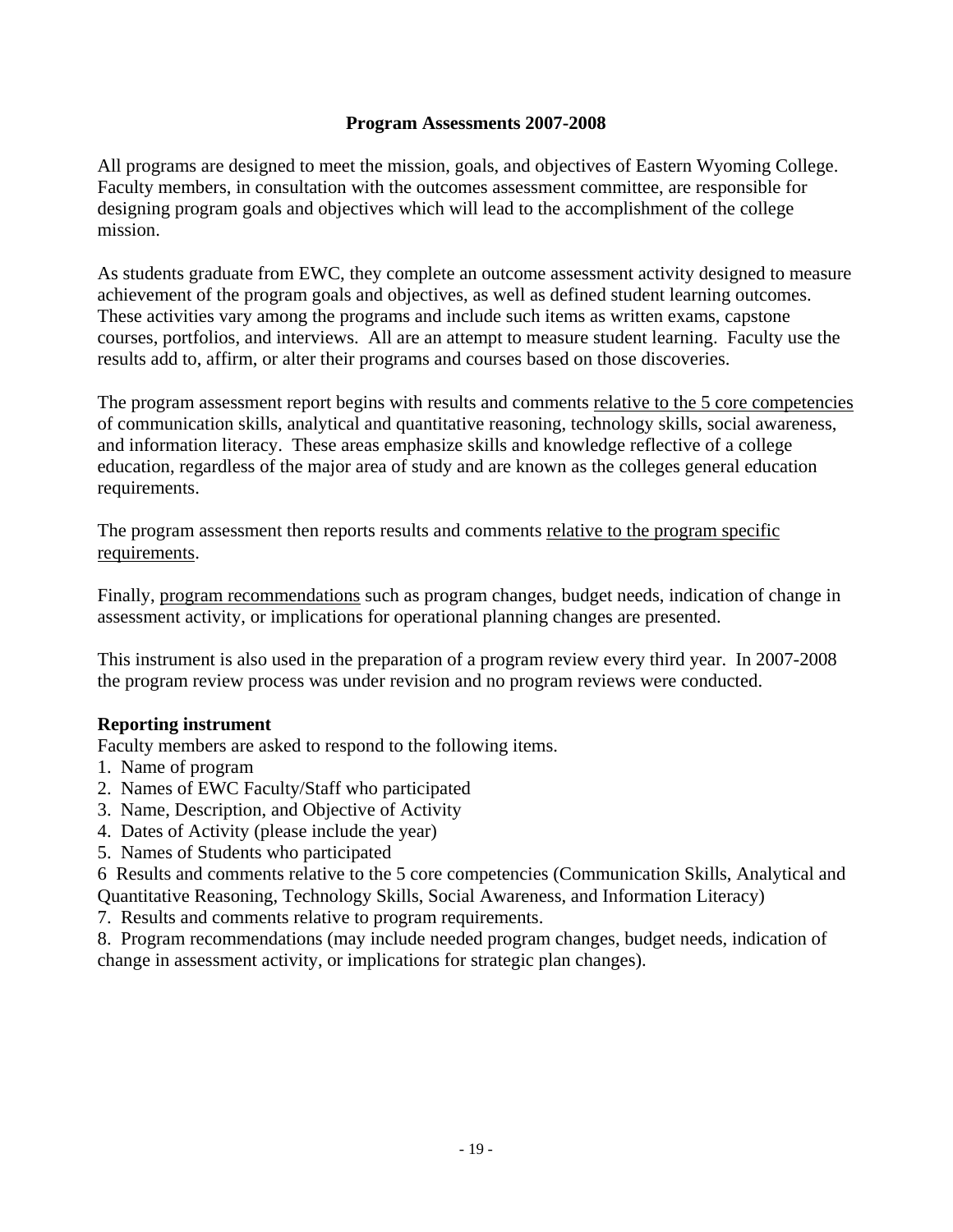Program assessments in 2007-2008 indicated recommendations including the following:

- Veterinary Technology: Needs to continue to provide a strong academic/hands on program
- Cosmetology: Space for additional students will be an ongoing area of concern for the department
- Education: Creation of mechanism to coordinate the Outcomes Assessment activities for both on-campus and off-campus graduates of EWC's education programs
- Business Office Technology and Business Administration AAS: increase the number of short writing exercises with multiple revisions
- Welding: Students need more Gen. Eds. The program will be revised Fall 2008
- Computer Technology: CNET Certificate will no longer be offered. The ITSS Certificate, CIS AAS, and Business Web Certificate have all undergone curriculum adjustment
- ACCT Douglas: A new course, Empowerment, has been developed to enhance communication skills; a new course for critical thinking will be proposed
- Math: Secondary Math Education students should have more practice in expressing major ideas orally to the class or to the instructors
- Beef Certificate: Add a cow herd, eliminate Biology as a prerequisite for range, change range management to ranch orientation, not government, wildlife based
- Biology: Additional cooperation with Park Service, Forest Service, or State Game and Fish is needed in order to help students succeed. Additional instruction is needed in the areas of Physics and Geology, and course scheduling conflicts need to be resolved to increase graduation rates
- Farm/Ranch Management, Agricultural Business, Agriculture, Animal Science: Make the course a two semester course with the first semester having a small 'practice' business plan project and include required course reviews once per week during the two semesters, culminating in a comprehensive test system for each of the Agricultural majors
- Criminal Justice: Course/capstone project needs revision
- Psychology: Explore additional methods to improve writing and rewriting skills
- Communication: Add more Journalism courses to the communication program
- Accounting and Business AS: Newly formed business team will meet to redefine program learning outcomes, map the curriculum more effectively, and produce a more appropriate set of measures. Replace COSC 1200 with IMGT 2400, delete second lab requirement
- Pre-Professional: Emphasize information literacy skills and continue to track pre-professional placements even when student completes with Interdisciplinary Studies degree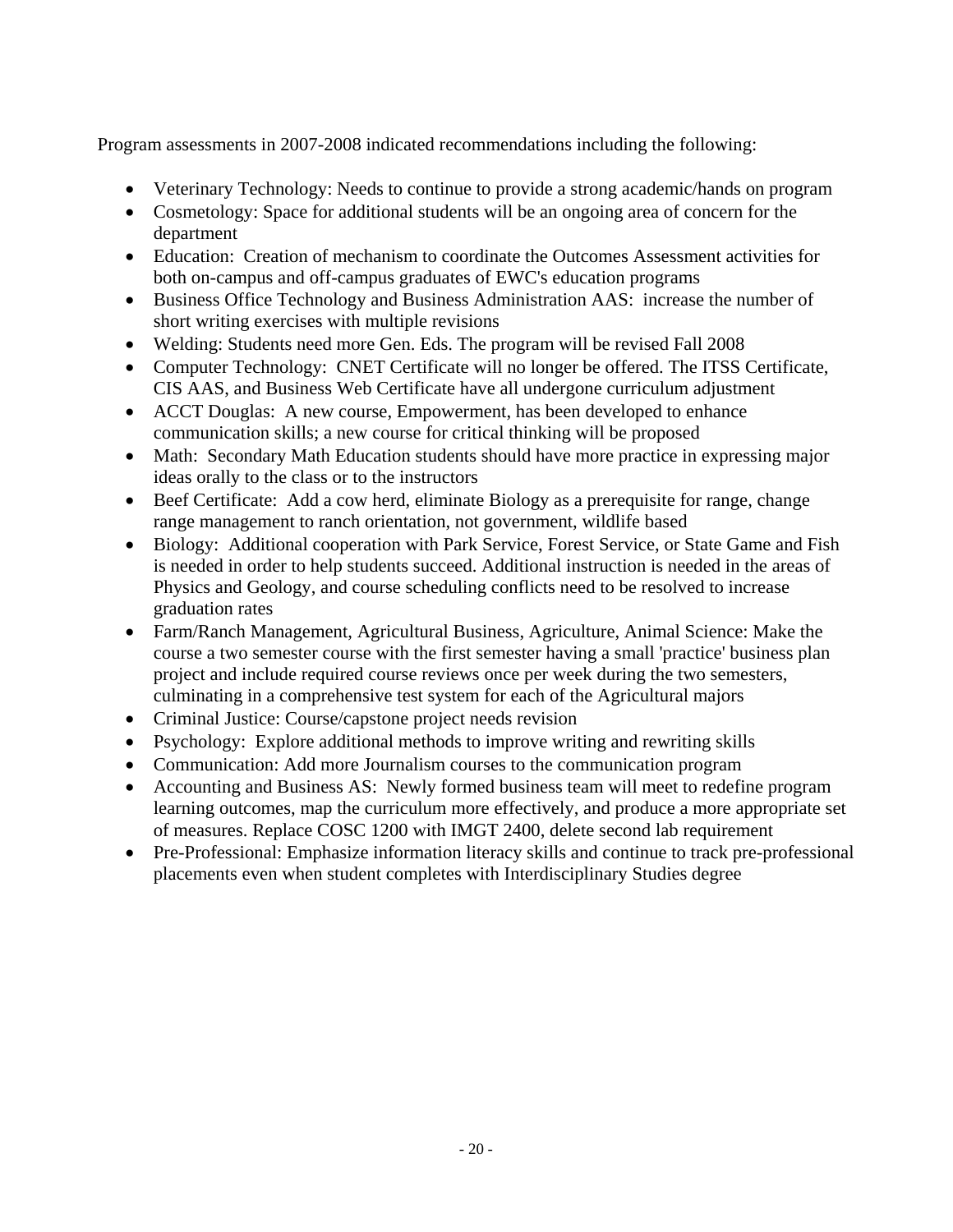# **Program Assessments 2007-08**

| Program<br><b>Faculty</b>          | <b>Description</b>           | <b>Findings Relative to Core</b><br><b>Competencies</b>                       | <b>Findings Relative to</b><br><b>Program Requirements</b> | <b>Recommendations</b>                                         |
|------------------------------------|------------------------------|-------------------------------------------------------------------------------|------------------------------------------------------------|----------------------------------------------------------------|
| Communication                      | Social                       | A written response demonstrated                                               | The program, as has been                                   | We still need to consider adding                               |
|                                    | Science                      | communication skills, as well as being                                        | suggested before, provides a                               | more journalism courses to the                                 |
| <b>Wayne Deahl</b>                 | Capstone                     | word processed which demonstrated                                             | solid foundation for social                                | communication program.                                         |
|                                    |                              | technology. The work also required                                            | science but lacks the necessary                            |                                                                |
|                                    |                              | research, demonstrating information                                           | areas for journalism, which is                             |                                                                |
|                                    |                              | literacy. Analysis of the course work and                                     | one intention of the graduate.                             |                                                                |
|                                    |                              | intended direction for future study                                           |                                                            |                                                                |
|                                    |                              | occurred. Social awareness is taught and                                      |                                                            |                                                                |
|                                    |                              | learned in at least two courses, and was                                      |                                                            |                                                                |
|                                    |                              | highlighted by the student in her                                             |                                                            |                                                                |
|                                    |                              | enlightenment to cultural, social, and                                        |                                                            |                                                                |
|                                    |                              | racial biases discovered in a sociology                                       |                                                            |                                                                |
| <b>Farm/Ranch</b>                  |                              | course.                                                                       |                                                            | Students voiced several ideas that                             |
|                                    | Ag Capstone                  | The major factor is the completion of a                                       | Except for Social Awareness, the                           |                                                                |
| Management,<br><b>Agricultural</b> | Project,<br><b>AGEC 2395</b> | Business Plan. This plan includes<br>written sections: Marketing, Operations, | core competencies are met.<br>Some social processing is    | will be evaluated by faculty<br>members. (1) Make the course a |
| Business,                          |                              | and Financials. The Financial Section                                         | accomplished as students must                              | two semester course with the first                             |
| Agriculture,                       |                              | requires knowledge in math, record                                            | research state and national                                | semester having a small 'practice'                             |
| <b>Animal Science</b>              |                              | keeping, financial documents. The plan                                        | information on production,                                 | business plan project. This would                              |
|                                    |                              | is orally presented to classmates,                                            | economics, budgets, etc. in order                          | allow them to experience all                                   |
| <b>Tim Walter</b>                  |                              | instructor, and others.                                                       | to have realistic information.                             | aspects of a Business Plan. The                                |
|                                    |                              |                                                                               |                                                            | second semester would include the                              |
|                                    |                              |                                                                               |                                                            | production of a new 'personal'                                 |
|                                    |                              |                                                                               |                                                            | plan. (2) Include required course                              |
|                                    |                              |                                                                               |                                                            | reviews once per week during the                               |
|                                    |                              |                                                                               |                                                            | two semesters, culminating in a                                |
|                                    |                              |                                                                               |                                                            | comprehensive test system for                                  |
|                                    |                              |                                                                               |                                                            | each of the agricultural majors.                               |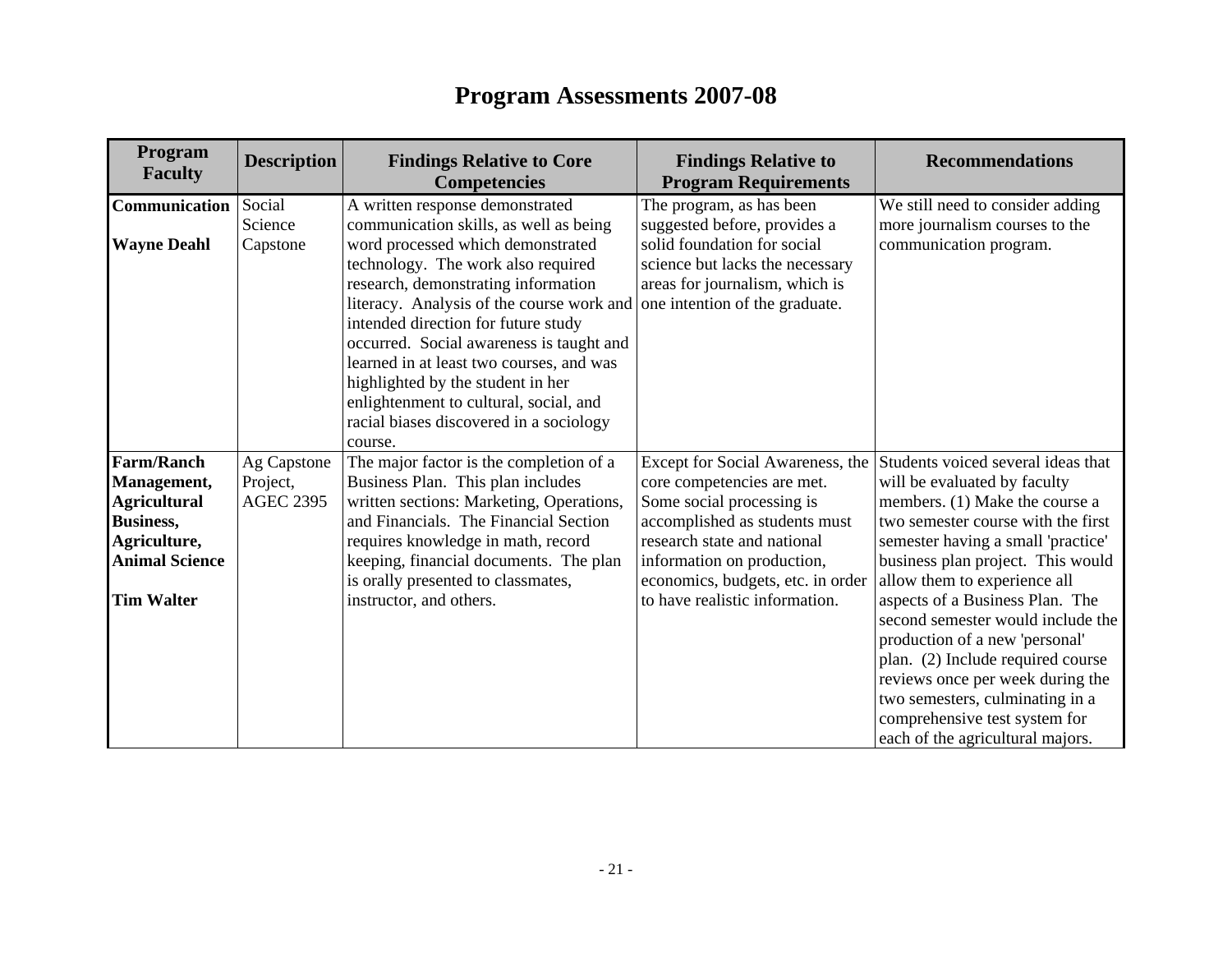| Program<br><b>Faculty</b>                                                               | <b>Description</b>                                  | <b>Findings Relative to Core</b><br><b>Competencies</b>                   | <b>Findings Relative to</b><br><b>Program Requirements</b>                              | <b>Recommendations</b>                                                                                                                                                                                                                                                                                                                                                                                                                                                                                                                                                                                                                                                                                                                                                                                                                                                                                                                            |
|-----------------------------------------------------------------------------------------|-----------------------------------------------------|---------------------------------------------------------------------------|-----------------------------------------------------------------------------------------|---------------------------------------------------------------------------------------------------------------------------------------------------------------------------------------------------------------------------------------------------------------------------------------------------------------------------------------------------------------------------------------------------------------------------------------------------------------------------------------------------------------------------------------------------------------------------------------------------------------------------------------------------------------------------------------------------------------------------------------------------------------------------------------------------------------------------------------------------------------------------------------------------------------------------------------------------|
| <b>Mathematics</b><br><b>Mary Nielsen</b><br><b>Cheryl Raboin</b><br><b>Bob Creagar</b> | Math/<br>Secondary<br>Math<br>Capstone<br>Oral Exam | The student was rated at proficient (3.3-<br>3.5) in the five core areas. | The student was rated at<br>proficient $(3.4-3.5)$ in the<br>program requirement areas. | On the student feedback form for<br>the capstone activity, the student<br>indicated that during the capstone<br>period there had been some parts<br>of the process that had not been<br>expected. That is partially by<br>design and during the fortnight of<br>the activity the student is<br>encouraged to be more involved<br>and active in the process which<br>could have helped the student feel<br>more prepared.<br>Concerning program changes:<br>The faculty feel that secondary<br>math students, in particular, should<br>be given more opportunities to<br>express major ideas in their math<br>classes, perhaps orally to the class<br>or to the instructors, in simple<br>everyday language or in language<br>appropriate for high school<br>students. The purpose being that<br>with greater understanding of the<br>ideas, would come the ability to<br>express them in appropriate<br>language for their potential<br>students. |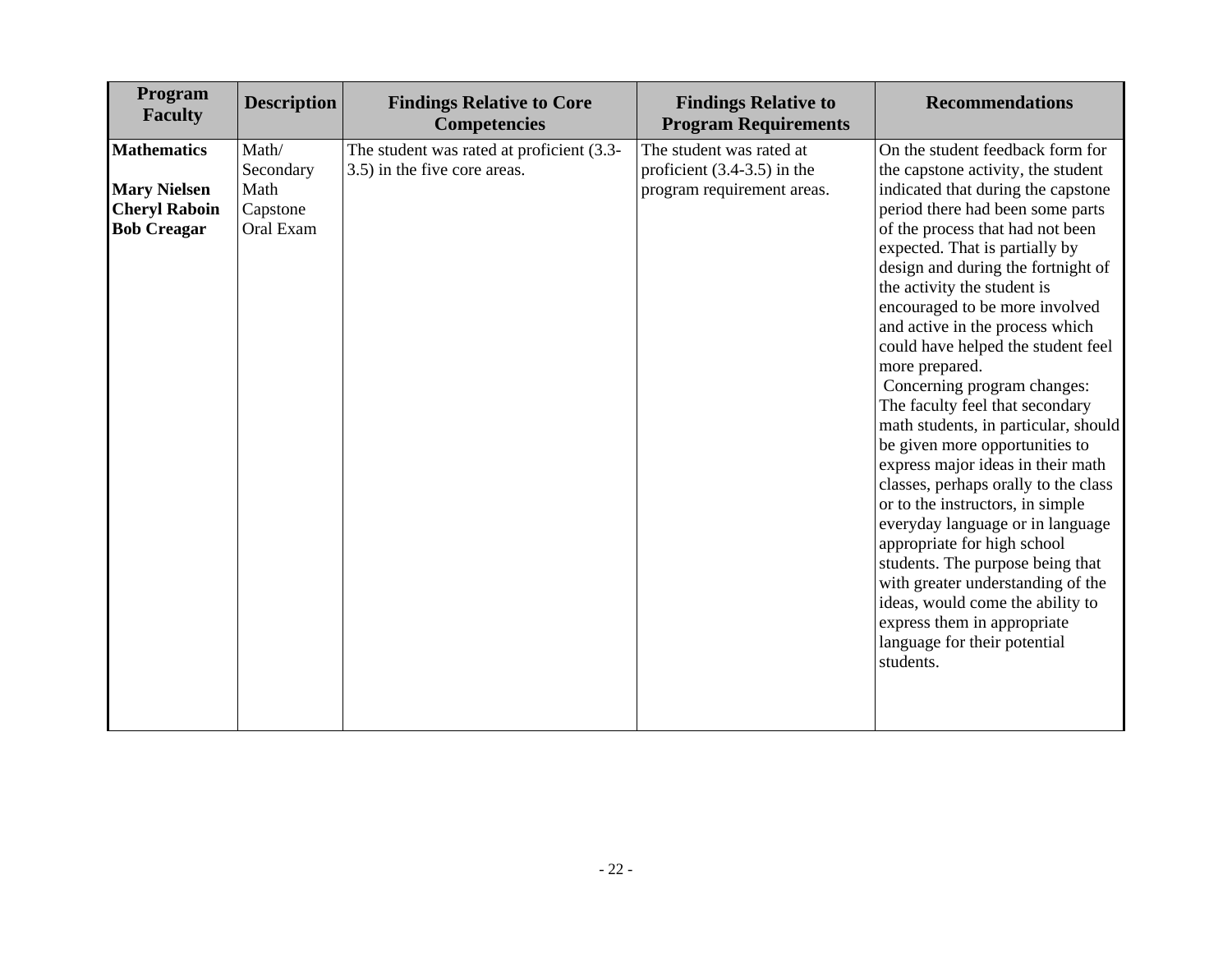| Program<br><b>Faculty</b>     | <b>Description</b> | <b>Findings Relative to Core Competencies</b>                                                  | <b>Findings Relative</b><br>to Program<br><b>Requirements</b> | <b>Recommendations</b>               |
|-------------------------------|--------------------|------------------------------------------------------------------------------------------------|---------------------------------------------------------------|--------------------------------------|
| Cosmetology                   | National           | Evaluations of students are performed twice a                                                  | Graduates of EWC in                                           | Curriculum changes has               |
|                               | Cosmetology        | semester in each of the following areas:                                                       | the cosmetology                                               | completed one complete cycle and     |
| Donna Charron, Examination; a |                    | Communication skills:                                                                          | program continue to                                           | while there has been problems in     |
| <b>Judy Stellpflug,</b>       | test used to       | Students are evaluated on their ability to apply                                               | score higher than the                                         | sequencing classes, the curriculum   |
| <b>Kim Barker</b>             | determine a        | verbal directions and utilize verbal and written                                               | national average. The                                         | has proven to be productive. We      |
|                               | students level of  | skills to assess written an oral information.                                                  | pre-assessment course                                         | look forward to the                  |
|                               | competency for     | Analytical and quantitative:                                                                   | implemented in the                                            | remodel/facelift for the upcoming    |
|                               | standards that     | In the cosmetology discipline the ability to                                                   | 07/08 curriculum has                                          | year, it will prove to be a positive |
|                               | have been          | analyze written and verbal situations are                                                      | proven to be                                                  | productive environment for           |
|                               | established for    | constantly an on-going process. They (students)                                                | successful building                                           | students and the public consumer     |
|                               | ensuring safety    | are challenged to employ problem solving                                                       | students' confidence                                          | we service.                          |
|                               | for the consumer   | techniques to overcome obstacles that may                                                      | level for the national                                        | Space for additional students will   |
|                               | and skill level of | develop in life and job related situations.                                                    | exam.                                                         | be an ongoing area of concern for    |
|                               | the                | Mathematical/quantitative skills are generally                                                 |                                                               | the department, as we look           |
|                               | cosmetologist.     | limited to small business practices involving                                                  |                                                               | forward to an increase in            |
|                               |                    | accounting practices, percentages, commissions                                                 |                                                               | enrollment.                          |
|                               |                    | etc.                                                                                           |                                                               |                                      |
|                               |                    | Technology skills:                                                                             |                                                               |                                      |
|                               |                    | These skills are not used within the discipline                                                |                                                               |                                      |
|                               |                    | on a regular basis. Students are required to pass                                              |                                                               |                                      |
|                               |                    | a CMAP course to fulfill this requirement.                                                     |                                                               |                                      |
|                               |                    | <b>Social Awareness</b>                                                                        |                                                               |                                      |
|                               |                    | While a course in political science is required                                                |                                                               |                                      |
|                               |                    | for the degree, this skill is practiced not                                                    |                                                               |                                      |
|                               |                    | perfected on a regular basis. Students are                                                     |                                                               |                                      |
|                               |                    | required to communicate with the public of a<br>diverse age and social group on a daily basis. |                                                               |                                      |
|                               |                    | <b>Information Literacy:</b>                                                                   |                                                               |                                      |
|                               |                    | While HMDV addresses most of this                                                              |                                                               |                                      |
|                               |                    | component, students are required to find/locate                                                |                                                               |                                      |
|                               |                    | other sources of information for assigned                                                      |                                                               |                                      |
|                               |                    | projects.                                                                                      |                                                               |                                      |
|                               |                    |                                                                                                |                                                               |                                      |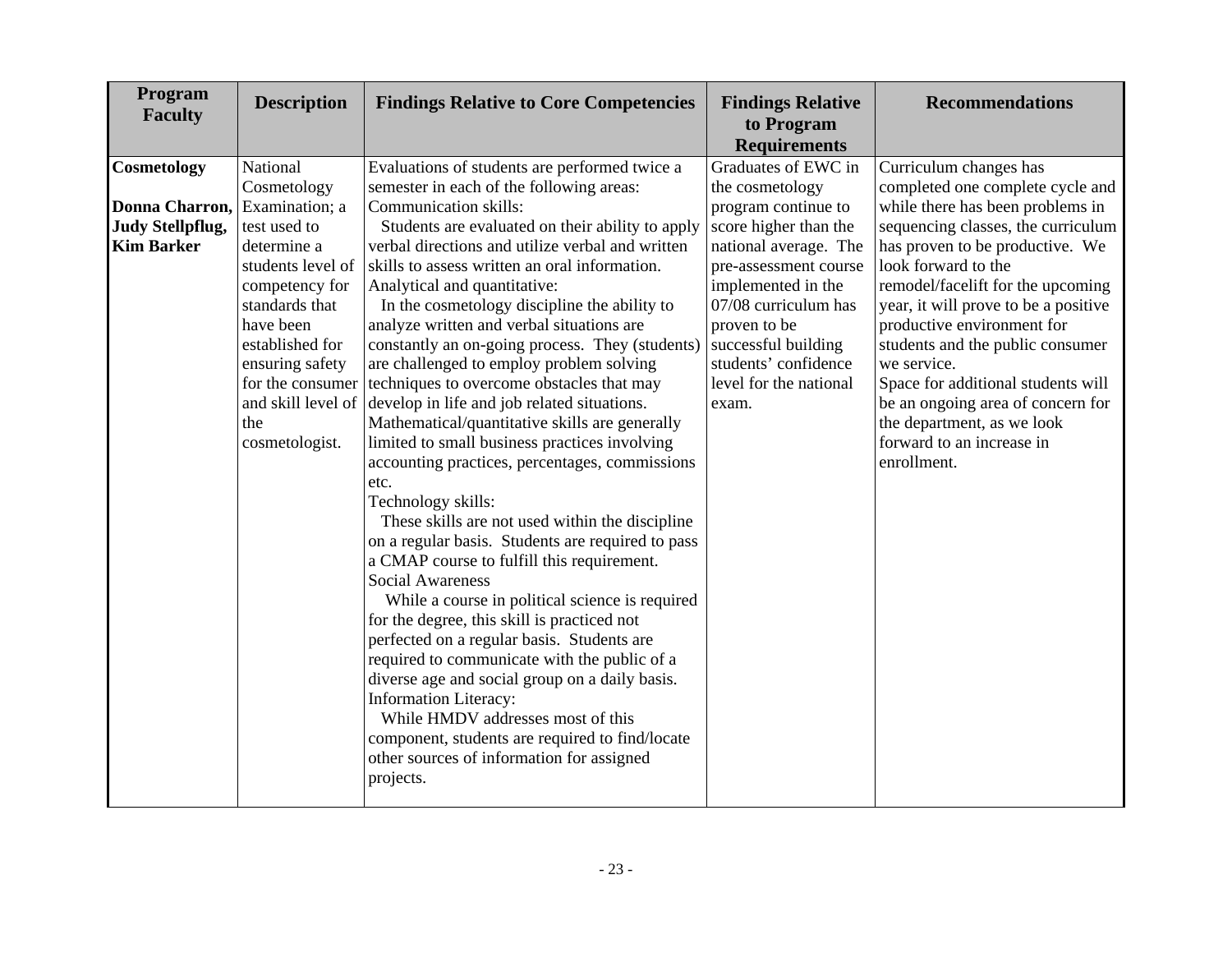| Program<br><b>Faculty</b>                                                                                             | <b>Description</b>                                                                                                                                                                                                                                                                                                                                                                                                                                                                                                                                                                                                                                                                                                                                                                                                  | <b>Findings Relative</b><br>to Core<br><b>Competencies</b>   | <b>Findings</b><br><b>Relative to</b><br>Program<br>Requireme<br><b>nts</b> | <b>Recommendations</b>                                                                                                                                                                                                                                                                                                                                                                                                                                                                                                                                                                                                                                                                                                                                                                                                                                                                                                                                                                                                                                                                                                                                                                                                                                                                                                                                                                                                                                                                                                                                                                                                                                                                                                                                                                                                                   |
|-----------------------------------------------------------------------------------------------------------------------|---------------------------------------------------------------------------------------------------------------------------------------------------------------------------------------------------------------------------------------------------------------------------------------------------------------------------------------------------------------------------------------------------------------------------------------------------------------------------------------------------------------------------------------------------------------------------------------------------------------------------------------------------------------------------------------------------------------------------------------------------------------------------------------------------------------------|--------------------------------------------------------------|-----------------------------------------------------------------------------|------------------------------------------------------------------------------------------------------------------------------------------------------------------------------------------------------------------------------------------------------------------------------------------------------------------------------------------------------------------------------------------------------------------------------------------------------------------------------------------------------------------------------------------------------------------------------------------------------------------------------------------------------------------------------------------------------------------------------------------------------------------------------------------------------------------------------------------------------------------------------------------------------------------------------------------------------------------------------------------------------------------------------------------------------------------------------------------------------------------------------------------------------------------------------------------------------------------------------------------------------------------------------------------------------------------------------------------------------------------------------------------------------------------------------------------------------------------------------------------------------------------------------------------------------------------------------------------------------------------------------------------------------------------------------------------------------------------------------------------------------------------------------------------------------------------------------------------|
| <b>Pre-Professional</b>                                                                                               | Rubrics based assessment --<br>evaluating each student                                                                                                                                                                                                                                                                                                                                                                                                                                                                                                                                                                                                                                                                                                                                                              | Both students scored<br>Proficient to                        | <b>Both students</b><br>scored                                              | 1) Concerning the Assessment: No changes were made.                                                                                                                                                                                                                                                                                                                                                                                                                                                                                                                                                                                                                                                                                                                                                                                                                                                                                                                                                                                                                                                                                                                                                                                                                                                                                                                                                                                                                                                                                                                                                                                                                                                                                                                                                                                      |
| Ms. Tina<br>Christinck, Mr.<br><b>Robert Creagar,</b><br>Dr. Peggy Knittel,<br>Dr. Lorna Stickel,<br>Mr. Chris Wenzel | individually in:<br>1) EWC's Core Competencies<br>2) Discipline-specific<br>knowledge in the science<br>courses taken as a program<br>requirements<br>Scoring: Students are scored as<br>Novice (1), Partially Proficient<br>(2), Proficient (3), or Advanced<br>(4)<br>Students are given copies of<br>their scores, the scoring rubrics,<br>and a cover letter explaining the<br>evaluation process. One faculty<br>member personally delivers the<br>assessment results to each<br>student, explains the process,<br>and delivers clarifying<br>comments concerning the<br>students strengths and/or areas<br>which are of concern, or which<br>might impact student success in<br>a professional program.<br>Objective: To identify areas of<br>the pre-professional programs<br>that need additional emphasis. | Advanced $(3.6-4.0)$ in Proficient to<br>the five core areas | Advanced<br>$(3.5-4.0)$ in<br>the program<br>requirement<br>areas.          | 2) Concerning Program Changes: Pre-professional faculty<br>members continue to need to guide students in accessing,<br>evaluating, and using information. The Science instructors who<br>require students to write review/research papers must spend class<br>or lab time working with students on how to effectively gather and<br>evaluate information, usually in directed library visits. They also<br>instruct students in the proper use of information, with particular<br>emphasis on plagarism issues. Perhaps conversations with the<br>English faculty about guidance they might add in ENGL 1010<br>would help.<br>3) Concerning Student Success: We continue to see Pre-<br>Professional student success in earning acceptance to<br>area professional programs. Our Pre-Nursing graduate earned<br>acceptance for Fall 08 to UNMC's BSN program. Three additional<br>students who completed pre-requisites for area programs this year<br>(but chose not to earn EWC degrees) have also been accepted to<br>bachelor's degree nursing programs at UNMC and USD.<br>4) Concerning Graduate Numbers: To date we have graduated (and<br>assessed) Pre-Professional 22 students (in seven years) with our<br>rubrics based format. We continue to see only a small number of<br>Pre-Professional students choose to earn their AS degrees. Some<br>of our Pre-Professional students earn INST degrees as<br>"concentrators" in the pre-professional area because they are<br>unable to complete Physics or Organic Chemistry in their two years<br>here - particularly the Pre-Med and Pre-Vet students. The vast<br>majority of our Pre-Nursing students chose just to complete the<br>pre-requisites for their professional programs, opting not to have to<br>meet EWC's graduation requirements (CAAP testing, PE courses, |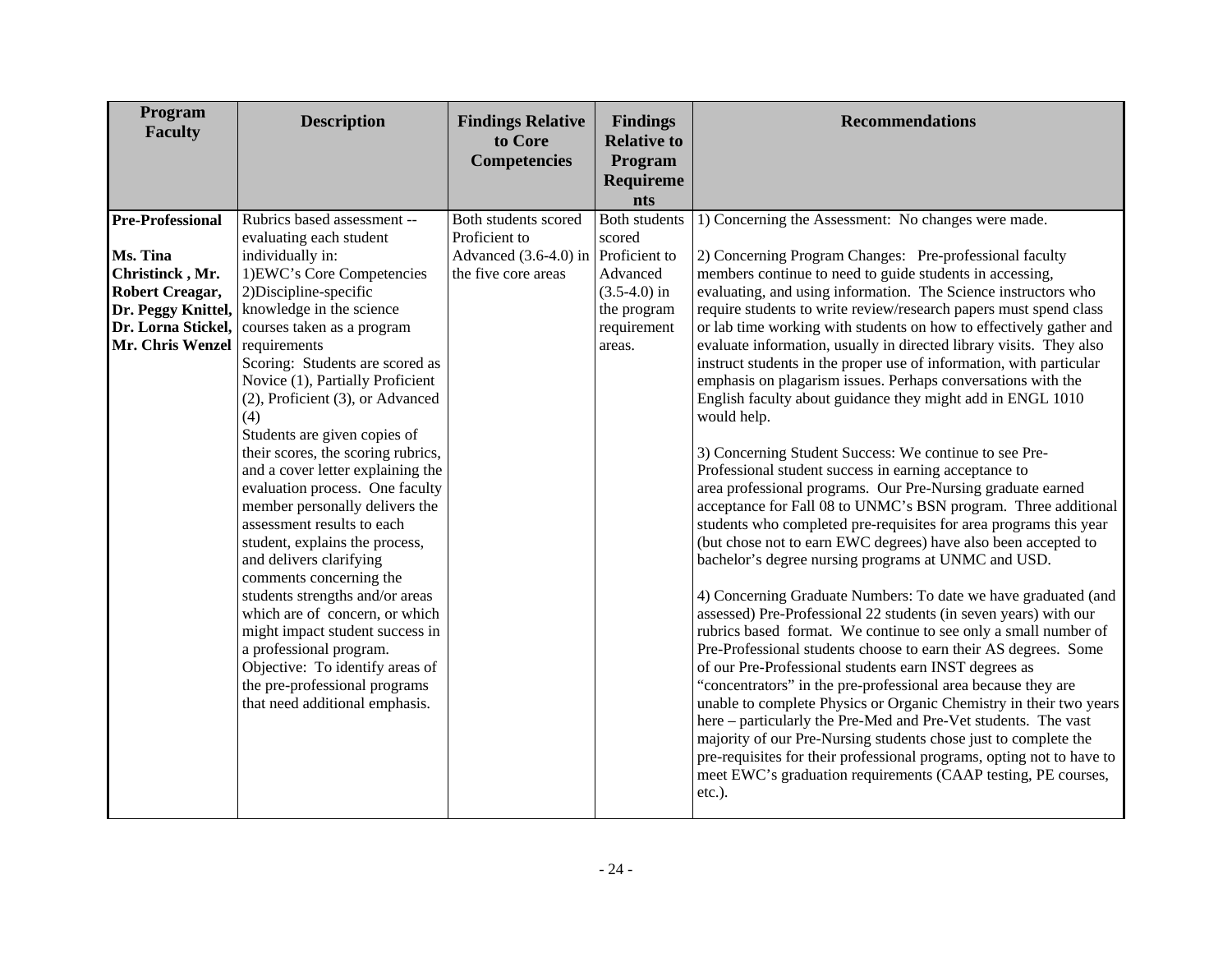| Program<br><b>Faculty</b> | <b>Description</b>              | <b>Findings</b><br><b>Relative to Core</b><br><b>Competencies</b> | <b>Findings Relative to Program</b><br><b>Requirements</b> | <b>Recommendations</b>                 |
|---------------------------|---------------------------------|-------------------------------------------------------------------|------------------------------------------------------------|----------------------------------------|
| <b>Veterinary</b>         | Veterinary Technology           | Students complete                                                 | 100 % of the students passed the                           | The Veterinary Technology Department   |
| <b>Technology</b>         | Comprehensive                   |                                                                   | an oral exam as part VT Comprehensive, all of the 4        | needs to continue to provide a strong  |
|                           | <b>Examination</b> , Veterinary | of the                                                            | students who took the VTNE in                              | academic/hands on program for our      |
| <b>Patti Sue</b>          | <b>Technician National</b>      | comprehensive, 1                                                  | January 2008 passed the exam,                              | graduates to be successful on the VTNE |
| Peterson, Dr.             | Examination                     | student failed the                                                | Eleven EWC graduates completed                             | as well being successful in attaining  |
| Bittner, Dr.              |                                 | oral in the Dec.                                                  | the VTNE in June 2008, 2 of the                            | good jobs in the field. This means     |
| Stokes, Dr.               |                                 | comprehensive as                                                  | 11 graduated from EWC prior to                             | continuing to provide students with a  |
| Walker, Dr.               |                                 | well as the April                                                 | Fall 2007, 9 of the 11 passed the                          | solid classroom experience combined    |
| <b>Knittel</b> , Viqi     |                                 | comprehensive,                                                    | VTNE, 2 of the 11 failed the                               | with access and training with modern   |
| <b>Jansing</b>            |                                 | Students continue                                                 | VTNE (we are only notified of                              | equipment utilizing animals to develop |
|                           |                                 | to complete                                                       | the number who pass and fail not                           | excellent technical skills.            |
|                           |                                 | laboratory sessions                                               | which individuals pass or fail)                            |                                        |
|                           |                                 | in which they must                                                |                                                            |                                        |
|                           |                                 | work together and                                                 |                                                            |                                        |
|                           |                                 | communicate with                                                  |                                                            |                                        |
|                           |                                 | each other, they are                                              |                                                            |                                        |
|                           |                                 | also expected to                                                  |                                                            |                                        |
|                           |                                 | successfully                                                      |                                                            |                                        |
|                           |                                 | complete technical                                                |                                                            |                                        |
|                           |                                 | skills as                                                         |                                                            |                                        |
|                           |                                 | components of                                                     |                                                            |                                        |
|                           |                                 | these labs.                                                       |                                                            |                                        |
|                           |                                 | Analytical and                                                    |                                                            |                                        |
|                           |                                 | quantitative                                                      |                                                            |                                        |
|                           |                                 | reasoning as well as                                              |                                                            |                                        |
|                           |                                 | information literacy                                              |                                                            |                                        |
|                           |                                 | was evaluated as                                                  |                                                            |                                        |
|                           |                                 | part of the                                                       |                                                            |                                        |
|                           |                                 | comprehensive                                                     |                                                            |                                        |
|                           |                                 | exam.                                                             |                                                            |                                        |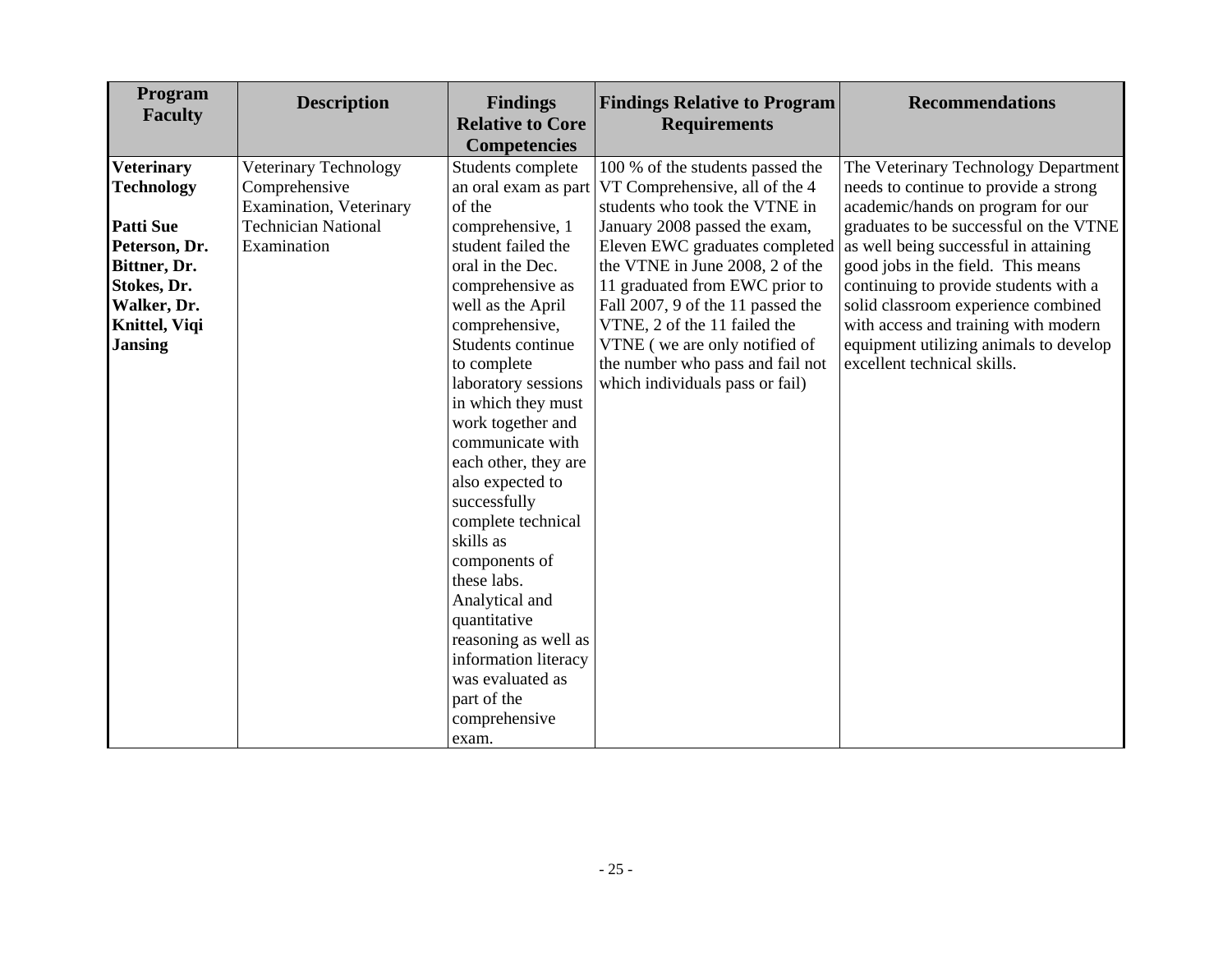| <b>Program</b><br><b>Faculty</b>                                                                                               | <b>Description</b>                  | <b>Findings Relative to Core</b><br><b>Competencies</b>                                                                                                                                                                                                                                       | <b>Findings Relative to Program</b><br><b>Requirements</b>                                                                                                                                                | <b>Recommendations</b>                                                                                                                                                                                                                                                                                               |
|--------------------------------------------------------------------------------------------------------------------------------|-------------------------------------|-----------------------------------------------------------------------------------------------------------------------------------------------------------------------------------------------------------------------------------------------------------------------------------------------|-----------------------------------------------------------------------------------------------------------------------------------------------------------------------------------------------------------|----------------------------------------------------------------------------------------------------------------------------------------------------------------------------------------------------------------------------------------------------------------------------------------------------------------------|
| <b>Interdisciplinary</b><br><b>Studies AA &amp; AS</b><br>No results were<br>reported for these<br>graduates                   |                                     |                                                                                                                                                                                                                                                                                               |                                                                                                                                                                                                           | Reassign responsibility for<br>reporting interdisciplinary<br>studies program assessment.                                                                                                                                                                                                                            |
| <b>Beef Certificate</b><br><b>Monte Stokes</b><br><b>Tim Walter</b><br><b>JD</b> Sexton                                        | Exit interview with<br>the students | All 5 core competencies were<br>addressed by the program and<br>students thought that they were<br>much more prepared now then when a required course and drop range.<br>they started the program.<br>Especially in regards to analytical,<br>information literacy, and technology<br>skills. | All 4 students thought that the<br>range course needed to be<br>changed or add crops and soils as<br>All agreed that the hands on part<br>of the program was necessary and<br>should be increased (labs). | Add a cow herd and farm.<br>This would increase hands<br>on experience, and allow for<br>more technology to be used.<br>All agreed that biology as a<br>pre req for range should not<br>be required, but biology<br>helped with nutrition.<br>Range needs to be ranch<br>oriented not government,<br>wildlife based. |
| Welding<br><b>Leland Vetter,</b><br><b>Russell Pontarolo, EWC written test</b><br>Grant<br>Harpstreith, Stan<br><b>Nicolls</b> | AWS plate<br>AWS pipe               | Written test average was 68%                                                                                                                                                                                                                                                                  | 10 students were tested and they<br>all passed.                                                                                                                                                           | Students need more Gen<br>Eds; The program will be<br>revised fall 2008.                                                                                                                                                                                                                                             |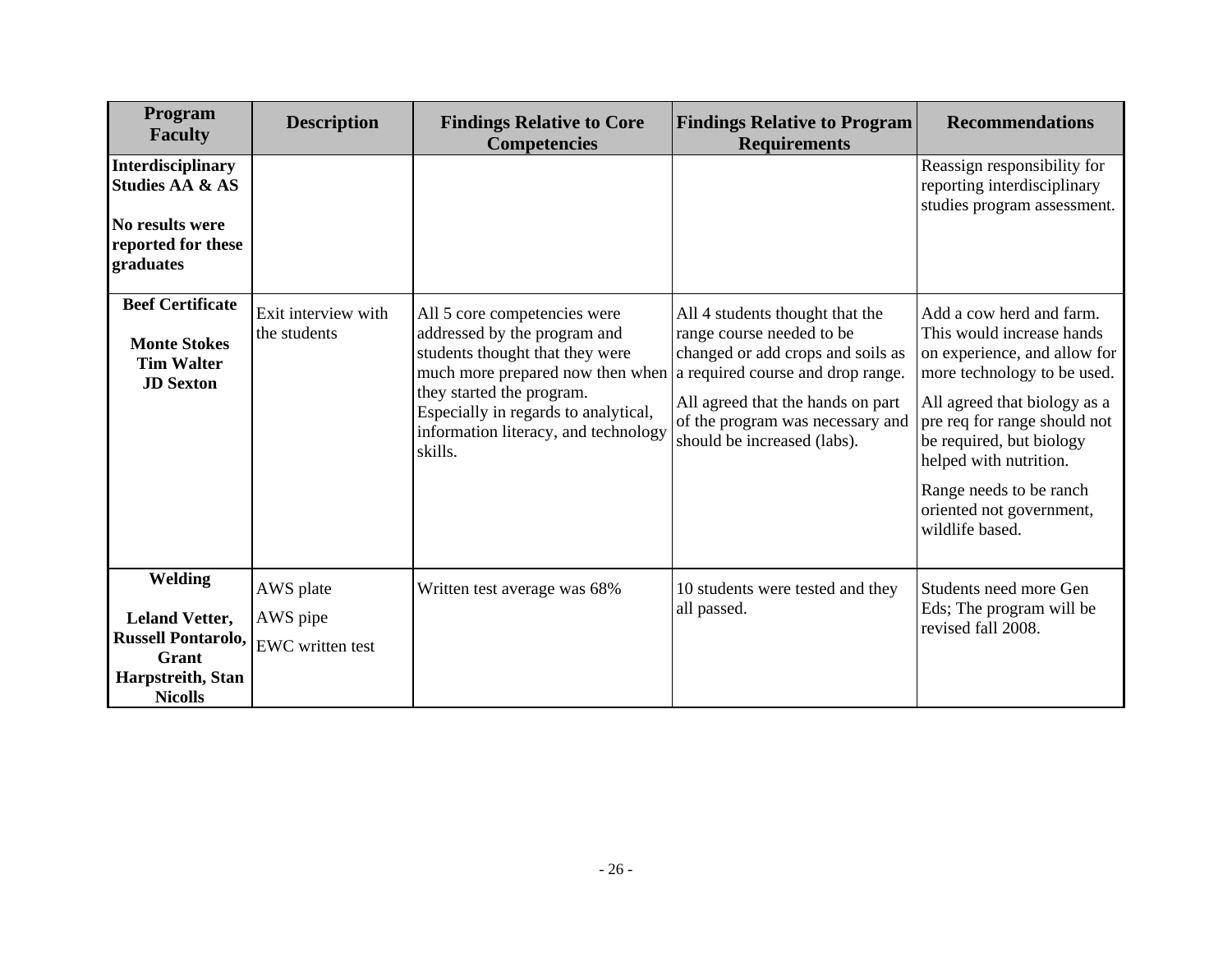| Program<br><b>Faculty</b>                                                                                                                                                                  | <b>Description</b>                                                                                                                                                                                                                                                                                                                                                                                                   | <b>Findings Relative to Core</b><br><b>Competencies</b>                                                                                                                                                                                                                                                                                                                                                                                                                                                                                                                                                                                                                                                                                                                                                                                       | <b>Findings Relative to</b><br><b>Program Requirements</b>                                                                                                                                                                                                                                                                                                                                                                                                                                                                                                                               | <b>Recommendations</b>                                                                                                                                                                                                                                                                                                                                                                                                                                                                         |
|--------------------------------------------------------------------------------------------------------------------------------------------------------------------------------------------|----------------------------------------------------------------------------------------------------------------------------------------------------------------------------------------------------------------------------------------------------------------------------------------------------------------------------------------------------------------------------------------------------------------------|-----------------------------------------------------------------------------------------------------------------------------------------------------------------------------------------------------------------------------------------------------------------------------------------------------------------------------------------------------------------------------------------------------------------------------------------------------------------------------------------------------------------------------------------------------------------------------------------------------------------------------------------------------------------------------------------------------------------------------------------------------------------------------------------------------------------------------------------------|------------------------------------------------------------------------------------------------------------------------------------------------------------------------------------------------------------------------------------------------------------------------------------------------------------------------------------------------------------------------------------------------------------------------------------------------------------------------------------------------------------------------------------------------------------------------------------------|------------------------------------------------------------------------------------------------------------------------------------------------------------------------------------------------------------------------------------------------------------------------------------------------------------------------------------------------------------------------------------------------------------------------------------------------------------------------------------------------|
| <b>Business Office</b><br><b>Technology, BSAD</b><br>A.A.S., BOTK<br><b>Certificate, BOTK</b><br><b>A.A.S.</b><br><b>Janet Martindale</b><br><b>Robbi Marvel</b><br><b>Melissa Meeboer</b> | E-Portfolio designed in<br>capstone course. E-portfolio<br>is reviewed by two faculty<br>members and students are<br>rated using a developed<br>rubric system $(4 = \text{advanced},$<br>$3 =$ proficient, $2 =$ partially<br>proficient, $1 = not$ proficient)<br>Areas assessed include:<br>Elements included in e-<br>portfolio, Layout and text,<br>artifacts, communication, and<br>enhancements.               | The portfolio includes artifacts which<br>demonstrate learning in all of the core<br>competency areas, but predominantly in<br>communication and technology skills.<br>For the students assessed, one student<br>was ranked proficient, three students<br>were ranked partially proficient, and one<br>student was not proficient in<br>communication. Three of the five<br>students demonstrated proficient and<br>advanced skill levels in technology. All<br>students demonstrated increased social<br>awareness through the reflections of their<br>educational endeavors. Artifacts were<br>included in three of the e-portfolios<br>which demonstrated basic proficiency in<br>quantitative reasoning. Additionally,<br>three of the students included research<br>projects which demonstrated effective<br>information literacy skill. | Two students demonstrated<br>advanced proficiency in using<br>technology learned in the<br>program. These students had<br>taken the web design course<br>which was added to the program<br>as a required course within the<br>last year. Two of the students<br>had begun the program before<br>the course was a requirement, so<br>had difficulty with the<br>technological aspects of the<br>portfolio. Therefore, the<br>addition of the prerequisite<br>course to the curriculum has<br>been extremely helpful in<br>students' ability to demonstrate<br>their learning effectively. | Current and past<br>student program<br>assessments indicate a<br>weakness in<br>communication skills.<br>Though no course<br>changes are<br>recommended for the<br>curriculum, it is<br>recommended that<br>faculty increase the<br>number of short writing<br>exercises with multiple<br>revisions. This is also<br>a reflection of the<br><b>CCSSE</b> results which<br>indicate that EWC<br>requires fewer writing<br>assignments with<br>multiple revisions than<br>their cohort colleges. |
| <b>Nursing Assistant</b><br><b>Jan King</b>                                                                                                                                                | Clinical rotation at Goshen<br>Care Center. This is 16 hours<br>of actual hands on care with<br>actual residents at the care<br>center. Provides the student<br>with first hand experience of<br>caring for patients. It<br>provides the student a chance<br>to know if being a nursing<br>assistant is really what they<br>expected and want to do.<br>The students must do this to<br>complete and pass the class. | All 8 of these students completed and<br>passed the clinical rotation. They were<br>able to perform all skills proficiently,<br>they interacted well with the staff and the<br>residents, and they had appropriate<br>communication with the C N A<br>preceptors. 4 students are currently<br>employed as CNA's.                                                                                                                                                                                                                                                                                                                                                                                                                                                                                                                              | Passed the class and are<br>prepared to take the NNAAP<br>exam.                                                                                                                                                                                                                                                                                                                                                                                                                                                                                                                          | No changes at this time<br>are indicated                                                                                                                                                                                                                                                                                                                                                                                                                                                       |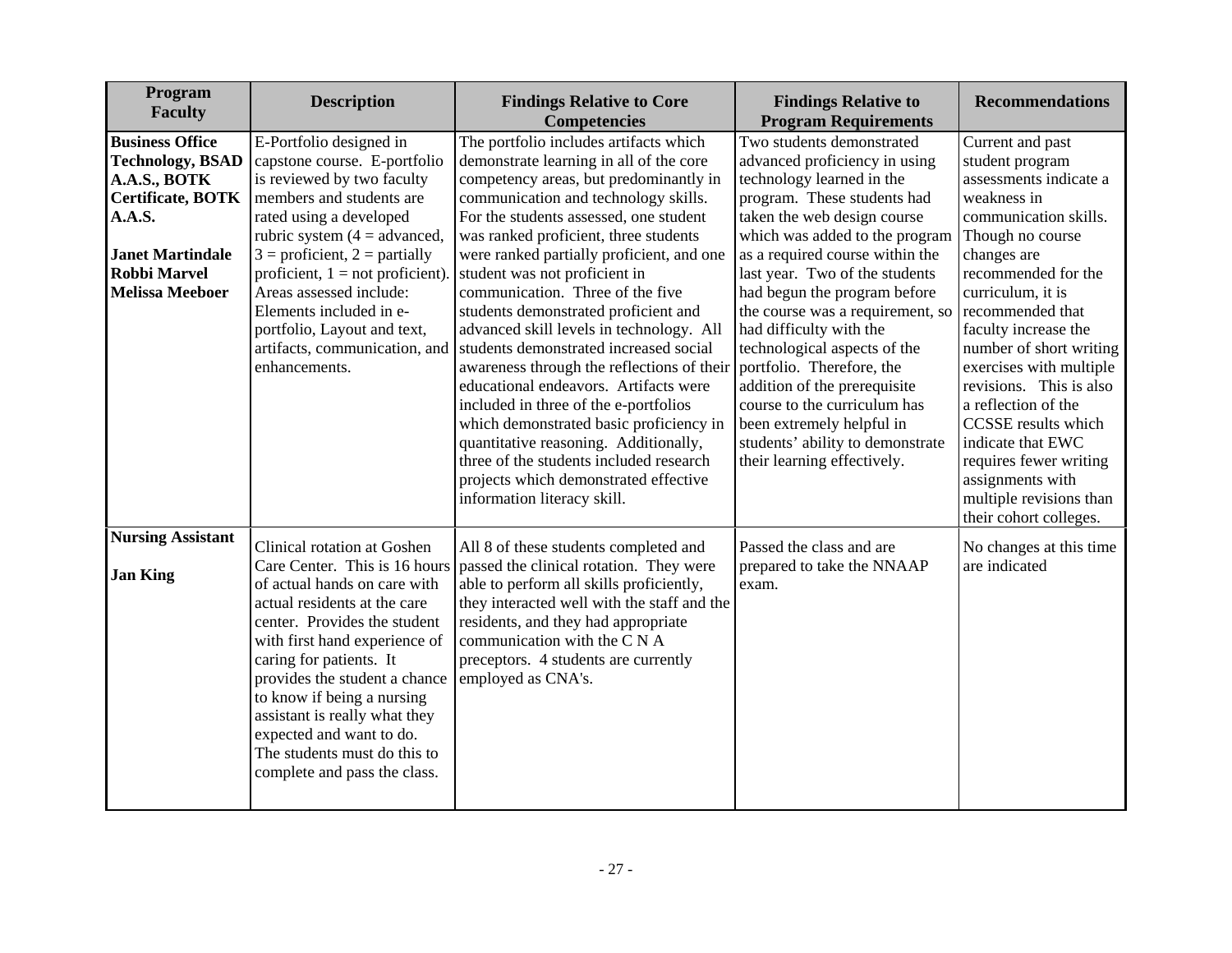| Program<br><b>Faculty</b> | <b>Description</b>                                   | <b>Findings Relative to Core</b><br><b>Competencies</b>              | <b>Findings</b><br><b>Relative to</b><br>Program<br><b>Requirements</b> | <b>Recommendations</b>                 |
|---------------------------|------------------------------------------------------|----------------------------------------------------------------------|-------------------------------------------------------------------------|----------------------------------------|
| <b>Education:</b>         | Education students complete                          | The basic required courses in the                                    | Students cite the                                                       | This program is designed to prepare    |
| <b>Elementary</b> and     | the CAAP exam and meet                               | Education program involve                                            | Practicum and                                                           | students to transfer to a variety of   |
| <b>Secondary</b>          | with me individually for an                          | projects and assignments intended                                    | <b>Special Education</b>                                                | four-year institutions. I do not       |
|                           | exit interview. During the                           | to develop the students' core                                        | course as the most                                                      | foresee changes to the program         |
| <b>Janan McCreery</b>     | interview, students complete                         | competencies in Communication                                        | helpful due to the                                                      | requirements at this point in time. I  |
|                           | a one page form indicating                           | skills (both oral and written),                                      | content and the                                                         | will continue to attend annual         |
|                           | their transfer plans and                             | Technology skills, Social                                            | time spent in                                                           | articulation meetings to ensure that   |
|                           | identify strengths and                               | <b>Awareness and Information</b>                                     | classrooms.                                                             | the program provides the course work   |
|                           | weaknesses of the EWC                                | Literacy. The professional                                           | Elementary                                                              | students need in the freshman and      |
|                           | Education program. At this                           | portfolio is a culmination of the                                    | <b>Education</b> majors                                                 | sophomore years of college.            |
|                           | time, I review the portfolio                         | key projects in the students'                                        | additionally cite                                                       | I believe the individual interview and |
|                           | the students create during                           | education course work as well as                                     | the Children's                                                          | review of the professional portfolio   |
|                           | their Practicum semester.                            | the area of specialization                                           | Literature course                                                       | will continue to be the best method of |
|                           | The objectives are to make                           | (elementary or secondary level).                                     | as helpful in                                                           | assessing education majors.            |
|                           | students aware of the steps                          |                                                                      | providing                                                               | I would like to see a mechanism to     |
|                           | for a successful transfer                            |                                                                      | background                                                              | coordinate the Outcomes Assessment     |
|                           | experience, discuss                                  |                                                                      | information for                                                         | activities for both on-campus and off- |
|                           | professional portfolio                               |                                                                      | students to use in                                                      | campus graduates of EWC's              |
|                           | development and give them                            |                                                                      | their own                                                               | education programs. At this point, I   |
|                           | an opportunity to provide                            |                                                                      | classrooms in the                                                       | am only responsible for the on-        |
|                           | feedback on the Education                            |                                                                      | future.                                                                 | campus graduates.                      |
|                           | programs.                                            |                                                                      |                                                                         |                                        |
| <b>Criminal Justice</b>   |                                                      |                                                                      |                                                                         | See above.                             |
|                           | Capstone Project. See<br>catalog course description. | The current assessment provides an $ $ The<br>adequate assessment of | course/capstone                                                         |                                        |
| <b>Richard</b>            | Objective: to assess the                             | communication skills, technical                                      | project needs                                                           |                                        |
| Patterson,                | student's ability to integrate                       | skills, and information literacy.                                    | revision. This is                                                       |                                        |
| <b>Lawrence Curtis</b>    | and apply knowledge gained                           | The student's performance in these                                   | scheduled to be                                                         |                                        |
|                           | from completing criminal                             | areas indicates an adequate level of                                 | done for Fall 2008.                                                     |                                        |
|                           | justice programs of study.                           | development. The current                                             |                                                                         |                                        |
|                           |                                                      | assessment does not provide a                                        |                                                                         |                                        |
|                           |                                                      | good assessment in the areas of                                      |                                                                         |                                        |
|                           |                                                      | social awareness and                                                 |                                                                         |                                        |
|                           |                                                      | Analytical/quantitative reasoning.                                   |                                                                         |                                        |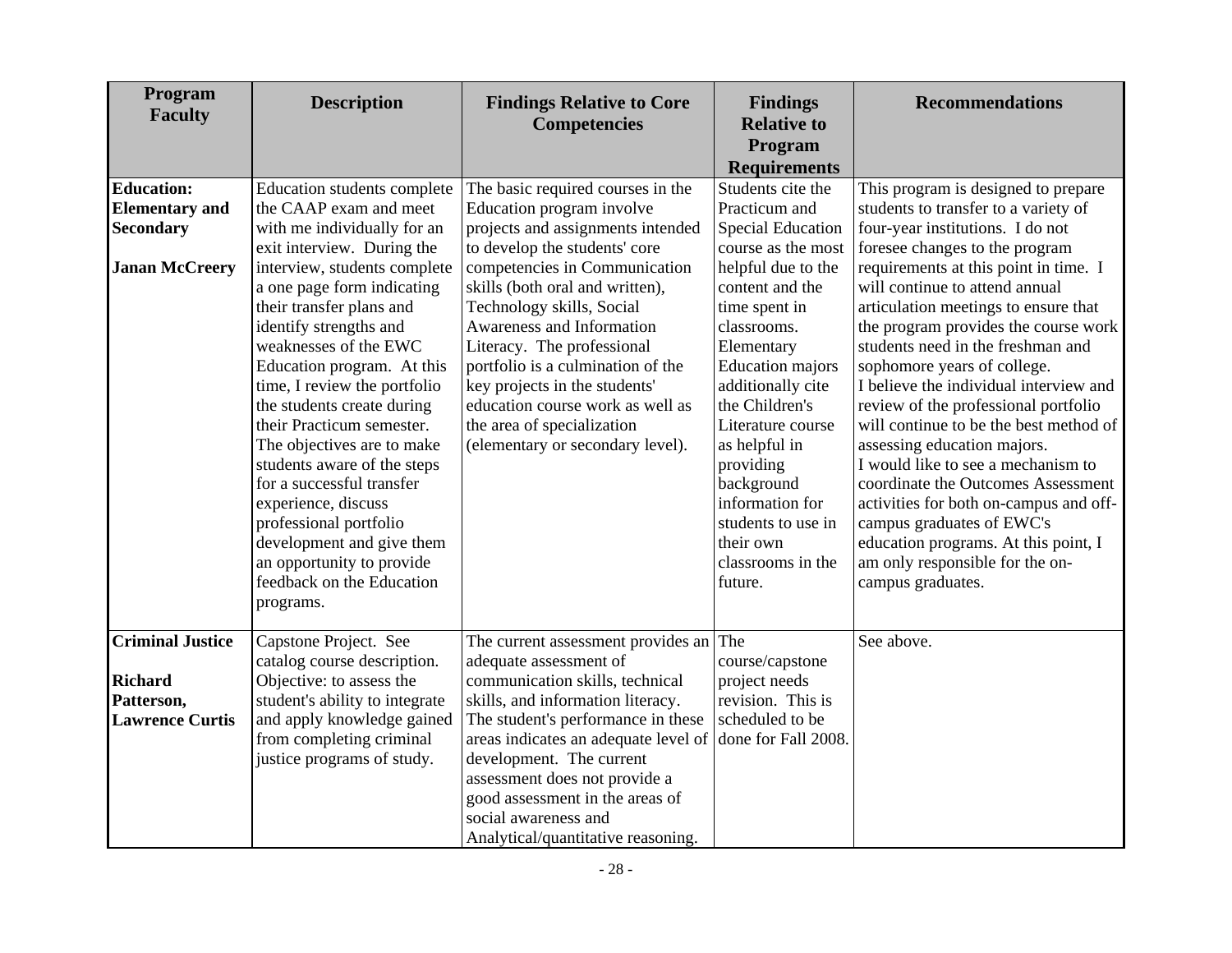| Program<br><b>Faculty</b> | <b>Description</b> | <b>Findings Relative to Core</b><br><b>Competencies</b>             | <b>Findings Relative to</b><br><b>Program Requirements</b> | <b>Recommendations</b>                                                            |  |  |
|---------------------------|--------------------|---------------------------------------------------------------------|------------------------------------------------------------|-----------------------------------------------------------------------------------|--|--|
| <b>BADM/</b>              | Two components:    | Students were rated in only two of                                  | Number of students meeting                                 | Our business team was formed in the                                               |  |  |
| <b>ACCT</b>               | 1. Program exam    | the five competency areas--                                         | the benchmark 70% in each                                  | current year. As the team reviewed the                                            |  |  |
|                           | emphasizing        | communication skills (listening,                                    | area tested:                                               | program assessment, they realized the                                             |  |  |
| <b>Melissa</b>            | areas of           | speaking, and writing) and analytical                               | Accounting 4/7                                             | need to refine program learning                                                   |  |  |
| Meeboer,                  | accounting,        | and quantitative reasoning (basic                                   | Economics 4/7                                              | outcomes as well as direct and indirect                                           |  |  |
| Ellen Creagar,            | economics,         | operations, measurement, data                                       | Statistics 5/7 (one student                                | measures of those outcomes. The                                                   |  |  |
| <b>Cheryl</b>             | statistics,        | representations, and advanced math).                                | had not taken this course)                                 | business team will meet to redefine                                               |  |  |
| Raboin, Rick              | computer           | $(4 = \text{advanced}; 3 = \text{profit}; 2 =$                      | <b>Computer Information</b>                                | program learning outcomes, map the                                                |  |  |
| <b>Vonburg</b>            | information        | partially proficient; $1 = \text{novice}$ ). In                     | Systems 4/7                                                | curriculum more effectively, and                                                  |  |  |
|                           | systems, and       | some cases, faculty members could                                   | Business Law 1/7 (one                                      | produce a more appropriate set of                                                 |  |  |
|                           | business law. 2.   | not rank students in all areas, but at                              | student had not taken this                                 | measures.                                                                         |  |  |
|                           | Rubric             | least two independent rankings were                                 | course and one student did                                 |                                                                                   |  |  |
|                           | assessment of      | available for each student.                                         | not take it at EWC)                                        | Computer Information Systems will no                                              |  |  |
|                           | core               |                                                                     | Overall test scores ranged                                 | longer be accepted at the University of                                           |  |  |
|                           | competencies       | Four of the seven graduates scored 3                                | from 52 (student hadn't                                    | Wyoming to meet the upper business                                                |  |  |
|                           |                    | to 4 in all areas scored. One                                       | taken two of the courses) to                               | division course requirement. As such,                                             |  |  |
|                           | Students are       | graduate scored 2 in speaking,                                      | 79% with 3 students scoring                                | the BADM AS and ACCT AS                                                           |  |  |
|                           | given feedback     | writing, and advanced math and 3 to                                 | 70% or higher.                                             | curriculum will be revised to replace that                                        |  |  |
|                           | within one week    | 4 in all other areas. The other two                                 | There was no consistency                                   | course with IMGT 2400 and will be                                                 |  |  |
|                           | in individual      | graduates scored 2 in advanced math                                 | between students in areas of                               | redesigned so that students will only be                                          |  |  |
|                           | conferences.       | and 3 to 4 in all other areas.                                      | weakness or strength, but<br>each student received         | required to complete one lab science.<br>This will allow for more business and/or |  |  |
|                           |                    | Students also took the CAAP test as                                 |                                                            |                                                                                   |  |  |
|                           |                    | a direct assessment of core                                         | specific feedback addressing                               | general electives to broaden the scope of                                         |  |  |
|                           |                    |                                                                     | their areas of strength and<br>weakness.                   | the students' college experience. This<br>may impact the number of lab science    |  |  |
|                           |                    | competency areas. Those results are<br>a direct measure reported in |                                                            | sections needed each semester, but will                                           |  |  |
|                           |                    | aggregate for the college.                                          |                                                            | not impact the current number of                                                  |  |  |
|                           |                    |                                                                     |                                                            | business faculty or budget needs.                                                 |  |  |
|                           |                    |                                                                     |                                                            |                                                                                   |  |  |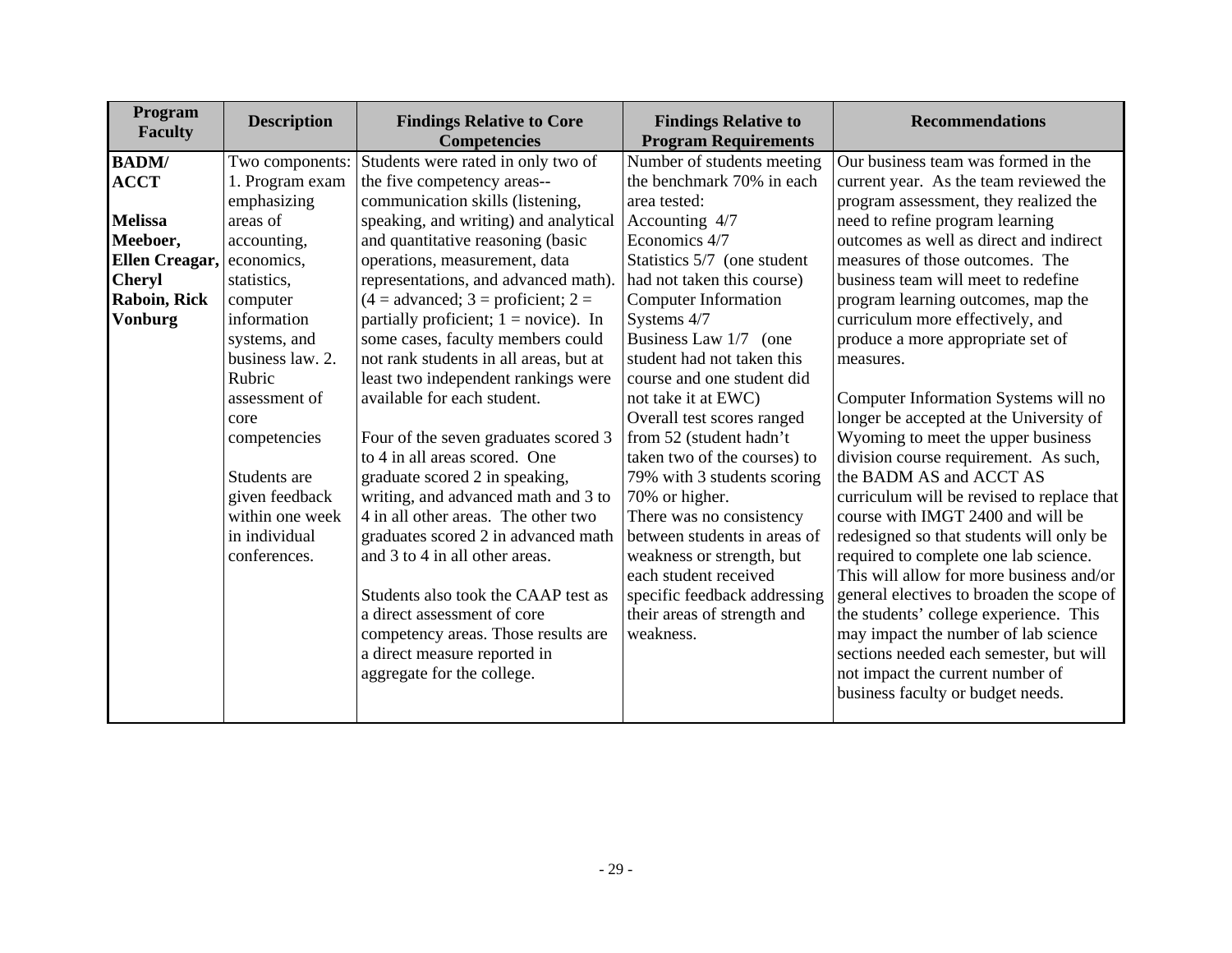| Program<br><b>Faculty</b>                                             | <b>Description</b>                                                                                                                                                                                          | <b>Findings Relative to</b><br><b>Core Competencies</b>                                                                                                                               | <b>Findings Relative to Program</b><br><b>Requirements</b>                                                                                                                                                                                                                                                                                                                                                                                                                                                                                                                                                                                                                                                                                                                                                                                                                                                                                                                                                                                                                                                              | <b>Recommendations</b>                                                                                                                                                                                                                                                                                                                                                                                                                                                                                                                                                                                                                                                                                                                                                                                                          |
|-----------------------------------------------------------------------|-------------------------------------------------------------------------------------------------------------------------------------------------------------------------------------------------------------|---------------------------------------------------------------------------------------------------------------------------------------------------------------------------------------|-------------------------------------------------------------------------------------------------------------------------------------------------------------------------------------------------------------------------------------------------------------------------------------------------------------------------------------------------------------------------------------------------------------------------------------------------------------------------------------------------------------------------------------------------------------------------------------------------------------------------------------------------------------------------------------------------------------------------------------------------------------------------------------------------------------------------------------------------------------------------------------------------------------------------------------------------------------------------------------------------------------------------------------------------------------------------------------------------------------------------|---------------------------------------------------------------------------------------------------------------------------------------------------------------------------------------------------------------------------------------------------------------------------------------------------------------------------------------------------------------------------------------------------------------------------------------------------------------------------------------------------------------------------------------------------------------------------------------------------------------------------------------------------------------------------------------------------------------------------------------------------------------------------------------------------------------------------------|
| CNET,<br><b>BWEB, ITSS</b><br><b>John Gibson</b>                      | A+ Certification<br>Hardware and<br>Software Exam<br><b>CCNA 640-821</b><br>Exam<br>Professional Web<br>Page                                                                                                | Through this assessment<br>the student has met the<br>following competencies:<br>Analytical and<br>Quantitative Reasoning,<br>Technology Skills, and<br>Information Literacy.         | The Student passed the A+ software portion<br>of the test on her first attempt; however the<br>student twice failed the hardware portion of<br>the certification. The student did not<br>complete the CCNA 640-821 exam, due to a CIS AAS, and Business Web<br>transition in department staffing and<br>restructuring of the program.                                                                                                                                                                                                                                                                                                                                                                                                                                                                                                                                                                                                                                                                                                                                                                                   | Through the restructuring of the<br>computer science department the<br><b>CNET</b> Certificate will no longer<br>be offered. The ITSS Certificate,<br>Certificate have all undergone<br>curriculum adjustment to improve<br>student success on their outcomes<br>assessment.                                                                                                                                                                                                                                                                                                                                                                                                                                                                                                                                                    |
| <b>ACCT</b><br><b>Dennis</b><br>Misurell,<br>Roberta<br><b>Marvel</b> | 1. Program exam<br>covering accounting,<br>economics, statistics,<br>and computer<br>information systems.<br>2. Rubric assessment<br>of core competencies<br>performed by 2<br>critical faculty<br>members. | competency areas using<br>the standard EWC rubric.<br>Scores in the respective<br>areas are reported below.<br><b>Communication Skills -</b><br>Listening 3, Speaking 2,<br>Writing 2 | We rated the student in all This student's performance on the CAAP<br>was disappointing (55%). The student did<br>not perform well in accounting, (her major),<br>economics, business law, but did perform at<br>higher levels in statistics and computer<br>information systems. Several steps can be<br>taken in accounting to reinforce learning<br>about financial statements. The student took<br>ACCT 1050-1060 sequence instead of 1010<br>to reach the 1020 course. We need to<br>ensure that financial accounting topics are<br>covered in greater detail in that sequence to<br>a level beyond bookkeeping.<br>Macroeconomics was not well understood<br>by this student. We are now are teaching<br>both micro and macro in a face-to-face<br>setting every other year on the Douglas<br>campus. (The first group of students who<br>have received that exposure to the subject<br>will be evaluated with the CAAP test next<br>year.) The student also showed weakness<br>with respect to inferential statistics. In<br>STAT 2050, we need to reach inferential<br>topics sooner and with greater emphasis. | We see substantial problems with<br>the basic communication skills of<br>our students. We have begun to<br>address these issues in a new<br>course, Empowerment. In this<br>course, students are required to<br>address social awareness and<br>communications skills with 18<br>journal essays that are personal in<br>nature and write several (4-6)<br>short papers to demonstrate<br>extraction skills in reading and<br>competency in argumentation and<br>writing. We see critical thinking<br>deficiencies, particularly in the<br>areas of problem solving,<br>synthesis, extraction of relevant<br>information, and evaluation of<br>arguments. A course specifically<br>designed to address critical<br>thinking issues may be of help.<br>We expect to propose such a<br>course to the Faculty Council<br>next year. |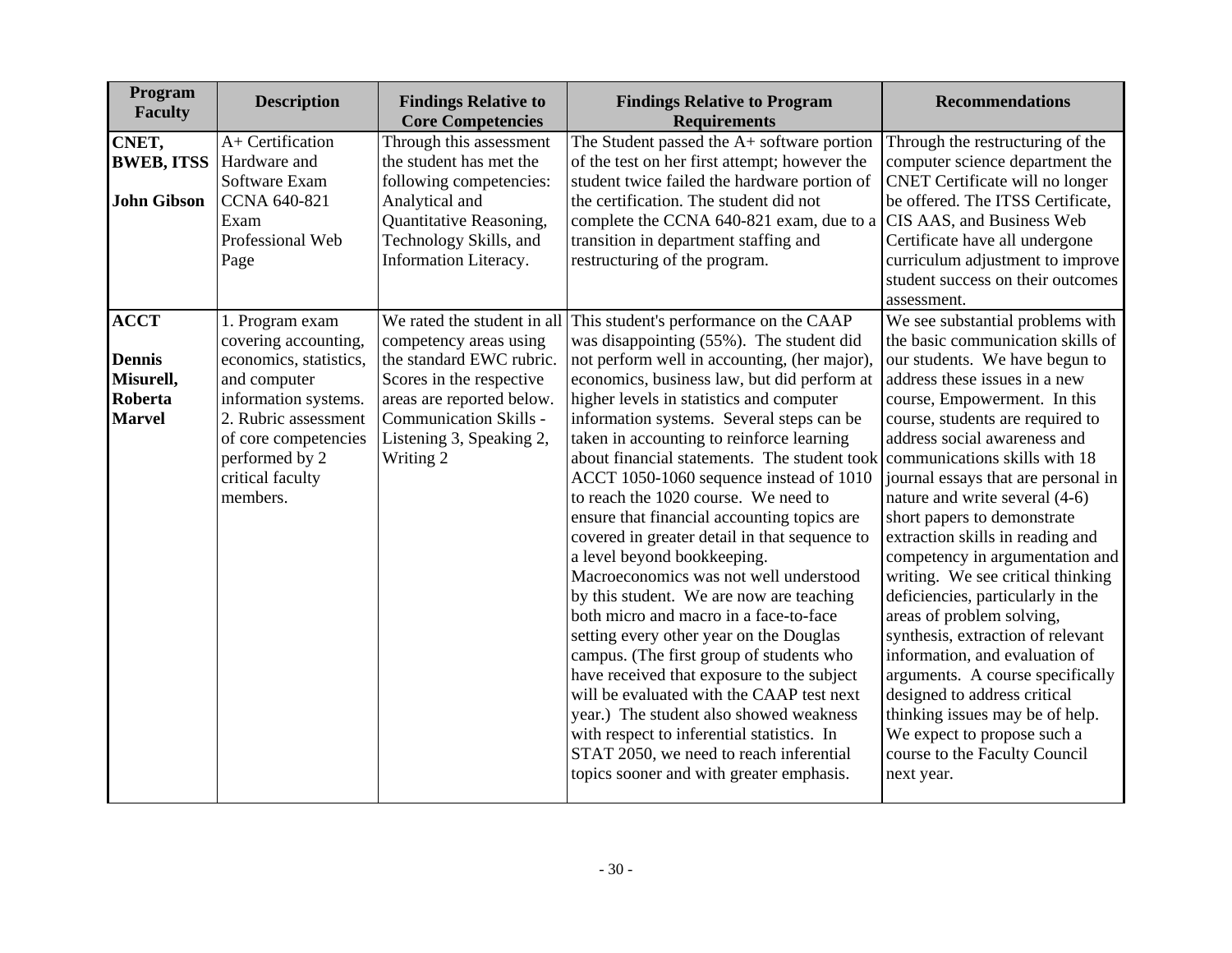| Program<br><b>Faculty</b>                                                                                                           | <b>Description</b>                                                                                                                                                                                                                                                                                                                                                                                                                                                                                                              | <b>Findings Relative</b><br>to Core<br><b>Competencies</b>                                                           | <b>Findings Relative to</b><br><b>Program Requirements</b>                                                                         | <b>Recommendations</b>                                                                                                                                                                                                                                                                                                                                                                                                                                                                                                                                                                                                                                                                                                                                                                                                                                                                                                                                                                                                                                                                                                                  |
|-------------------------------------------------------------------------------------------------------------------------------------|---------------------------------------------------------------------------------------------------------------------------------------------------------------------------------------------------------------------------------------------------------------------------------------------------------------------------------------------------------------------------------------------------------------------------------------------------------------------------------------------------------------------------------|----------------------------------------------------------------------------------------------------------------------|------------------------------------------------------------------------------------------------------------------------------------|-----------------------------------------------------------------------------------------------------------------------------------------------------------------------------------------------------------------------------------------------------------------------------------------------------------------------------------------------------------------------------------------------------------------------------------------------------------------------------------------------------------------------------------------------------------------------------------------------------------------------------------------------------------------------------------------------------------------------------------------------------------------------------------------------------------------------------------------------------------------------------------------------------------------------------------------------------------------------------------------------------------------------------------------------------------------------------------------------------------------------------------------|
| <b>Biology</b><br>Ms. Tina<br>Christinck,<br>Mr. Robert<br>Peggy<br>Knittel, Dr.<br>Lorna<br>Stickel, Mr.<br><b>Chris</b><br>Wenzel | <b>Biology Outcomes</b><br>Assessment<br>Rubrics-based<br>assessment based<br>Creagar, Dr. on EWC Core-<br>Competencies, and<br>discipline-specific<br>knowledge.<br>Students are scored<br>as Novice $(1)$ ,<br><b>Partially Proficient</b><br>$(2)$ , Proficient $(3)$ ,<br>or Advanced (4)<br>The student was<br>given a copy of her<br>scores, and a cover<br>letter explaining the<br>evaluation process.<br>The Objective was<br>to identify areas of<br>the Biology<br>program that need<br>attention or<br>improvement. | The students' scores<br>ranged from partially<br>proficient to<br>advanced $(2.4-3.6)$<br>in the five core<br>areas. | The students' scores ranged<br>from Partially Proficient to<br>nearly Proficient (2.1-2.8) in<br>the program requirement<br>areas. | No changes have been made in the past year regarding<br>the assessment.<br>Regarding program changes, students need to have<br>courses offered on a continuous basis on campus in<br>Geology, Physics, Geographic Information Systems,<br>and Biotechnology. At least one additional instructor to<br>help cover these areas is needed.<br>Most students transfer to four-year and/or graduate<br>institutions to complete B.S. and/or advanced degrees.<br>Many also enter the work force to do seasonal work as<br>Park Service, Forest Service, or State Game and Fish<br>employees. Additional cooperation with these agencies<br>is needed in order to help students succeed.<br>In order to increase the number of graduates in the<br>Biology and Wildlife and Fisheries areas, additional<br>instruction is needed in the areas of Physics, and<br>Geology as well as additional instruction to help offer<br>sophomore-level courses at times which will not<br>conflict with other program requirements. Some<br>students have been forced to change their majors to<br>INST in order to graduate due to these complications. |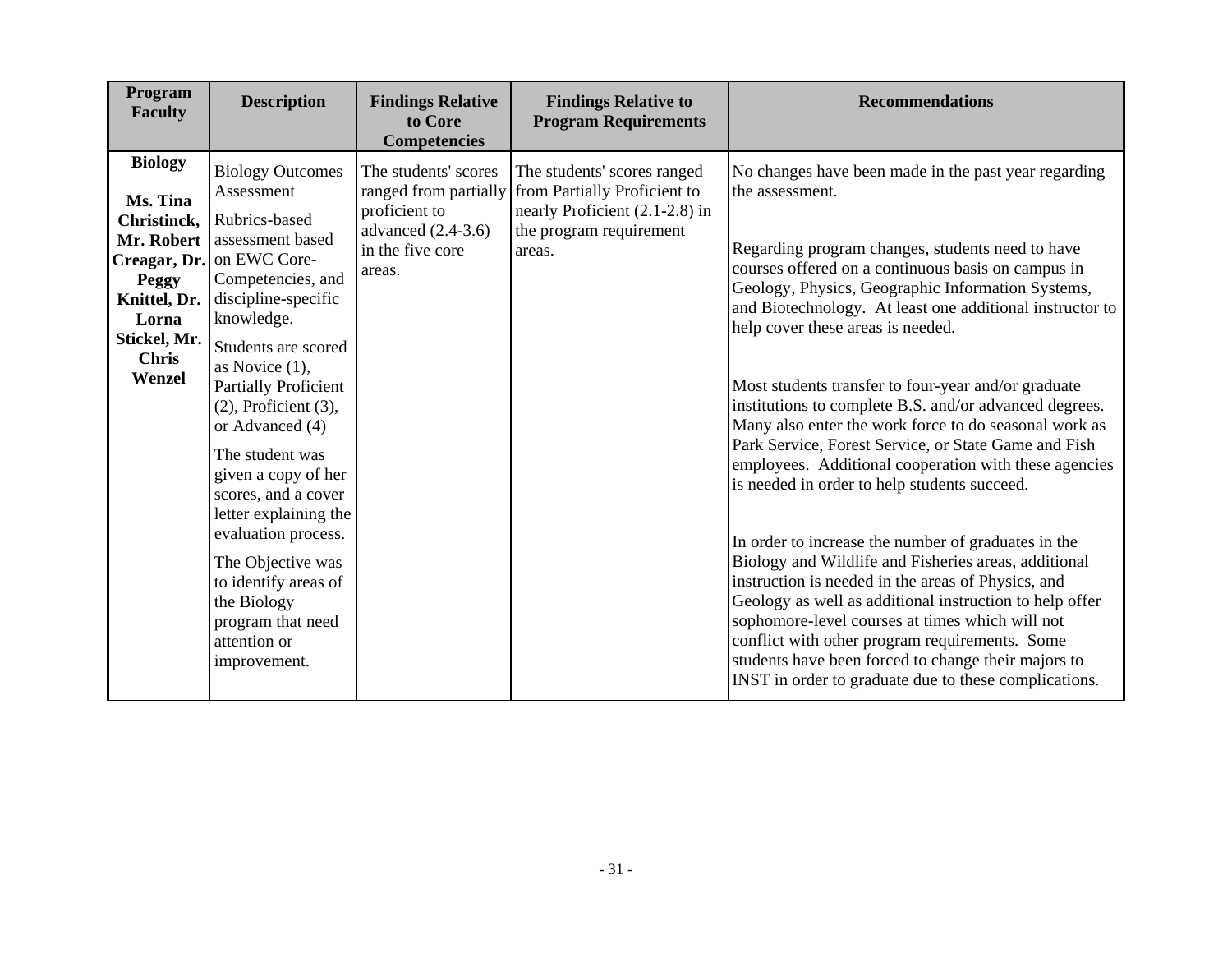## **Course Assessments 2007-2008**

Courses are the building blocks of the programs. Program members continually examine the goals and objectives for the program. The courses offered within those programs are analyzed for their role in meeting those goals and objectives. It is critical to incorporate the 5 core competencies, as defined by the faculty and staff of EWC, into the courses. Those competencies include (1) communication skills (2) analytical and quantitative reasoning (3) technology skills, (4) social awareness and (5) information literacy. It is also important to define the competencies that are specific to that course.

Faculty members work on one course assessment per year. They work to define up to 5 learner outcomes for the course. Those outcomes are then linked to the competences (1 through 5) defined above. Methods which are used to evaluate the achievement of learner outcomes are listed, and any classroom assessment techniques (CATS) are also examined.

Since faculty often teach the same courses within their discipline, they will often repeat the course assessment for a given course, enabling them to once again examine the course and its relationship to meeting the goals and objectives of the program, as well as the faculty-defined core competencies.

### **Reporting instrument**

Faculty answer the following questions on the reporting instrument:

- 1. Name
- 2. Course department and number
- 3. Course name
- 4. List one of the major learner outcomes for this course.

5. For learner outcome #1, mark each of the competencies to which it is related (all competencies are listed in the instrument, as well as "other", which would include program specific outcomes.)

6. through 13. Identifies 4 more learner outcomes for the course and links them to the competencies which they address.

- 14. Indicate the methods that you use to evaluate student progress toward the learner outcomes.
- 15. Indicate the Classroom Assessment Techniques (CATS) that you use to evaluate the course.

The results of the course assessments are showing an increasing awareness by all faculty of the importance of linking student learning to a defined set of goals and objectives. Many courses have been re-designed based on these assessments and emphasis on the core competencies is playing an increasingly important role in courses across all programs.

The reports are reviewed by the assessment coordinator. Feedback is presented to the faculty members in an email. The email discusses the clarity and measurability of objectives. It reinforces to the faculty members that they need to share these course objectives with students so that they have a clear understanding of the outcomes for the course.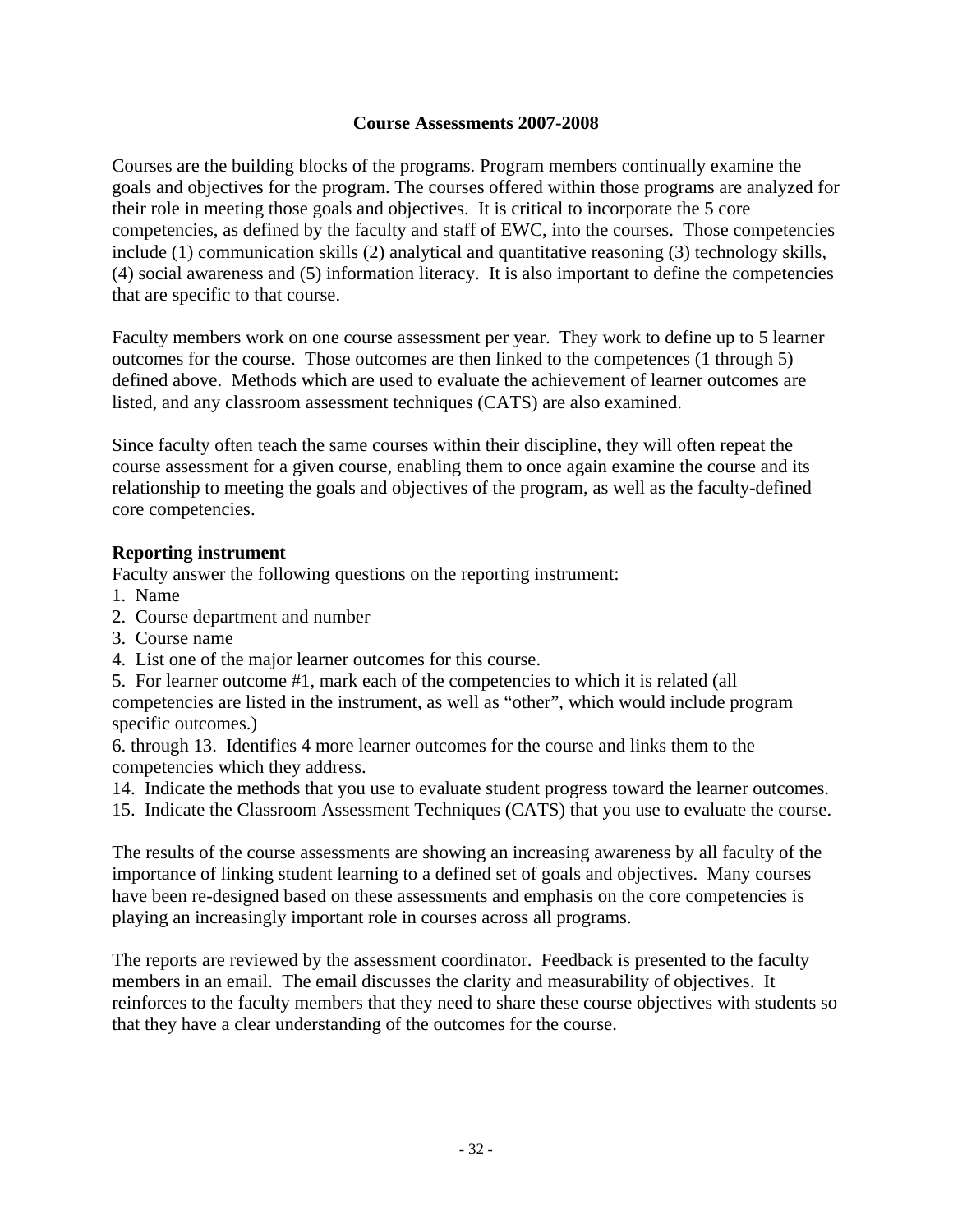|                 | <b>Faculty:</b> Tina Christinck                                                                                                                                                                    | <b>Course: BIOL 2020</b>                   |                                                                                |                                                   |                                        |                                            |                                                                            |
|-----------------|----------------------------------------------------------------------------------------------------------------------------------------------------------------------------------------------------|--------------------------------------------|--------------------------------------------------------------------------------|---------------------------------------------------|----------------------------------------|--------------------------------------------|----------------------------------------------------------------------------|
|                 |                                                                                                                                                                                                    |                                            | <b>General Biology II</b>                                                      |                                                   |                                        |                                            |                                                                            |
| <b>Outcomes</b> | <b>Description</b>                                                                                                                                                                                 |                                            |                                                                                | <b>Competencies</b>                               |                                        |                                            |                                                                            |
|                 |                                                                                                                                                                                                    | A<br><b>Communication</b><br><b>Skills</b> | <b>B</b><br><b>Analytical &amp;</b><br><b>Quantitative</b><br><b>Reasoning</b> | $\mathbf C$<br><b>Technology</b><br><b>Skills</b> | D<br><b>Social</b><br><b>Awareness</b> | E<br><b>Information</b><br><b>Literacy</b> | $\mathbf{F}$<br><b>Competencies</b><br>that are specific<br>to that course |
|                 | Students should be able to use a<br>dichotomous key to identify/classify a<br>living organism.                                                                                                     |                                            | $\mathbf X$                                                                    | X                                                 |                                        | X                                          |                                                                            |
| $\mathfrak{D}$  | Students should be able to describe the<br>relationship and role of the components of<br>an ecosystem.                                                                                             | $\mathbf X$                                | X                                                                              |                                                   |                                        | $\mathbf X$                                |                                                                            |
| 3               | Students will be able to identify anatomical<br>structures of plants and animals.                                                                                                                  |                                            | $\mathbf X$                                                                    |                                                   |                                        |                                            | $\mathbf X$                                                                |
| 4               | Students will develop an understanding of<br>the theories of the origin of life and the<br>evolution of cells. Students will understand<br>the mechanisms which drive the process of<br>evolution. | X                                          | $\mathbf X$                                                                    |                                                   | X                                      |                                            | $\mathbf X$                                                                |
| 5               | Students will become familiar with<br>laboratory applications and techniques.                                                                                                                      | $\mathbf X$                                | $\mathbf X$                                                                    | X                                                 |                                        | $\mathbf X$                                |                                                                            |

| Assessments used to evaluate student progress in the | Lecture, exams, literature review, laboratory journal, lab practical exam, classroom/lab discussion |
|------------------------------------------------------|-----------------------------------------------------------------------------------------------------|
| course:                                              |                                                                                                     |
|                                                      |                                                                                                     |
| CATS employed in this course:                        | assignment assessment, one-sentence summary, muddiest point, empty outlines                         |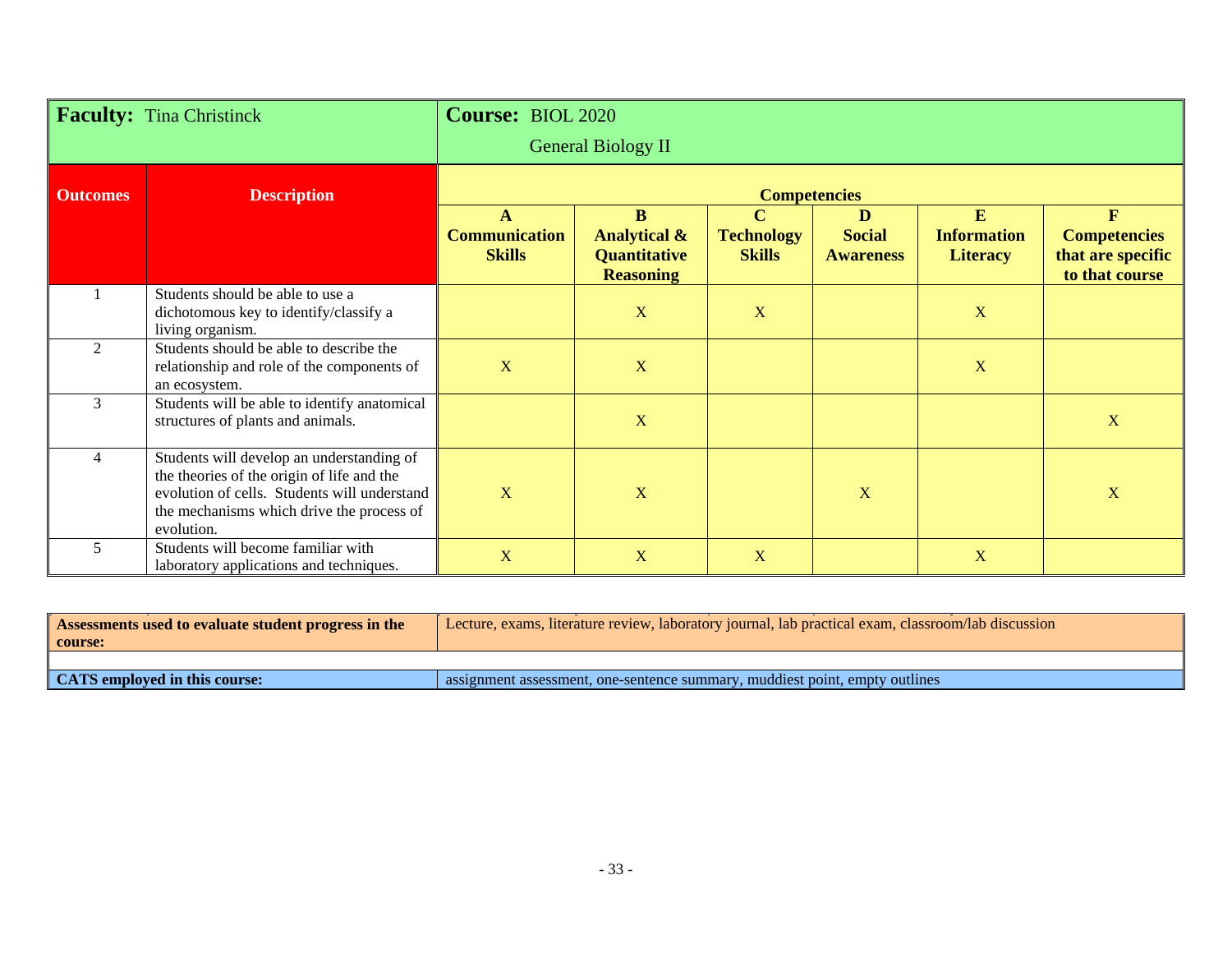| Faculty: Diana Quealy-Berge           |                                                                                                                                            | <b>Course: SOC 1000</b>                    |                                                                                               |                                                   |                                        |                                            |                                                                            |  |
|---------------------------------------|--------------------------------------------------------------------------------------------------------------------------------------------|--------------------------------------------|-----------------------------------------------------------------------------------------------|---------------------------------------------------|----------------------------------------|--------------------------------------------|----------------------------------------------------------------------------|--|
|                                       |                                                                                                                                            |                                            | Principles of Sociology                                                                       |                                                   |                                        |                                            |                                                                            |  |
| <b>Description</b><br><b>Outcomes</b> |                                                                                                                                            |                                            |                                                                                               |                                                   | <b>Competencies</b>                    |                                            |                                                                            |  |
|                                       |                                                                                                                                            | A<br><b>Communication</b><br><b>Skills</b> | $\overline{\mathbf{B}}$<br><b>Analytical &amp;</b><br><b>Quantitative</b><br><b>Reasoning</b> | $\mathbf C$<br><b>Technology</b><br><b>Skills</b> | D<br><b>Social</b><br><b>Awareness</b> | E<br><b>Information</b><br><b>Literacy</b> | $\mathbf{F}$<br><b>Competencies</b><br>that are specific<br>to that course |  |
|                                       | Identify issues in sociology research. To<br>become familiar with some of the<br>experiments and researchers in the field of<br>sociology. | $\mathbf X$                                | $\mathbf X$                                                                                   | X                                                 | X                                      | X                                          |                                                                            |  |
| $\overline{2}$                        | Increase domain knowledge of sociology.<br>Identify the sociological perspective.                                                          | X                                          | X                                                                                             | X                                                 | X                                      | X                                          |                                                                            |  |
| 3                                     | Increase student communication skills both<br>verbally and written. Differentiate and<br>describe the concepts of society and<br>culture.  | $\overline{\mathbf{X}}$                    | $\mathbf X$                                                                                   | X                                                 | X                                      | $\mathbf X$                                |                                                                            |  |
| $\overline{4}$                        | Discuss the process and importance of<br>socialization.                                                                                    | $\mathbf X$                                | $\mathbf{X}$                                                                                  | $\mathbf X$                                       | $\mathbf X$                            | $\mathbf X$                                |                                                                            |  |
| 5                                     | Apply the sociological perspective to the<br>investigation of contemporary life in the<br>United States.                                   | $\mathbf X$                                | $\mathbf X$                                                                                   | X                                                 | X                                      | $\mathbf X$                                |                                                                            |  |

| Assessments used to evaluate student progress in the<br>course: | attendance, participation, multiple choice exams, reflexive writing, individual presentation |
|-----------------------------------------------------------------|----------------------------------------------------------------------------------------------|
|                                                                 |                                                                                              |
| CATS employed in this course:                                   | Three question survey/discussion                                                             |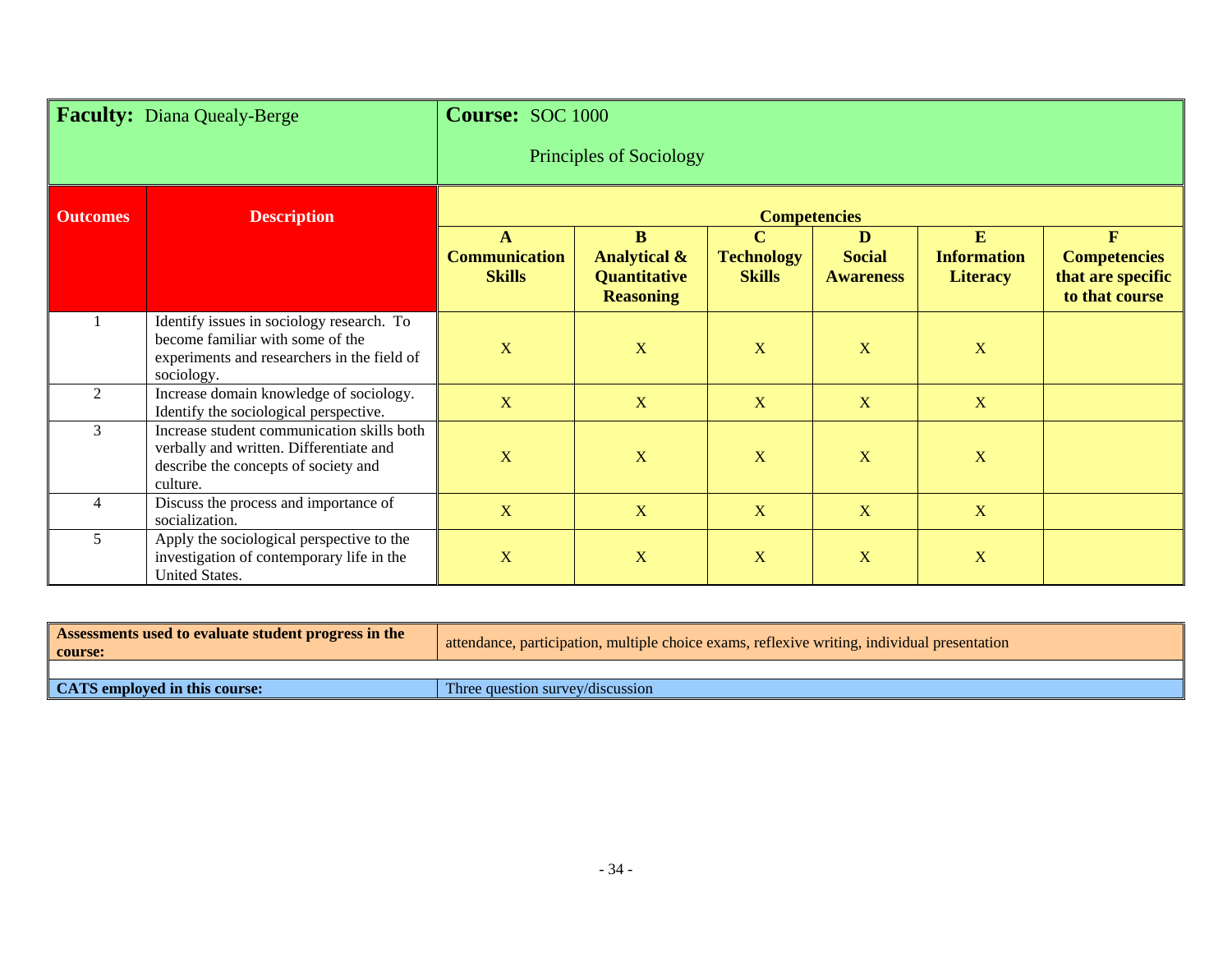|                 | <b>Faculty:</b> Ellen O. Creagar                                    | <b>Course:</b> CO/M 1010                   |                                                                                    |                                                   |                                        |                                            |                                                                 |
|-----------------|---------------------------------------------------------------------|--------------------------------------------|------------------------------------------------------------------------------------|---------------------------------------------------|----------------------------------------|--------------------------------------------|-----------------------------------------------------------------|
|                 |                                                                     |                                            | <b>Public Speaking</b>                                                             |                                                   |                                        |                                            |                                                                 |
| <b>Outcomes</b> | <b>Description</b>                                                  | <b>Competencies</b>                        |                                                                                    |                                                   |                                        |                                            |                                                                 |
|                 |                                                                     | A<br><b>Communication</b><br><b>Skills</b> | <sub>B</sub><br><b>Analytical &amp;</b><br><b>Quantitative</b><br><b>Reasoning</b> | $\mathbf C$<br><b>Technology</b><br><b>Skills</b> | D<br><b>Social</b><br><b>Awareness</b> | E<br><b>Information</b><br><b>Literacy</b> | F<br><b>Competencies</b><br>that are specific<br>to that course |
|                 | write, research, deliver several types of<br>speeches               | X                                          |                                                                                    | $\mathbf X$                                       |                                        | $\mathbf X$                                |                                                                 |
| $\bigcap$       | speak from prepared manuscript, notes or<br>outline and impromptu   | $\mathbf X$                                |                                                                                    | X                                                 |                                        | $\mathbf X$                                |                                                                 |
|                 | learn and apply some techniques for<br>reduction of speaker anxiety | X                                          |                                                                                    |                                                   |                                        |                                            |                                                                 |
|                 |                                                                     |                                            |                                                                                    |                                                   |                                        |                                            |                                                                 |
|                 |                                                                     |                                            |                                                                                    |                                                   |                                        |                                            |                                                                 |

| Assessments used to evaluate student progress in the<br>  course: | self evaluations immediately, evaluate self after viewing DVD of speech, evaluate speeches |
|-------------------------------------------------------------------|--------------------------------------------------------------------------------------------|
|                                                                   |                                                                                            |
| <b>CATS</b> employed in this course:                              | self-evaluations, workshops on certain techniques                                          |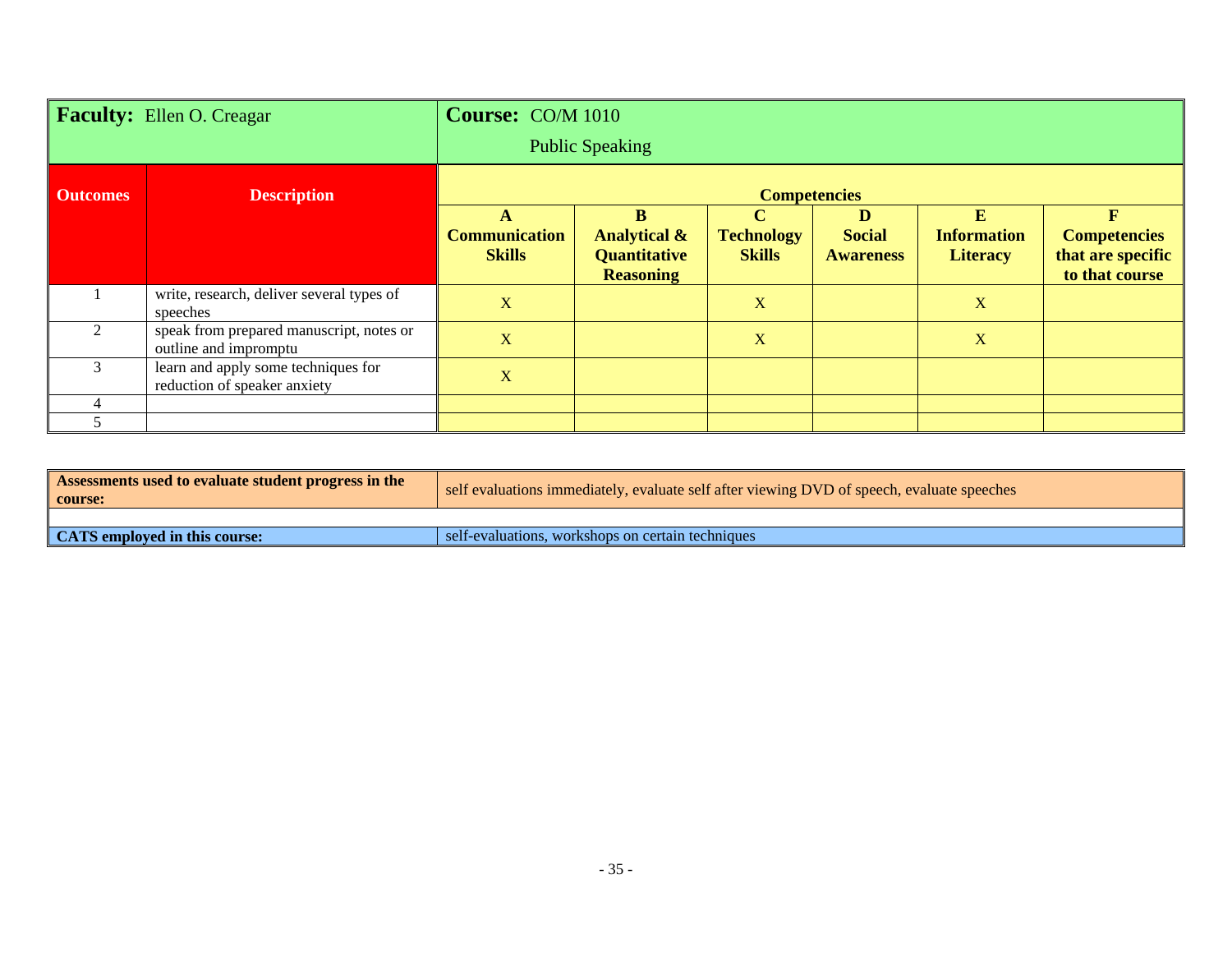| <b>Faculty:</b> Chris Hilton |                                                                                                                                                                                                  | <b>Course: ENGL 1010</b>                   |                                                                                |                                                   |                                        |                                            |                                                                            |
|------------------------------|--------------------------------------------------------------------------------------------------------------------------------------------------------------------------------------------------|--------------------------------------------|--------------------------------------------------------------------------------|---------------------------------------------------|----------------------------------------|--------------------------------------------|----------------------------------------------------------------------------|
|                              |                                                                                                                                                                                                  |                                            | <b>English I: Composition</b>                                                  |                                                   |                                        |                                            |                                                                            |
| <b>Outcomes</b>              | <b>Description</b>                                                                                                                                                                               | <b>Competencies</b>                        |                                                                                |                                                   |                                        |                                            |                                                                            |
|                              |                                                                                                                                                                                                  | A<br><b>Communication</b><br><b>Skills</b> | $\bf{B}$<br><b>Analytical &amp;</b><br><b>Quantitative</b><br><b>Reasoning</b> | $\mathbf C$<br><b>Technology</b><br><b>Skills</b> | D<br><b>Social</b><br><b>Awareness</b> | E<br><b>Information</b><br><b>Literacy</b> | $\mathbf{F}$<br><b>Competencies</b><br>that are specific<br>to that course |
|                              | Students will demonstrate the ability to<br>compose an argument-based, college-level<br>writing assignment that demonstrates<br>correct organization, grammar, formatting,<br>and documentation. | $\mathbf X$                                | X                                                                              | X                                                 | X                                      | X                                          |                                                                            |
| $\mathfrak{D}$               | Students will demonstrate critical thinking<br>skills by analyzing advertisements,<br>television, music, and movies.                                                                             |                                            | $\mathbf{X}$                                                                   |                                                   | X                                      |                                            |                                                                            |
| 3                            | Students will demonstrate the ability to<br>summarize through the use of annotated<br>bibliographies and in-class response papers.                                                               |                                            |                                                                                |                                                   |                                        | X                                          | X                                                                          |
| $\overline{4}$               | Students will demonstrate an adequate<br>knowledge of research techniques<br>pertaining to library and Internet usage.                                                                           |                                            |                                                                                | X                                                 |                                        | $\mathbf X$                                |                                                                            |
| 5                            |                                                                                                                                                                                                  |                                            |                                                                                |                                                   |                                        |                                            |                                                                            |

| <b>Assessments used to evaluate student progress in the</b> | Grammar Quizzes, Worksheets, Argumentative Papers                   |
|-------------------------------------------------------------|---------------------------------------------------------------------|
| course:                                                     |                                                                     |
|                                                             |                                                                     |
| CATS employed in this course:                               | Rubric distributed to students, anonymous midterm student responses |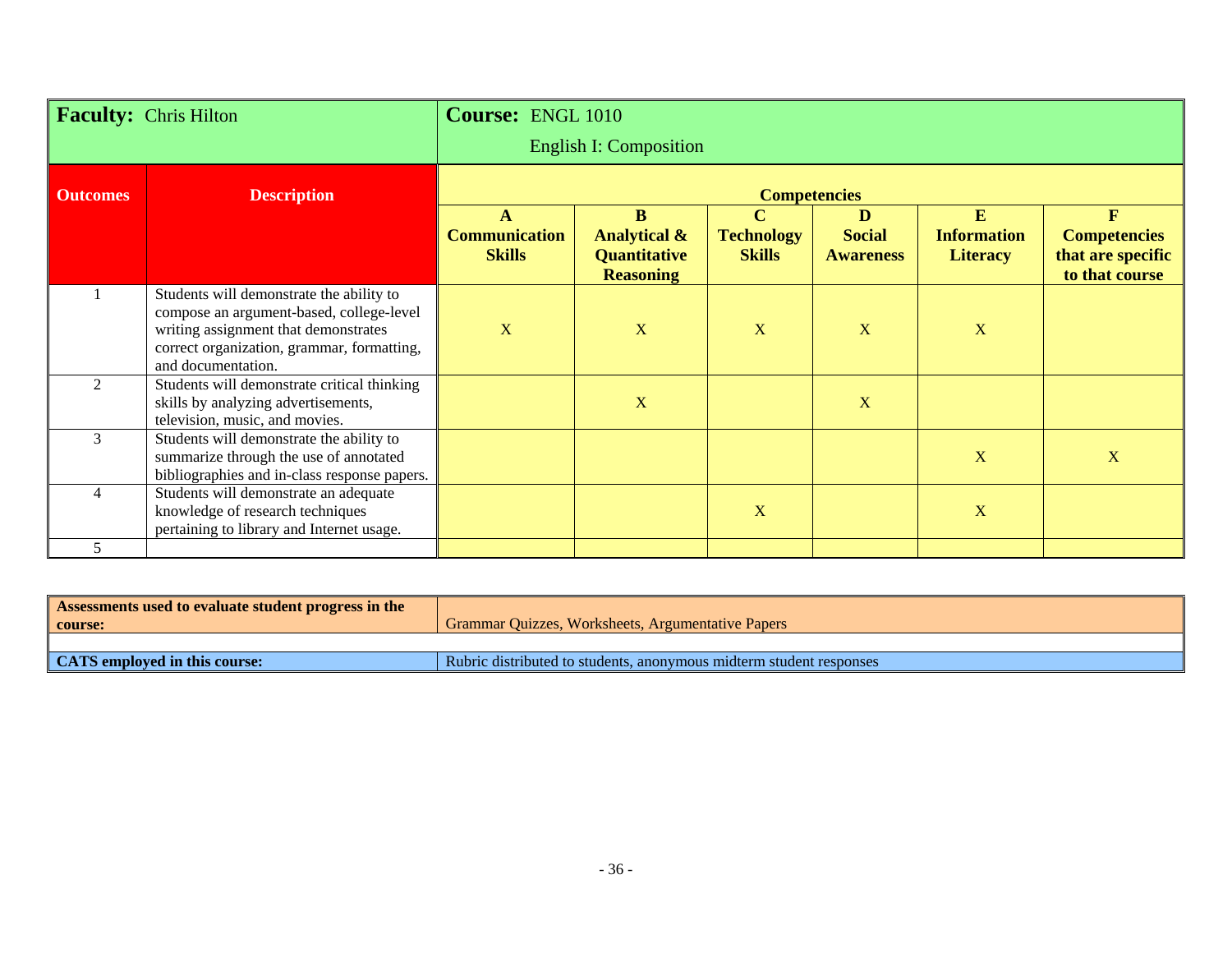| <b>Faculty: Rick Vonburg</b> |                                                                                                                                                                                  | <b>Course:</b> Statistics 2050        |                                                                         |                                                   |                                        |                                            |                                                                            |
|------------------------------|----------------------------------------------------------------------------------------------------------------------------------------------------------------------------------|---------------------------------------|-------------------------------------------------------------------------|---------------------------------------------------|----------------------------------------|--------------------------------------------|----------------------------------------------------------------------------|
|                              |                                                                                                                                                                                  | <b>Fundamentals of Statistics</b>     |                                                                         |                                                   |                                        |                                            |                                                                            |
| <b>Outcomes</b>              | <b>Description</b>                                                                                                                                                               | <b>Competencies</b>                   |                                                                         |                                                   |                                        |                                            |                                                                            |
|                              |                                                                                                                                                                                  | <b>Communication</b><br><b>Skills</b> | B<br><b>Analytical &amp;</b><br><b>Quantitative</b><br><b>Reasoning</b> | $\mathbf C$<br><b>Technology</b><br><b>Skills</b> | D<br><b>Social</b><br><b>Awareness</b> | E<br><b>Information</b><br><b>Literacy</b> | $\mathbf{F}$<br><b>Competencies</b><br>that are specific<br>to that course |
|                              | The students should be able to evaluate a<br>group of numbers by finding measures of<br>central tendency and variability.                                                        |                                       | X                                                                       | X                                                 |                                        |                                            |                                                                            |
| $\overline{2}$               | The student should understand the<br>importance of gathering samples in order to<br>better understand what the characteristics<br>of a population are                            |                                       | $\mathbf{X}$                                                            | X                                                 | X                                      |                                            |                                                                            |
| 3                            | The students should understand the use of<br>the scientific method in the systematic<br>statistical hypothesis testing of a population<br>based on a sample.                     | $\mathbf X$                           | $\mathbf X$                                                             | X                                                 | X                                      |                                            |                                                                            |
| $\overline{4}$               | The students should be able to apply<br>statistical skills to develop and carry out<br>their own statistical hypothesis test and<br>report the results to the rest of the class. | $\mathbf X$                           | $\overline{\mathbf{X}}$                                                 | X                                                 | X                                      | X                                          | $\mathbf X$                                                                |
| 5                            |                                                                                                                                                                                  |                                       |                                                                         |                                                   |                                        |                                            |                                                                            |

| Assessments used to evaluate student progress in the<br>  course: | Videos, Quizzes and exams, Homework Problems, Class Discussion, Class project |
|-------------------------------------------------------------------|-------------------------------------------------------------------------------|
|                                                                   |                                                                               |
| CATS employed in this course:                                     | Muddiest Point, 5-minute summary, Feedback surveys                            |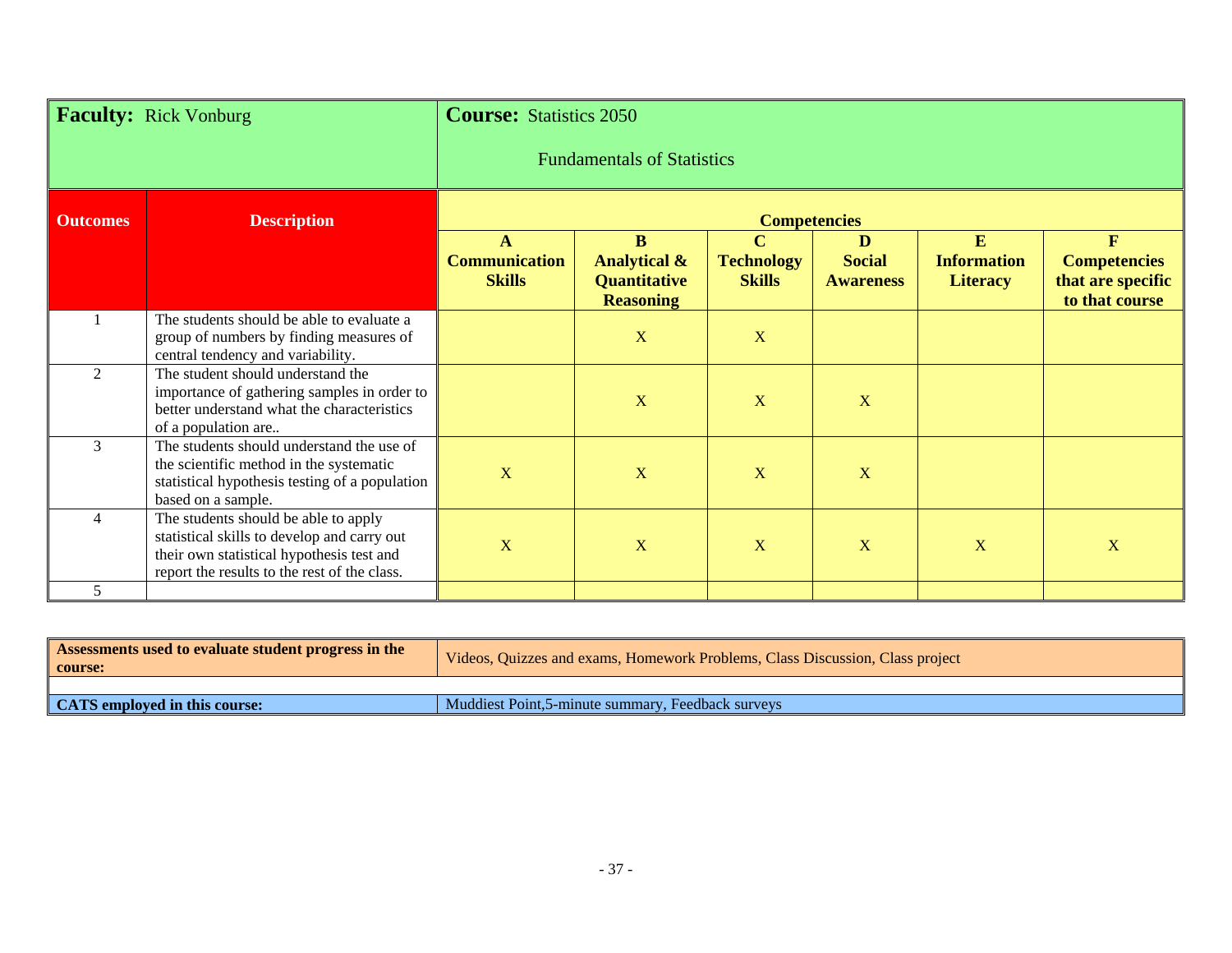#### **Classroom Assessment Techniques 2007-2008**

All fulltime, benefited instructors are asked to complete and report at least one classroom assessment each semester. Thirty eight faculty members completed the CAT report in Fall 2007 and 38 completed the CAT report in Spring 2008, for an 84% participation rate.

Instructors complete multiple classroom assessment techniques (CATS), but report just one per semester. The reporting instrument is available to faculty in a Blackboard format which can be accessed on the EWC website.

New faculty members are trained on the purpose, content, and reporting of CATS. Faculty members may contact the Outcomes Assessment Coordinator or members of the Outcomes Assessment committee if they have questions concerning this type of assessment. Multiple reminders are sent to faculty to encourage them to consider and use assessment techniques in the classroom.

The reporting instrument summarizes the results of the assessment and the learning process discoveries to the instructor and/or students. Instructors then describe additions, affirmations, or alterations in teaching practices based on those discoveries.

### **Reporting instrument**

Faculty are asked to respond to the following items

- 1. Name
- 2. Division
- 3. Faculty Status

4. The CATS listing is drawn from "Classroom Assessment Techniques: A Handbook for College Teachers",  $2^{nd}$  ed (Angelo & Cross). Copies of this handbook are available in the Instruction office or the Library, from Division Chairs, or any IAC member. You are encouraged to consult the handbook for complete explanations of these and other CATS. Please select the CAT(s) you used: I used (a drop down list is provided to choose)

5. Other (Please list any other CATs used but not listed above)

6. Please describe what the results have led you and/or your students to discover about the learning process.

7. Please describe changes to or commitments to continue previous teaching practices you have made as a result of this or past use of CATS. (Note: The results of a CAT may lead you to add to, affirm, or alter current teaching practices).

According to the reports submitted, faculty, in general, are finding many implications for student learning as they assess course-related knowledge and skills; learner attitudes, values, and selfawareness; or learner reactions to instruction. The reports indicate clear changes needed in learner outcomes for courses, methodology of instruction, and/or affirmation of learning theory. It is also evident that many faculty members are working to develop assessments more closely tied to the defined outcomes of the course, program, and core competencies.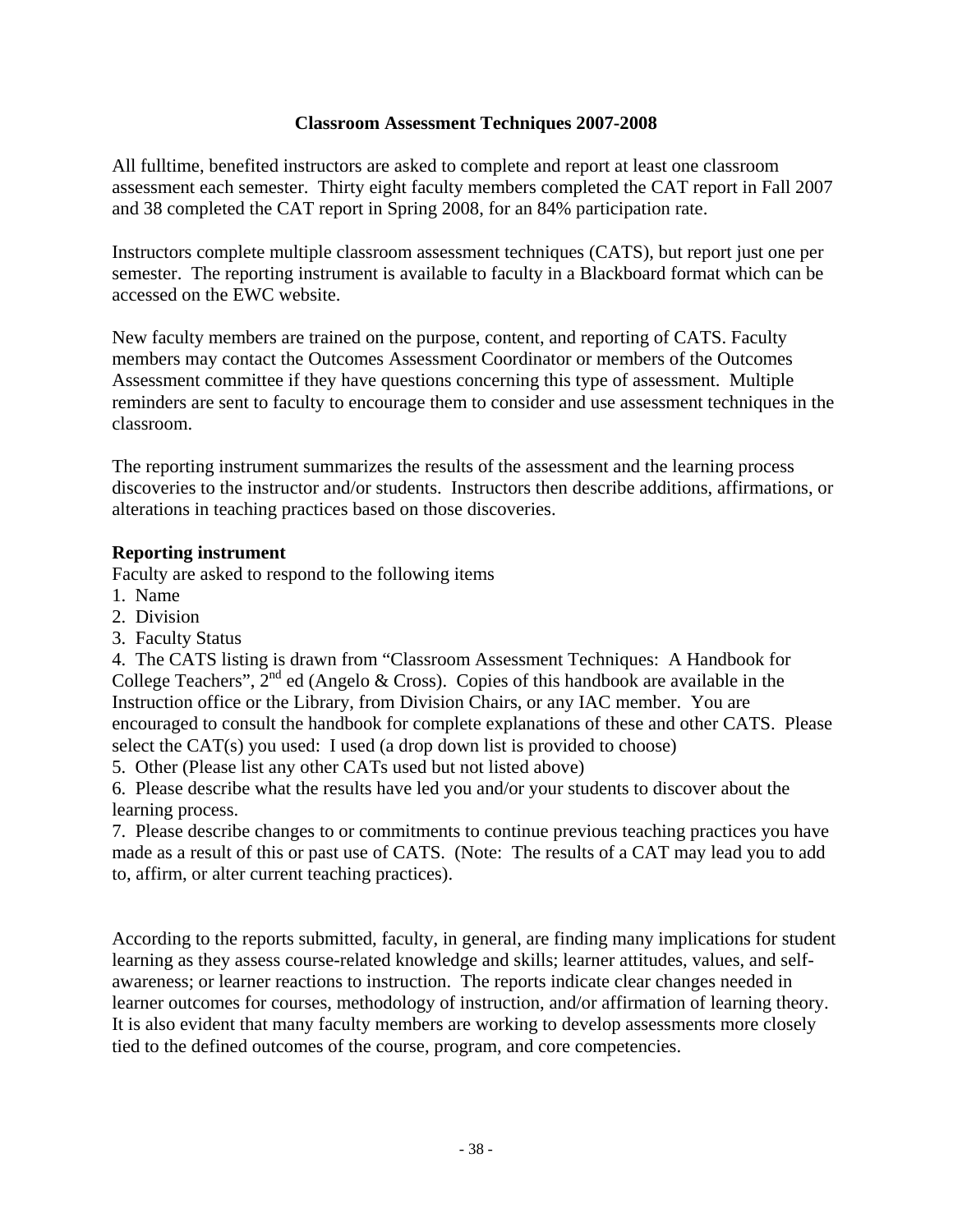# **Sampling of Classroom Assessment Techniques (CATS) 2007-08**

| <b>Name</b>                                                                            | <b>Used</b>                   | <b>Other</b>        | <b>Results</b>                                                                                                                                                                                                                                                                                                                                                                                                                                                                                                    | <b>Changes</b>                                                                                                                                                                                                    |
|----------------------------------------------------------------------------------------|-------------------------------|---------------------|-------------------------------------------------------------------------------------------------------------------------------------------------------------------------------------------------------------------------------------------------------------------------------------------------------------------------------------------------------------------------------------------------------------------------------------------------------------------------------------------------------------------|-------------------------------------------------------------------------------------------------------------------------------------------------------------------------------------------------------------------|
| <b>Division</b><br><b>Status</b>                                                       |                               |                     |                                                                                                                                                                                                                                                                                                                                                                                                                                                                                                                   |                                                                                                                                                                                                                   |
| Andrew Espinoza<br>Fall 2007                                                           | Three Question Survey         | None                | This being my first on-line teaching experience, I asked<br>my students to compare MS Word 2007 to any other<br>word processing program they had used before, to                                                                                                                                                                                                                                                                                                                                                  | This was my first CAT, but the student<br>responses have helped to change my<br>attitude about online classes. I'll be                                                                                            |
| Business and<br>Technology                                                             |                               |                     | compare the course textbook to previous books they had<br>used, and to compare the online learning process<br>(Blackboard) to traditional classroom education. I<br>wasn't surprised by the positive reaction the students                                                                                                                                                                                                                                                                                        | anxious to get responses from students<br>when I offer a Campus Cruiser course<br>next semester.                                                                                                                  |
| Full-time Faculty                                                                      |                               |                     | had to the program and textbook, but I was pleasantly<br>surprised by their positive response to the electronic<br>delivery of the material. Across the board, the students<br>seemed satisfied with the way the course went, and<br>several commented on the fact that lack of direct<br>communication with the instructor forced them to read<br>more carefully, try various processes more than once,<br>and just figure things out for themselves. It was a<br>much better experience than I had anticipated. |                                                                                                                                                                                                                   |
| <b>Jake Clark</b><br>Spring 2008<br>Science                                            | <b>Assignment Assessments</b> | None                | We do a large budget assignment in the beginning of<br>each spring semester. It is helpful in business planning<br>and teaching about budget responsibilities related to the<br>course. I wrote the assessment assignment questions in<br>class and had them get in groups to discuss their                                                                                                                                                                                                                       | The assignment assessment is a simple<br>but effective CAT. In the assignments<br>that truly have a personal impact on the<br>students I feel it is good to assess them. I<br>have made a few adjustments to this |
| Full-time Faculty                                                                      |                               |                     | thoughts. The groups' discussions brought about the<br>awareness of students realizing what they may have left<br>out of their assignments and a few things I may need to<br>add to the assignment. It also brought an awareness of<br>the validity of the assignment.                                                                                                                                                                                                                                            | assignment for next year.                                                                                                                                                                                         |
| John D. Nesbitt<br>Spring 2008<br>Arts, Humanities,<br>Social & Behavioral<br>Sciences | <b>Assignment Assessments</b> | Self-<br>evaluation | In this course, students learn by doing. Then, having<br>done the work, students assess their own efforts by<br>answering focused questions about how well they think<br>they did the work.                                                                                                                                                                                                                                                                                                                       | I am committed to continue this activity<br>of self-evaluation in informal in-class<br>writings.                                                                                                                  |
| <b>Full-time Faculty</b>                                                               |                               |                     |                                                                                                                                                                                                                                                                                                                                                                                                                                                                                                                   |                                                                                                                                                                                                                   |